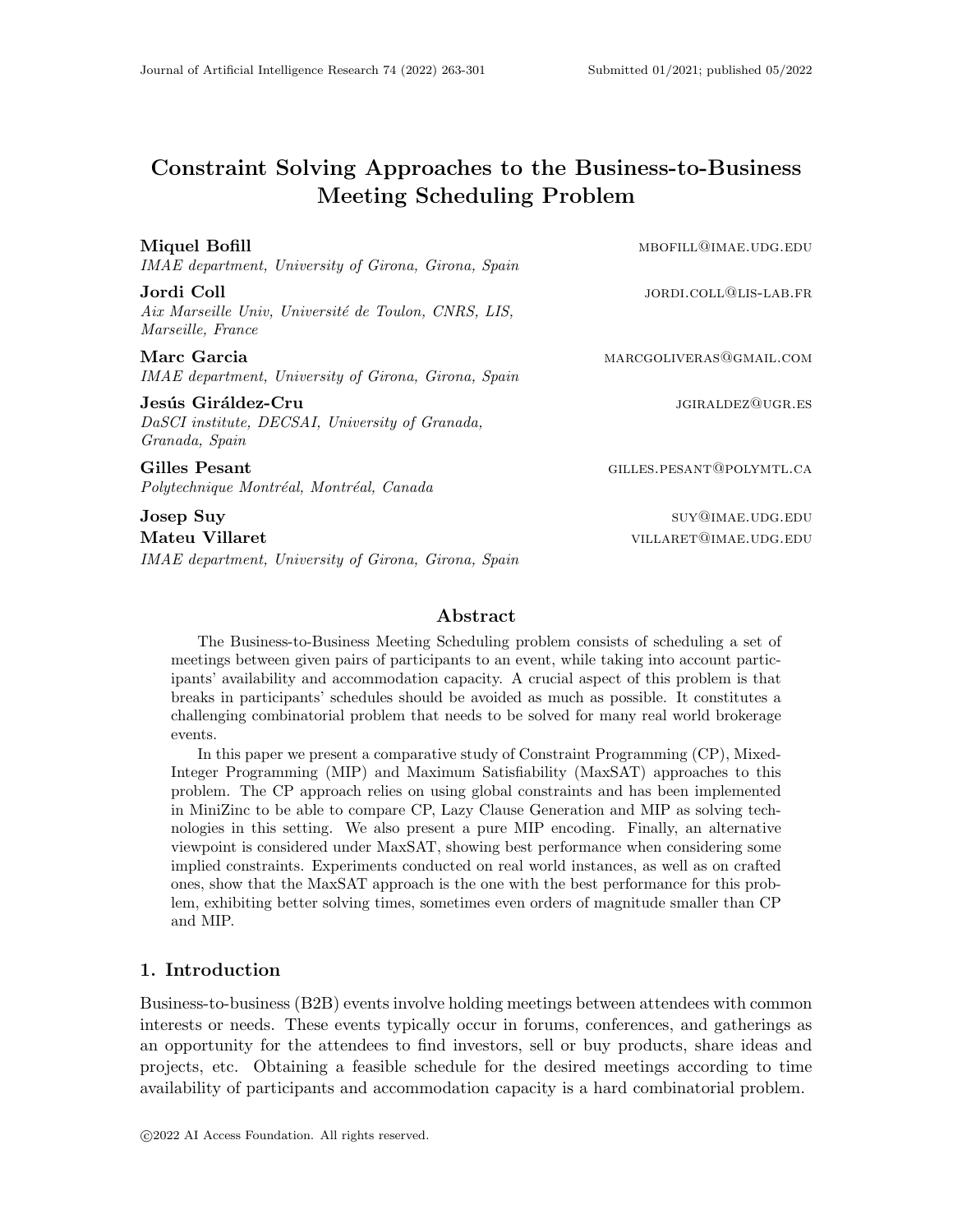It is frequent that the participants of such events answer some questions about their interests and expertise, in the event registration phase. This information is made public to the participants, who may ask for pairwise meetings with other participants, with a certain priority. They also indicate their time availability for the meetings (notice that, in addition to the meetings, there are usually other activities running in parallel that participants may need to attend and therefore they should reserve some time slots). Moreover, the participants may ask for meetings in particular session, e.g. morning or afternoon sessions. Then, according to this information (participants' availability and priorities for the desired meetings) a matchmaker proposes a set of matches (meetings) to be scheduled. Scheduling these meetings is a tough task since the timetable must satisfy several hard constraints, like avoiding meeting collisions, as well as some soft constraints, like avoiding unnecessary breaks between meetings of the same participant. Experience shows that breaks may lead some participants to leave the event, dismissing later scheduled meetings. Therefore, it is desirable to avoid unnecessary breaks in the particular schedules of each participant. At the same time, it is desirable to be fair by avoiding big differences in the number of breaks of participants.

Several works have dealt with this problem. Gebser, Glase, Sabuncu, and Schaub (2013) describe an answer set programming system, being used by the company *piranha womex AG* for computing matchmaking schedules in several fairs. This system has some limitations. For instance, it does not consider forbidden time slots but unpreferred ones, and it allows meeting collisions under the assumption that the companies can send multiple participants. Model-and-solve approaches on a more complete formulation have been developed in recent works. Several CP, MIP and SAT based encodings have been studied by Bofill, Espasa, Garcia, Palahí, Suy, and Villaret (2014), by Pesant, Rix, and Rousseau (2015) and by Bofill, Garcia, Suy, and Villaret (2015).

In this work we revisit, extend and improve the state-of-the-art approaches for the Business-to-Business Meeting Scheduling problem introduced by Pesant et al. (2015) and by Bofill et al. (2015), and compare their performance on real world instances, as well as on crafted instances. In particular:

- We consider some extensions of the problem: including time restrictions for meetings, meeting precedences, and prefixed meetings. Using these extensions, we contribute [1](#page-1-0)80 new crafted instances.<sup>1</sup>
- We re-implement the Constraint Programming model by Pesant et al. (2015) using MiniZinc (Nethercote, Stuckey, Becket, Brand, Duck, & Tack, 2007), allowing us to compare the performance of different solving technologies using the same model.
- We provide an alternative way of identifying the breaks in participants' schedules.
- We provide further details of the MaxSAT encoding by Bofill et al. (2015).
- We improve the MaxSAT and MIP models by taking advantage of implied constraints occurring in the problem.

<span id="page-1-0"></span><sup>1.</sup> The instances are available at <http://imae.udg.edu/recerca/lai>.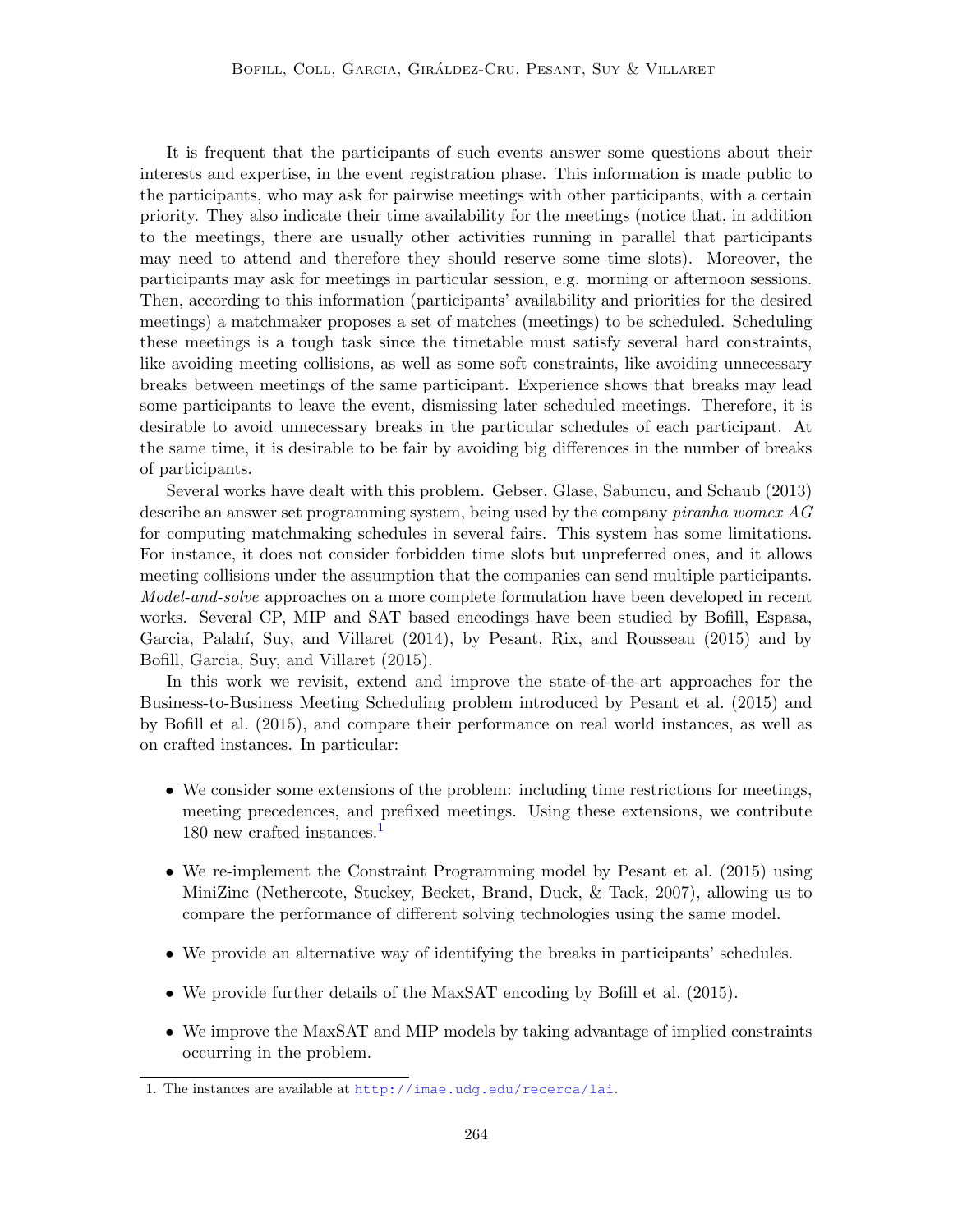• We adapt the Constraint Programming, MaxSAT and MIP models to deal with the extensions of the problem.

The rest of the paper is structured as follows. In Section [2](#page-2-0) we define the problem at hand. In Sections [3,](#page-5-0) [4](#page-9-0) and [5](#page-14-0) we present the different models considered, namely Constraint Programming, MaxSAT and MIP models respectively. In Section [6](#page-17-0) we provide a comparison of the presented models. Section [7](#page-17-1) is devoted to experimental evaluation. A summary and conclusions are given in Section [8.](#page-26-0) Finally, we provide a detailed MiniZinc model in an appendix section.

## <span id="page-2-0"></span>2. The Business-to-Business Meeting Scheduling Problem

In this section we define the problem at hand, as well as some extensions of it.

**Definition 2.1.** Let P be a set of participants to an event,  $T$  a set of available time slots and L a set of available locations for holding meetings. Let M be a set of unordered pairs of participants in P, representing the meetings to be scheduled.

A schedule S is a total mapping from M to  $T \times L$ . Given a meeting m, by time(S, m) and  $loc(S, m)$  we refer to the time slot and the location assigned to m, respectively, according to S. In other words, given a meeting m with  $S(m) = (t, l)$  we have time $(S, m) = t$  and  $loc(S, m) = l.$ 

We define a feasible business-to-business  $(B2B)$  meeting schedule S as a total mapping from M to  $T \times L$  such that the following constraints are satisfied:

• Each participant has at most one meeting scheduled in each time slot.

$$
time(S, m_1) = time(S, m_2) \Longrightarrow m_1 \cap m_2 = \emptyset \qquad m_1, m_2 \in M : m_1 \neq m_2 \quad (1)
$$

• At most one meeting is scheduled in a given time slot and location.

$$
time(S, m_1) = time(S, m_2) \implies loc(S, m_1) \neq loc(S, m_2)
$$
  

$$
m_1, m_2 \in M : m_1 \neq m_2 \quad (2)
$$

The B2B meeting scheduling problem (B2BSP) is the problem of finding a feasible B2B meeting schedule.

The B2BSP is NP-complete. It is clearly in NP, and its NP-hardness can be proved by reduction from the *edge coloring problem* (deciding if, given a graph  $G$ , all its edges can be colored so that no two incident edges have the same color, using  $k$  colors or the fewest number of colors, which amounts to the maximal degree of the graph).

Theorem 2.1. The B2BSP is NP-hard.

Proof. (sketch). The edge coloring problem can be reduced to the B2BSP as follows. Each vertex of the graph represents a participant to the B2B event, while each edge corresponds to a meeting between the two participants at the vertices. We take  $k$  as the number of time slots. We can take as many locations as needed.  $\Box$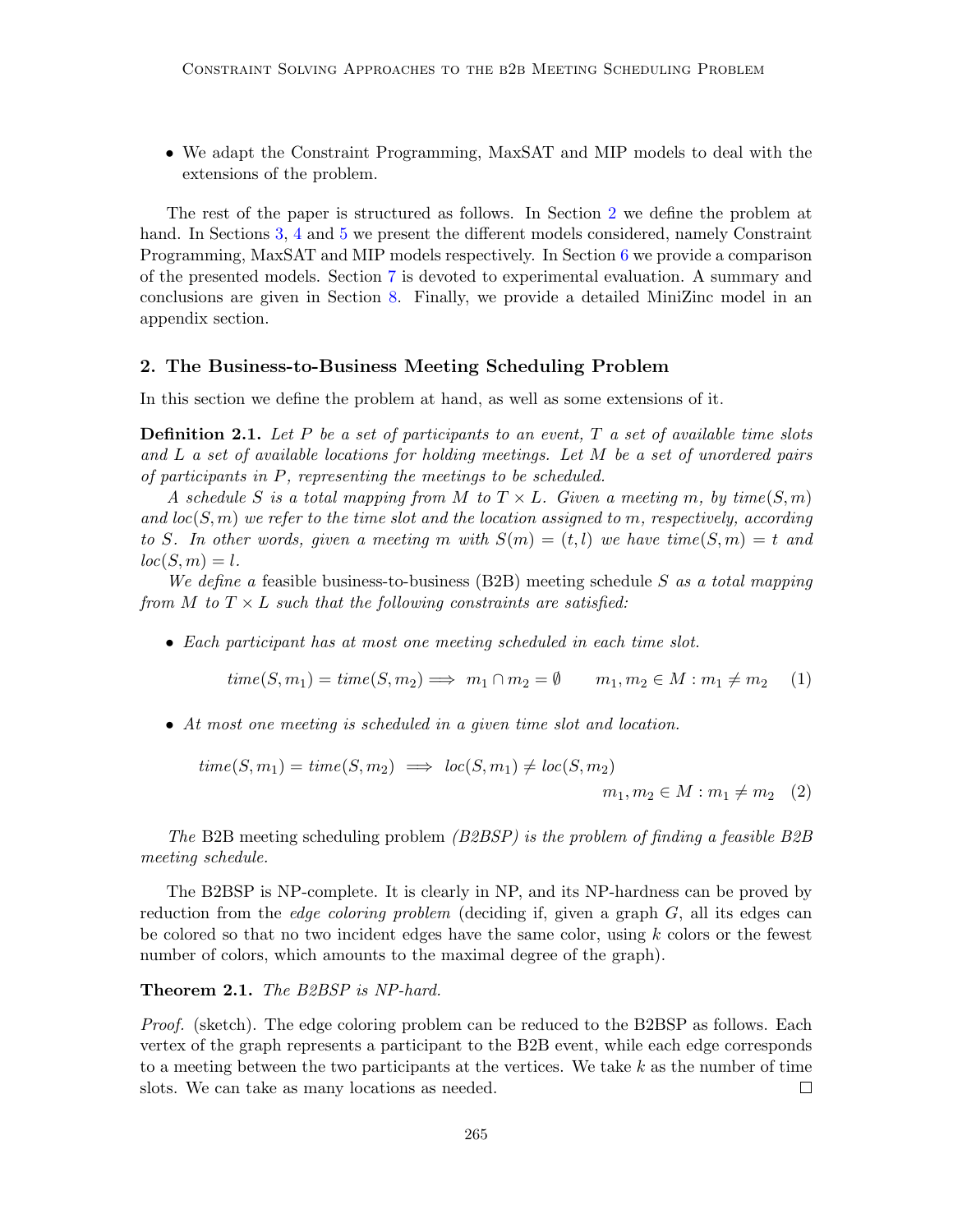Alternatively, NP-hardness of the B2BSP can be shown by a reduction from the restricted timetable problem described by Even, Itai, and Shamir (1975).

Typically, we are interested in schedules which minimize the number of breaks. By a break we refer to a group of idle time slots between a meeting of a participant and her next meeting. Before formally defining this optimization version of the B2BSP, we need to introduce some auxiliary definitions. Without loss of generality we assume that time slots are consecutively numbered, starting at one.

**Definition 2.2.** Given a B2B meeting schedule S for a set of meetings M, and a participant  $p \in P$ , we define  $L_S(p)$  as the list of meetings in M involving p, ordered by its scheduled time according to S:

$$
L_S(p) = [m_1, \dots, m_k] \text{ such that}
$$
  
\n
$$
\forall i \in 1..k : p \in m_i
$$
  
\n
$$
\forall m \in M : p \in m \Rightarrow \exists! i \in 1..k : m_i = m
$$
  
\n
$$
\forall i \in 1..k-1 : \text{time}(S, m_i) < \text{time}(S, m_{i+1})
$$

By  $L_S(p)[i]$  we refer to the *i*-th element of  $L_S(p)$ , *i.e.*,  $m_i$ , and  $\exists !$  stands for exists unique.

**Definition 2.3.** We define  $H_S(p)$  as the number of breaks (or holes) of participant p for a given schedule S as follows:

$$
H_S(p) = |\{L_S(p)[i] \mid i \in 1..|L_S(p)| - 1, \text{time}(S, L_S(p)[i]) + 1 \neq \text{time}(S, L_S(p)[i + 1])\}|
$$

Definition 2.4. We define the B2B Scheduling Optimization Problem (B2BSOP) as the problem of finding a feasible B2B meeting schedule S, where the total number of breaks of the participants is minimal, i.e., such that it minimizes

$$
\sum_{p \in P} H_S(p) \tag{3}
$$

Depending on participants' requirements, more constraints can be imposed on the meetings:

• Fixed sessions. As an additional constraint, we consider the case where the B2B meetings can be structured in sessions, each one consisting of a set of consecutive time slots. Then, it may be the case that some meetings must necessarily be held in a particular session. Let's then consider that the set of time slots  $T$  is divided into disjoint sets  $T_1, \ldots, T_s$  and, moreover, we have a mapping session :  $M \to \{0, 1, \ldots, s\}$ , where  $session(m) = i \in \{1..s\}$  means that meeting m must take place at some time slot of session  $T_i$ , and  $session(m) = 0$  means that it does not matter in which session meeting  $m$  is held. Then the schedule should also satisfy the following requirement:

$$
(session(m) = i \land i > 0) \Longrightarrow time(S, m) \in T_i \qquad m \in M
$$

• Fixed Meetings. A meeting can be requested to be held in a specific time slot. This would mean to have a mapping fixed :  $M \to \{0\} \cup T$ , with fixed $(m) = i \in T$  meaning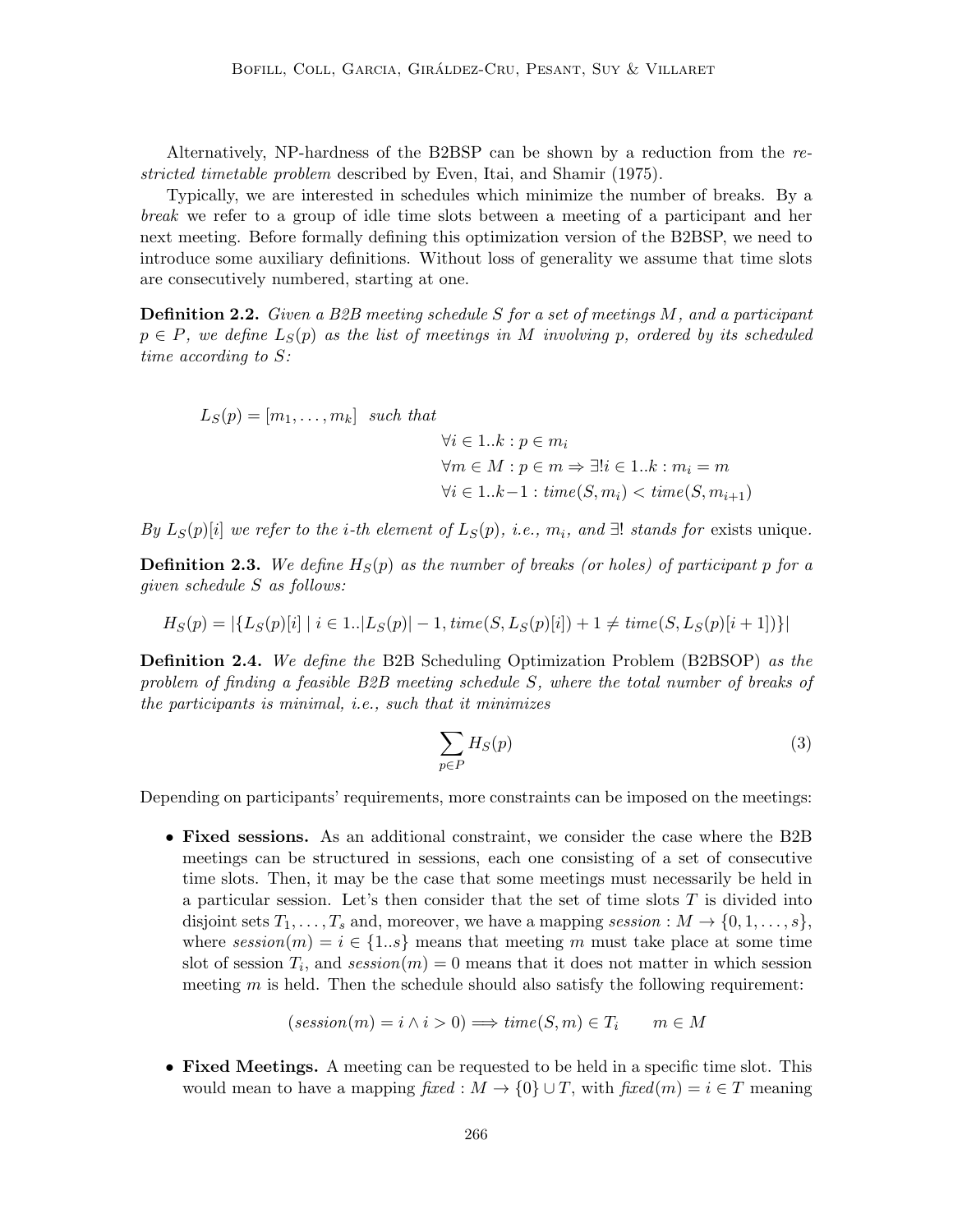that meeting m must take place at time slot i, and  $fixed(m) = 0$  meaning that it does not matter in which time slot meeting  $m$  takes place. Then the schedule should also satisfy the following requirement:

$$
fixed(m) > 0 \Longrightarrow time(S, m) = fixed(m) \qquad m \in M
$$

• Forbidden time slots. A participant could request not to have any meeting in some time slots. Then, we would have a mapping  $forb: P \to 2^T$ , with  $forb(p)$  denoting the set of forbidden time slots for participant  $p$ . Then the schedule should also satisfy the following requirement:

$$
p \in m \implies \text{time}(S, m) \notin \text{forb}(p) \qquad p \in P, m \in M
$$

• Meeting precedences. Sometimes it may be required that some meetings are scheduled before others. Therefore, we would have a mapping  $prec: M \to 2^M$ , with  $prec(m)$ denoting the set of meetings that must be held before m. Then the schedule should satisfy the following requirement:

$$
time(S, m') < time(S, m) \qquad m \in M, m' \in prec(m)
$$

Sometimes optimality with respect to the total number of breaks may not be enough, and a certain notion of fairness may be required:

• Fairness. We could consider, as a sort of meta-constraint, a fairness requirement on the number of breaks among participants. In particular, we could ask for feasible schedules S such that the difference between the number of breaks of every two distinct participants is bounded by a certain quantity  $d$ .

$$
|H_S(p_1) - H_S(p_2)| \le d \qquad p_1, p_2 \in P : p_1 \ne p_2
$$

Note that feasibility and optimality can be guaranteed without knowing the exact location where each meeting will be held, but bounding the number of meetings to be held in the same time slot to the number of available locations. Therefore, in this work, we will not consider the location assigned to each meeting, but the total number of meetings per time slot.

Without loss of generality we restrict the models and experiments to two distinct session types, namely  $T_{AM}$  and  $T_{PM}$ , corresponding to morning and afternoon time slots, respectively, and such that  $T = T_{AM} \oplus T_{PM}$ .

For the sake of readability we define  $M_p$  to denote the set of meetings of participant p, and  $M_{AM}$  (resp.  $M_{PM}$ ) to denote the set of meetings to be held in the morning (resp. afternoon) sessions.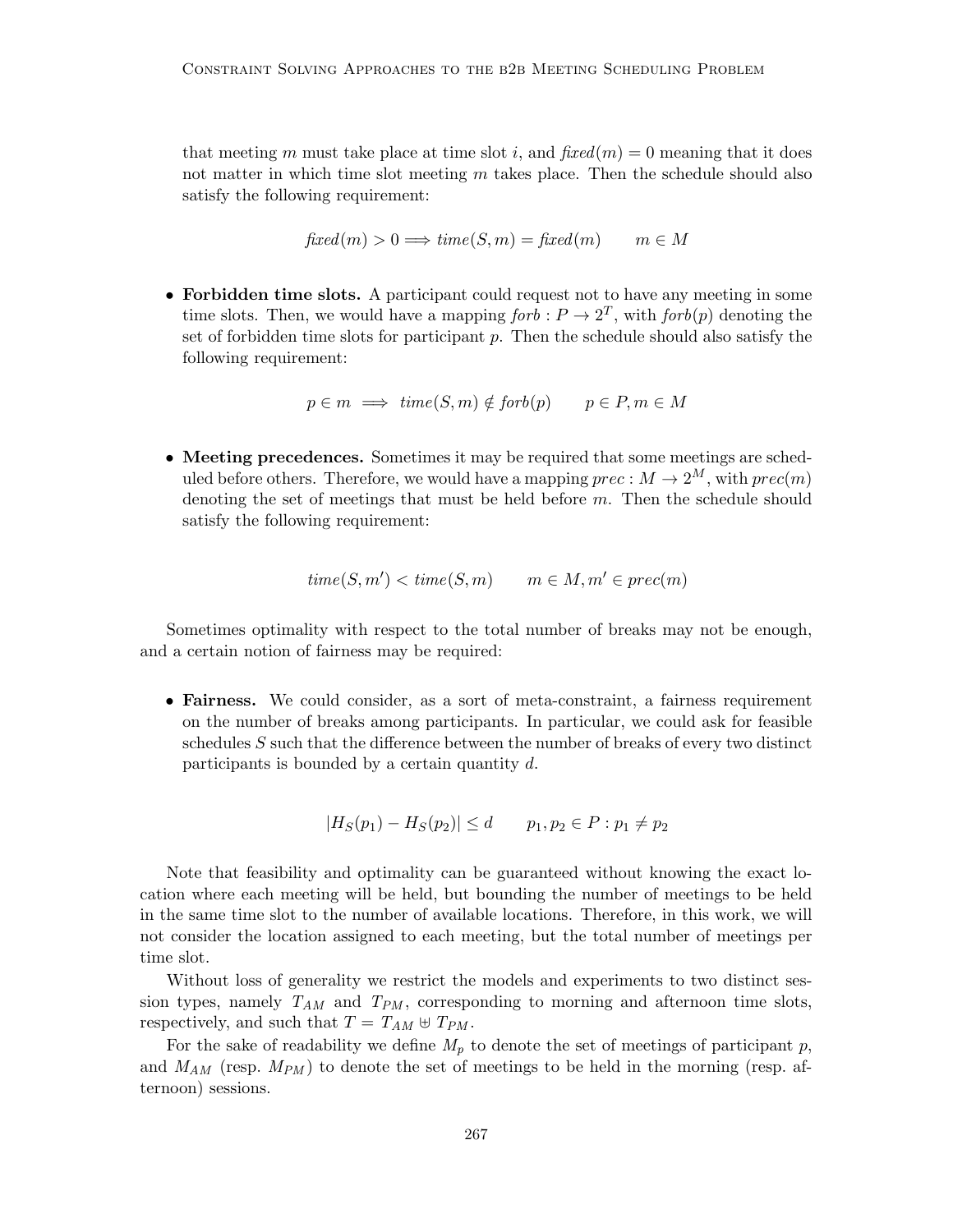## <span id="page-5-0"></span>3. Constraint Programming Models

A natural CP model for the B2BSOP defines variables

$$
s_{pt} \qquad p \in P, t \in T
$$

with domain in  $M_p \cup \{0\}$  to represent which meeting participant p will hold at time t, value 0 corresponding to no meeting. Pesant et al. (2015) shown that the  $s_{pt}$  viewpoint was much better suited to CP than the alternative by Bofill et al. (2014). Therefore, in this section we consider this viewpoint, which is moreover very simple and essentially requires two kinds of global constraints:

- The Global Cardinality Constraint, that counts the number of occurrences of values in a sequence. This constraint will deal with the feasibility of the problem by ensuring that all meetings are scheduled, and that the available number of locations is not surpassed by the number of meetings scheduled at each time slot. Notice that the viewpoint itself ensures that a participant will have no two meetings scheduled at the same time.
- The Cost Regular Constraint, that forces a sequence of variables to be a word of a regular language and can assign costs to certain patterns. This constraint will be used to deal with the optimization of the schedule, by counting the number of breaks of the participants.

## 3.1 Feasibility

Here is our (abstract) model for the feasibility subproblem:

<span id="page-5-1"></span>
$$
\text{gcc}(\{s_{p\star}\},\ \langle 0 \rangle + \text{dist}(M_p), \ \langle \{|T| - |M_p|\}, \{1\}, \dots, \{1\} \rangle) \qquad p \in P \tag{4}
$$

$$
\gcd(\{s_{\star t}\}, \langle 0 \rangle + \text{dist}(M), \langle \{|P| - 2|L|, \dots, |P|\}, \{0, 2\}, \dots, \{0, 2\}\rangle) \qquad t \in T \qquad (5)
$$

 $s_{pt} \in M_p \cup \{0\}$   $p \in P$ ,

 $t \in T$  (6)

where we use  $list(X)$  to denote a permutation of the elements of set X, and we use  $++$  to denote list concatenation.

Constraints  $(4)$  use a global cardinality constraint  $(Régin, 1996)$  on the decision variables of a given participant to ensure that each of her meetings appears once (the first component of the vector of occurrences, corresponding to value 0, indicates the number of time slots without a meeting). Constraints [\(5\)](#page-5-1) use a global cardinality constraint on the decision variables of a given time slot to express two things: the first component says that the number of participants not having a meeting must be at least  $|P| - 2|L|$  because we can hold at most  $|L|$  meetings and each meeting appears twice (once for each participant); the other components, for each meeting, say that the two participants to a given meeting must attend it in the same time slot and therefore a meeting occurs twice or not at all.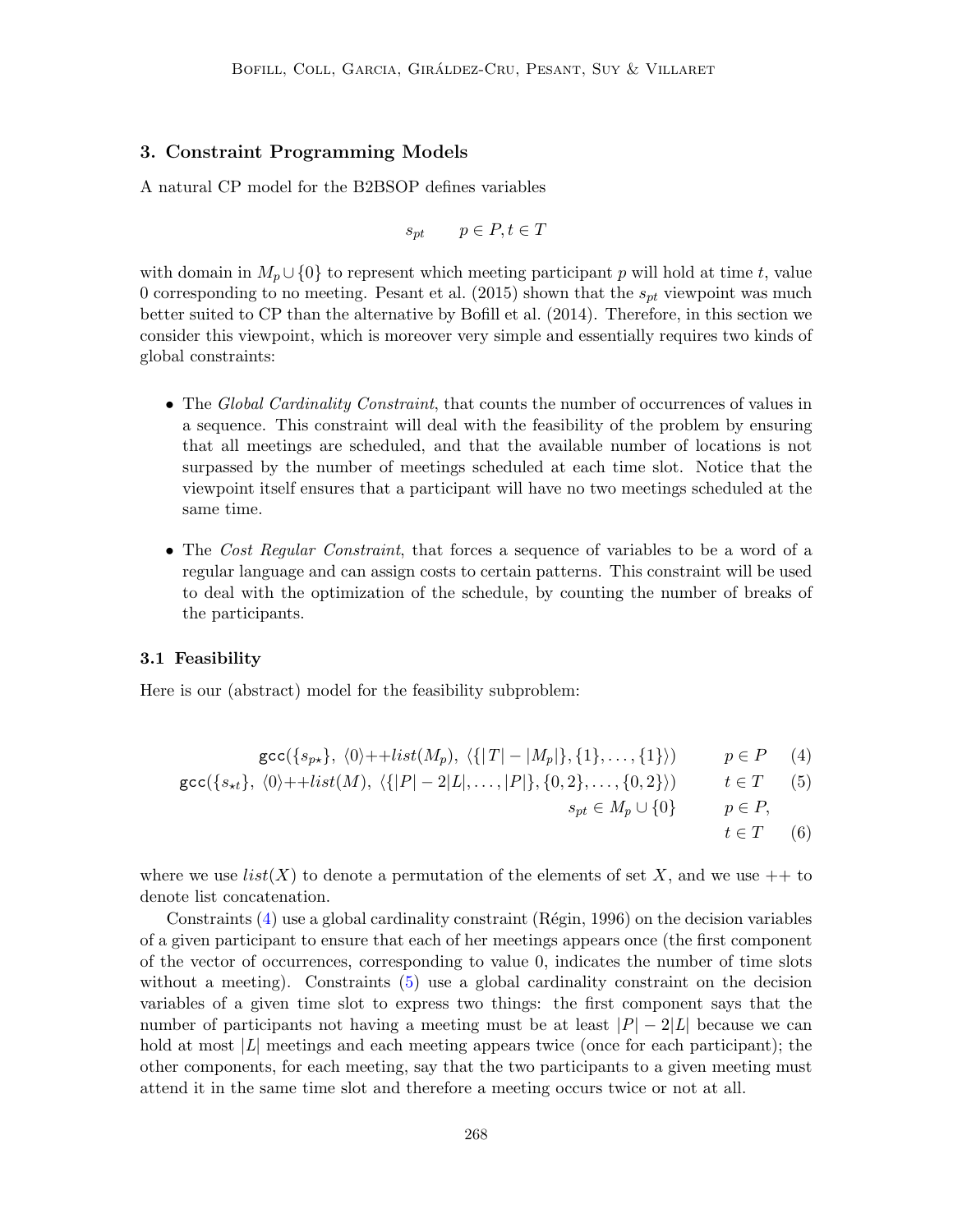#### <span id="page-6-1"></span>3.2 Optimization

We now model the optimization component of our problem by modelling break patterns. We define a variable  $b_p$  for each participant p giving the number of breaks in her schedule and seek to minimize the total number of breaks in the schedule. In order to link the  $b_p$ variables to the main  $s_{pt}$  variables we need to consider the sequence of values taken by the decision variables of a participant: each subsequence of zeros in between scheduled meetings for p corresponds to a break and  $b_p$  represents how many such breaks there are in the sequence. For example, patterns  $0 \star \star 00 \star 00$  and  $\star 000 \star 0 \star 0$  for eight time slots and three meetings feature respectively one and two breaks.

To express this globally we could enumerate each possible pattern, associate its number of breaks and use a table constraint. For given  $T$ ,  $M_p$ , and maximum number of breaks  $b'$  this makes

$$
\sum_{i=0}^{b'}\binom{|M_p|-1}{i}\cdot\binom{|T|-|M_p|+1}{i+1}
$$

patterns. Even if we restrict ourselves to at most  $b' = 2$  breaks, the number of patterns is in  $\Theta(|M_p|^2(|T|-|M_p|)^3)$  which, when the number of meetings is about half of the number of time slots, simplifies to  $\Theta(|M_p|^5)$ . Considering that the largest instance has 22 time slots with some participants holding 11 meetings, we could end up generating hundreds of thousands of patterns.



<span id="page-6-0"></span>Figure 1: Automaton  $\mathcal{A}_1$  for a participant with three meetings. Arc label "m" stands for any meeting and label "0" for no meeting. Only the red dashed arcs carry a cost, of one unit, to mark the start of a break.

A much more compact way to express this uses an automaton on  $2|M_p|$  states that recognizes precisely these patterns. Figure [1](#page-6-0) presents such an automaton, referred to as  $A_1$ , for a participant with three meetings. Observe however that by concentrating on patterns without distinguishing between meetings we may miss some inferences. For example any assignment from the sequence of domains  $\langle \{m_1, m_2, m_3, 0\}, \{m_1, m_2, m_3, 0\}, \{m_4, 0\},\$  ${m_4, 0}$ ,  ${m_1, m_2, m_3, 0}$ ,  ${m_1, m_2, m_3, 0}$  corresponding to four meetings being scheduled over six time slots (some of them forbidden for some meetings) will necessarily introduce at least one break but such an automaton will not recognize it. To catch this, a more finegrain automaton distinguishing between meetings will have  $2^{|M_p|+1} - 2$  states essentially representing all subsets of meetings. Figure [2](#page-7-0) presents such an automaton, referred to as  $A_2$ , again for a participant with three meetings. Because this automaton has significantly more states, we will refrain from using it.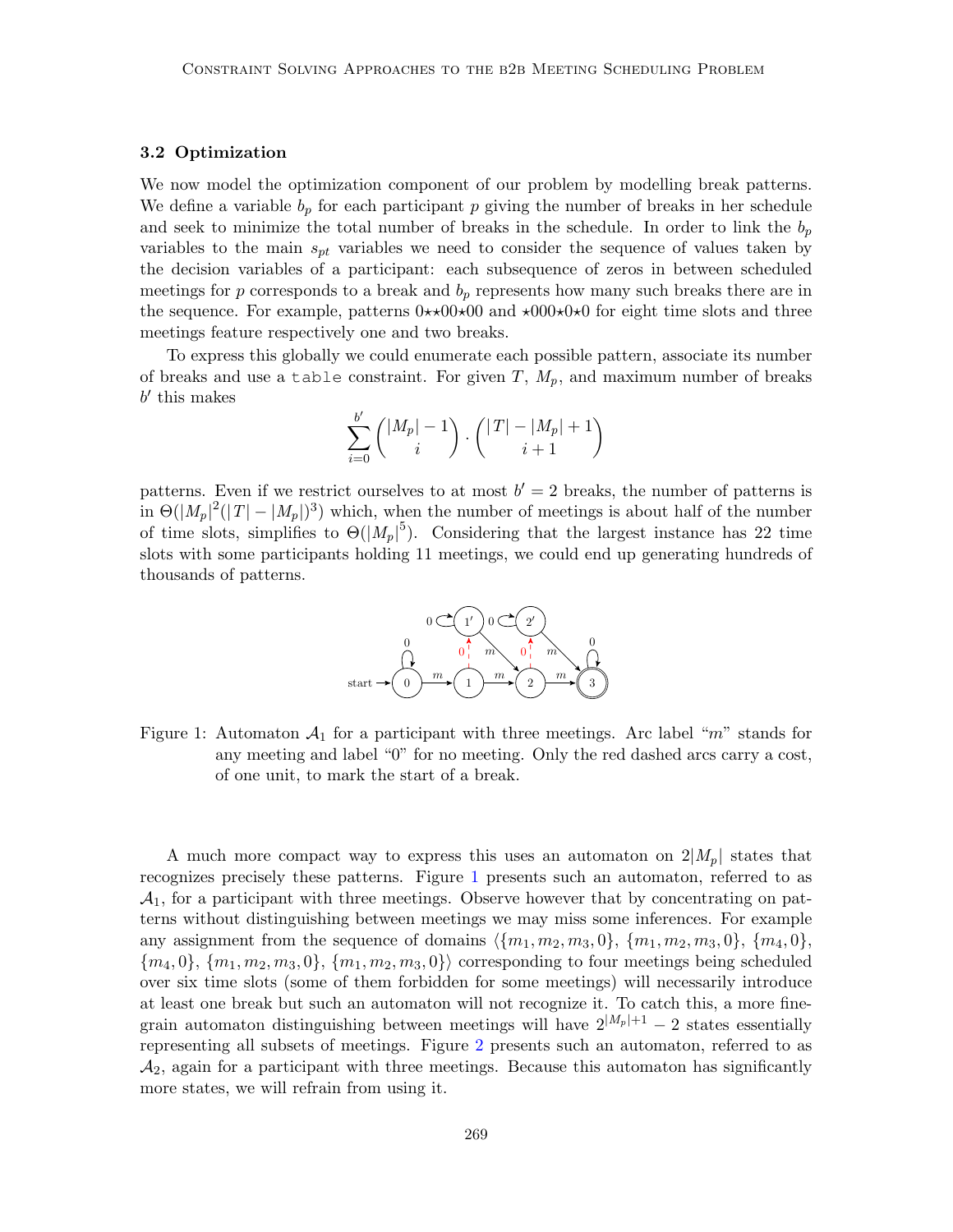

<span id="page-7-0"></span>Figure 2: Automaton  $A_2$  for a participant with three meetings. Arc label " $m_i$ " stands for that particular meeting and label "0" for no meeting. Only the red dashed arcs carry a cost, of one unit, to mark the start of a break.

Notice that, in fact, both automata are only accepting sequences with the exact number of meetings of each participant. However, Constraints [\(4\)](#page-5-1) are already enforcing that all meetings of each participant are scheduled exactly once. Therefore, we can use an even more compact automaton that is only taking care of the break patterns. Figure [3](#page-7-1) presents such automaton that we refer to as  $\mathcal{A}_0$ . This automaton has only three states and does not care about the number of meetings occurring in the sequence, so it will be the same for each participant.

When using automaton  $A_1$ , Constraints [\(4\)](#page-5-1) are still needed because the automaton is only counting the number of meetings of each participant but does not control at all if there is any repetition. Conversely, when using automaton  $A_2$  we could save the use of Constraints [\(4\)](#page-5-1) because this automaton only accepts participants' schedules with all their meetings occurring exactly once.



<span id="page-7-1"></span>Figure 3: Automaton  $\mathcal{A}_0$  for a participant with any number of meetings. Arc label "m" stands for any meeting and label "0" for no meeting. Only the red dashed arc carries a cost, of one unit, to mark the end of a break.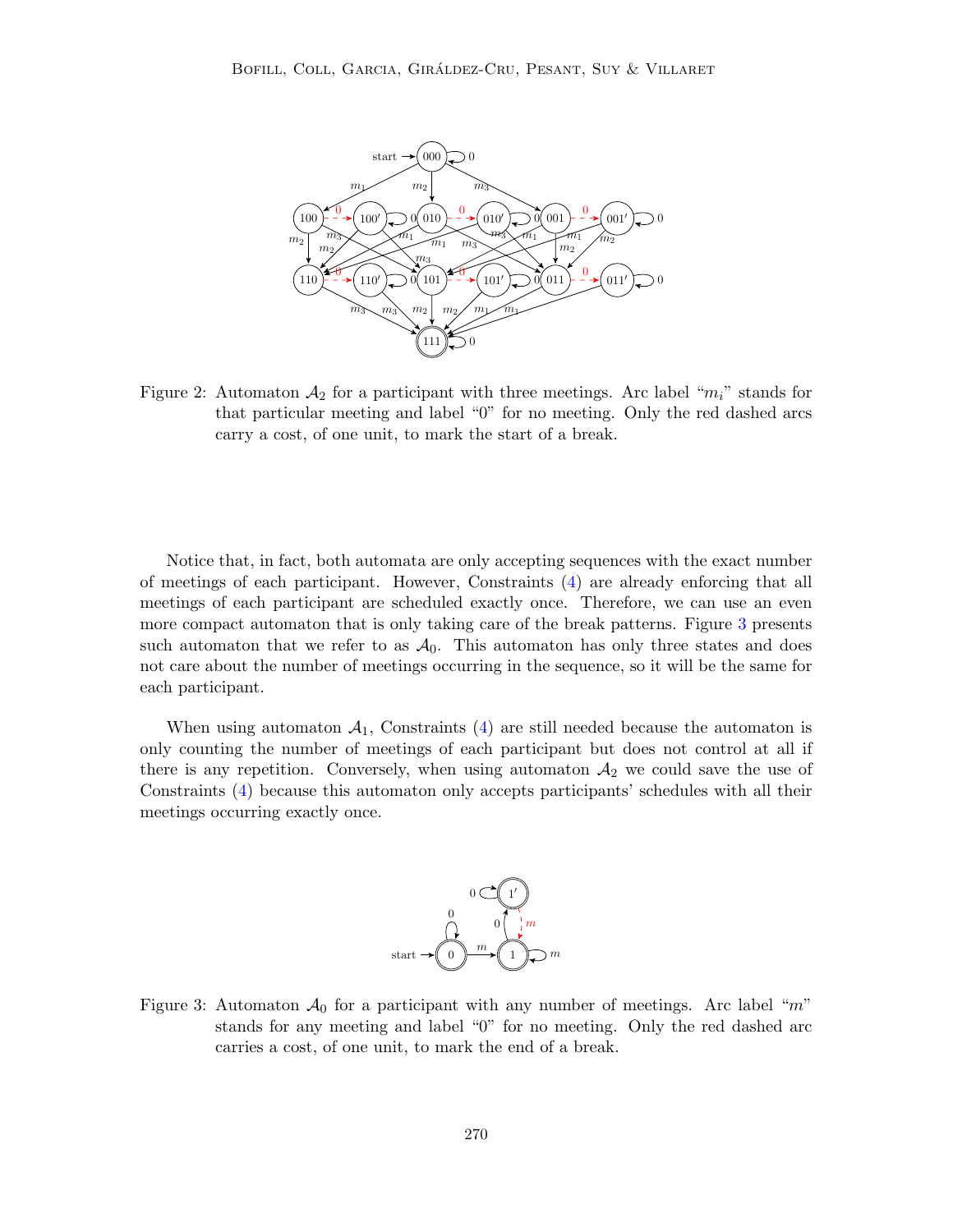Then, the objective function and related constraints are defined as follows:

<span id="page-8-0"></span>
$$
\min \sum_{p \in P} b_p \qquad \text{s.t.} \tag{7}
$$
\n
$$
b_p = 0 \qquad \qquad p \in P: \ |M_p| \in \{0, 1, |T|\} \tag{8}
$$

$$
b_p = 0 \qquad p \in P: |M_p| \in \{0, 1, |T|\} \tag{8}
$$

$$
\mathtt{cost\_regular}(\langle s_{p\star} \rangle, \mathcal{A}, b_p) \qquad \qquad p \in P: 1 < |M_p| < |T| \tag{9}
$$

$$
b_p \in \mathbb{N} \qquad p \in P \tag{10}
$$

Constraints  $(8)$  fix  $b<sub>p</sub>$  to zero for participants who trivially have no break in their schedule (e.g., they have a single meeting or as many meetings as there are time slots).

The cost regular constraint [\(9\)](#page-8-0) on any of the previously given automata  $(A_1, A_2, A_0)$ makes variable  $b_p$  equal to the sum of the costs of the arcs on the path corresponding to the values taken by the sequence of variables  $\langle s_{p\star} \rangle$  (see Demassey, Pesant, & Rousseau, 2006). An upper bound on  $b_p$  will limit the feasible paths in the automaton and possibly remove arcs (i.e., filter values in a domain) that do not belong to any feasible path. Conversely, the smallest cost of the possible paths given the current domains of the variables provides a lower bound on  $b_p$ .

Regarding non-zero labels of automata  $A_1$  and  $A_0$ , they can be meeting identifiers or they can be a reified value representing that there is a scheduled meeting or not. This second option requires the introduction of reification variables but reduces the size of the automaton since the number of possible transitions per state is just two (see Appendix A for more implementation details).

## 3.3 Additional Constraints

We now describe the constraints that need to be added for the variations of the problem described in Section [2.](#page-2-0)

• Fixed sessions. Constraints [\(11\)](#page-8-1) and [\(12\)](#page-8-1) disallow afternoon (resp. morning) meetings taking place during morning (resp. afternoon) time slots.

<span id="page-8-1"></span>
$$
s_{pt} \in M_{AM} \cup \{0\} \qquad p \in P, t \in T_{AM} \tag{11}
$$

$$
s_{pt} \in M_{PM} \cup \{0\} \qquad p \in P, t \in T_{PM} \tag{12}
$$

• Fixed meetings. Constraints [\(13\)](#page-8-2) ensure that every fixed meeting is scheduled in its corresponding time slot for each of its two participants. Recall that the fact that each meeting is scheduled exactly once is already enforced by global cardinality constraints [\(4\)](#page-5-1) or the automata.

<span id="page-8-2"></span>
$$
s_{p_1, fixed(m)} = m
$$
  
\n
$$
s_{p_2, fixed(m)} = m
$$
  
\n
$$
m = (p_1, p_2) \in M : fixed(m) > 0
$$
\n(13)

• Forbidden time slots. Constraints  $(14)$  ensure that there is no meeting scheduled for a participant during one of his forbidden time slots.

<span id="page-8-3"></span>
$$
s_{pt} = 0 \qquad \qquad p \in P, t \in forb(p) \tag{14}
$$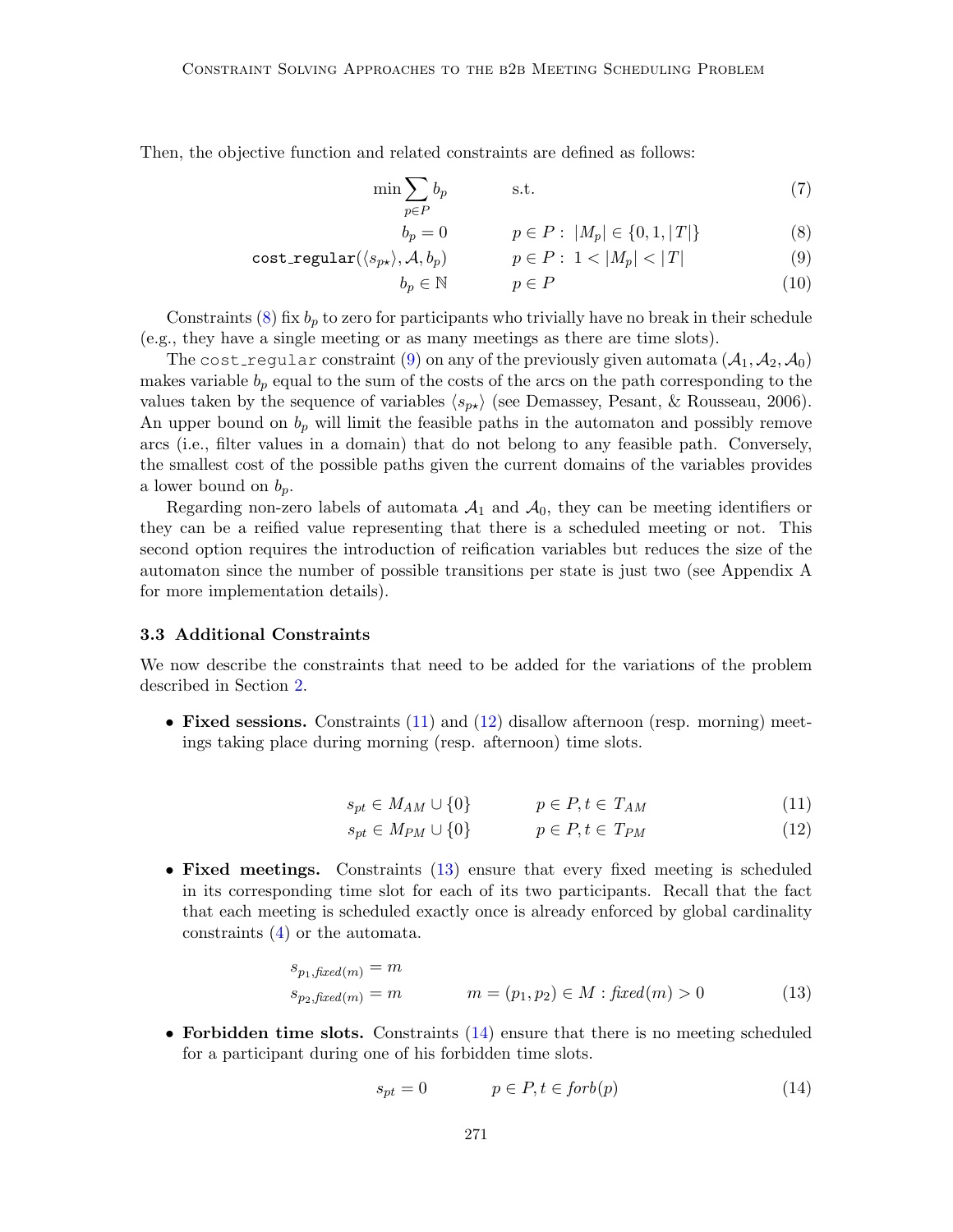• Meeting precedences. Constraints [\(15\)](#page-9-1) define auxiliary variables indicating the time slot in which each meeting is held, which are linked, using an implicit *element* constraint, to the main decision variables through Constraints [\(16\)](#page-9-1). Constraints [\(17\)](#page-9-1) then express the precedences between meetings.

<span id="page-9-1"></span>
$$
t_m \in T \qquad m \in M \tag{15}
$$

$$
s_{pt_m} = m \qquad \qquad p \in P, m \in M_p \tag{16}
$$

$$
t_{m'} < t_m \qquad m \in M, m' \in prec(m) \tag{17}
$$

• Fairness. Constraints [\(18\)](#page-9-2) ensure some fairness between individual schedules by requiring that the number of breaks among individual schedules differ by at most some integer parameter d.

<span id="page-9-2"></span>
$$
b_p - \min_{p' \in P} b_{p'} \le d \qquad \qquad p \in P \tag{18}
$$

## <span id="page-9-0"></span>4. MaxSAT Models

In this section we present the MaxSAT formulations for the B2BSOP, starting with the base encoding, which is next extended in order to improve its performance in practice. We describe a meta-encoding using cardinality constraints such as  $at-most-k$  or  $exactly-k$ . These constraints can be translated into MaxSAT in different ways. In Section [4.6](#page-14-1) we detail the chosen method for each of these constraints.

#### 4.1 MaxSAT Base Encoding

The B2BSOP can be encoded to a partial MaxSAT formula (Li & Manyà, 2009), where some clauses are marked as hard whereas others are marked as soft, and the goal is to find an assignment to the variables that satisfies all hard clauses and falsifies the minimum number of soft clauses. In our case, the falsification of a soft clause will represent the existence of a break for some participant.

• Variables and viewpoint. The MaxSAT model is based in the viewpoint given by Boolean variables stating whether a meeting is scheduled or not in a time slot. With these variables we are able to model feasibility, and all additional constraints not related to breaks (i.e., not related to fairness nor optimization). The variables are

schedule<sub>i,j</sub>: meeting i is held at time slot j

- Basic constraints for feasibility.
	- At most one meeting involving the same participant is scheduled at each time slot.

 $atMost(1, \{ schedule_{i,j} \mid i \in M_p \})$   $p \in P, j \in T$  (19)

– Each meeting not in a fixed session is scheduled in a time slot (see also [\(22\)](#page-10-0) and  $(24)$ ).

$$
exactly(1,\{ schedule_{i,j} \mid j \in T\}) \qquad i \in M \setminus (M_{AM} \cup M_{PM}) \tag{20}
$$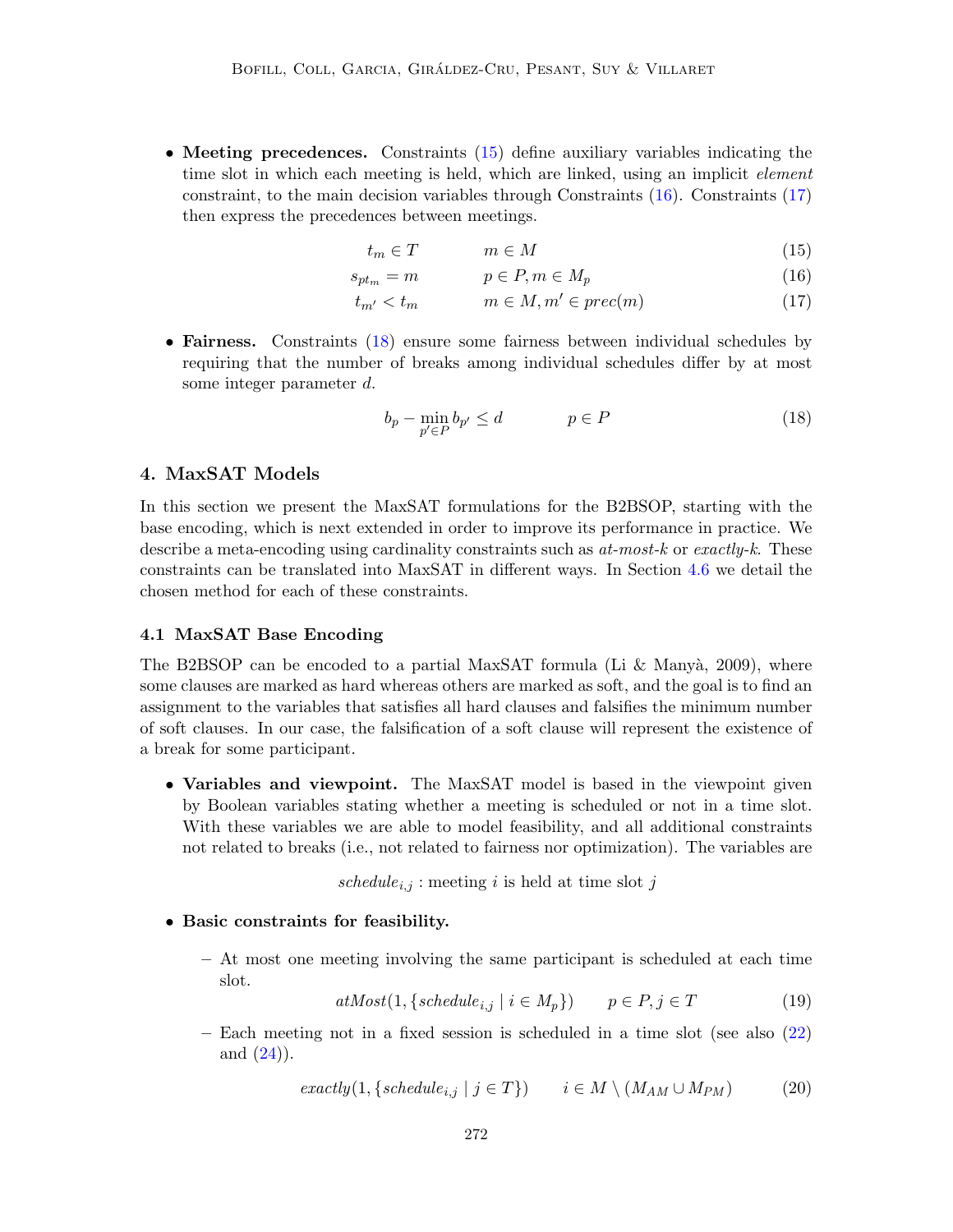– There are at most as many meetings scheduled in a given time slot as available  $locations$   $|L|$ .

<span id="page-10-3"></span>
$$
atMost(|L|, \{schedule_{i,j} \mid i \in M\}) \qquad j \in T \tag{21}
$$

With these constraints we get a total mapping from meetings to time slots, except for those meetings that must be held in a particular session  $(M_{AM}$  and  $M_{PM}$  meetings). Those are considered in the following subsection.

## <span id="page-10-2"></span>4.2 Additional Constraints

We now describe the constraints that need to be added for the variations of the problem described in Section [2.](#page-2-0)

• Fixed sessions. Each meeting with a fixed session is scheduled in a slot of the required session, and is not scheduled in a slot of another session.

$$
exactly(1,\{ schedule_{i,j} \mid j \in T_{AM}\}) \qquad i \in M_{AM} \tag{22}
$$

<span id="page-10-0"></span>
$$
\neg schedule_{i,j} \qquad i \in M_{AM}, j \in T_{PM} \tag{23}
$$

$$
exactly(1,\{ schedule_{i,j} \mid j \in T_{PM}\}) \qquad i \in M_{PM} \tag{24}
$$

$$
\neg schedule_{i,j} \qquad i \in M_{PM}, j \in T_{AM} \tag{25}
$$

<span id="page-10-1"></span>• Fixed meetings. Every fixed meeting is scheduled in its corresponding time slot.

$$
schedule_{m, fixed(m)} \qquad m \in M : fixed(m) > 0 \tag{26}
$$

• Forbidden time slots. No meeting is scheduled in a forbidden time slot for any of its participants.

$$
\bigwedge_{i \in M_p, j \in forb(p)} \neg schedule_{i,j} \qquad p \in P \tag{27}
$$

• Meeting precedences. All meetings are scheduled after the meetings that must precede them.

$$
schedule_{i',j'} \to \neg schedule_{i,j} \qquad i \in M, i' \in prec(i), j, j' \in T : j' \geq j \tag{28}
$$

• Fairness. In order to be able to enforce fairness among participants' schedules, as to minimize the overall number of breaks, we need to be able to detect idle time slots. To this end, we introduce some auxiliary variables: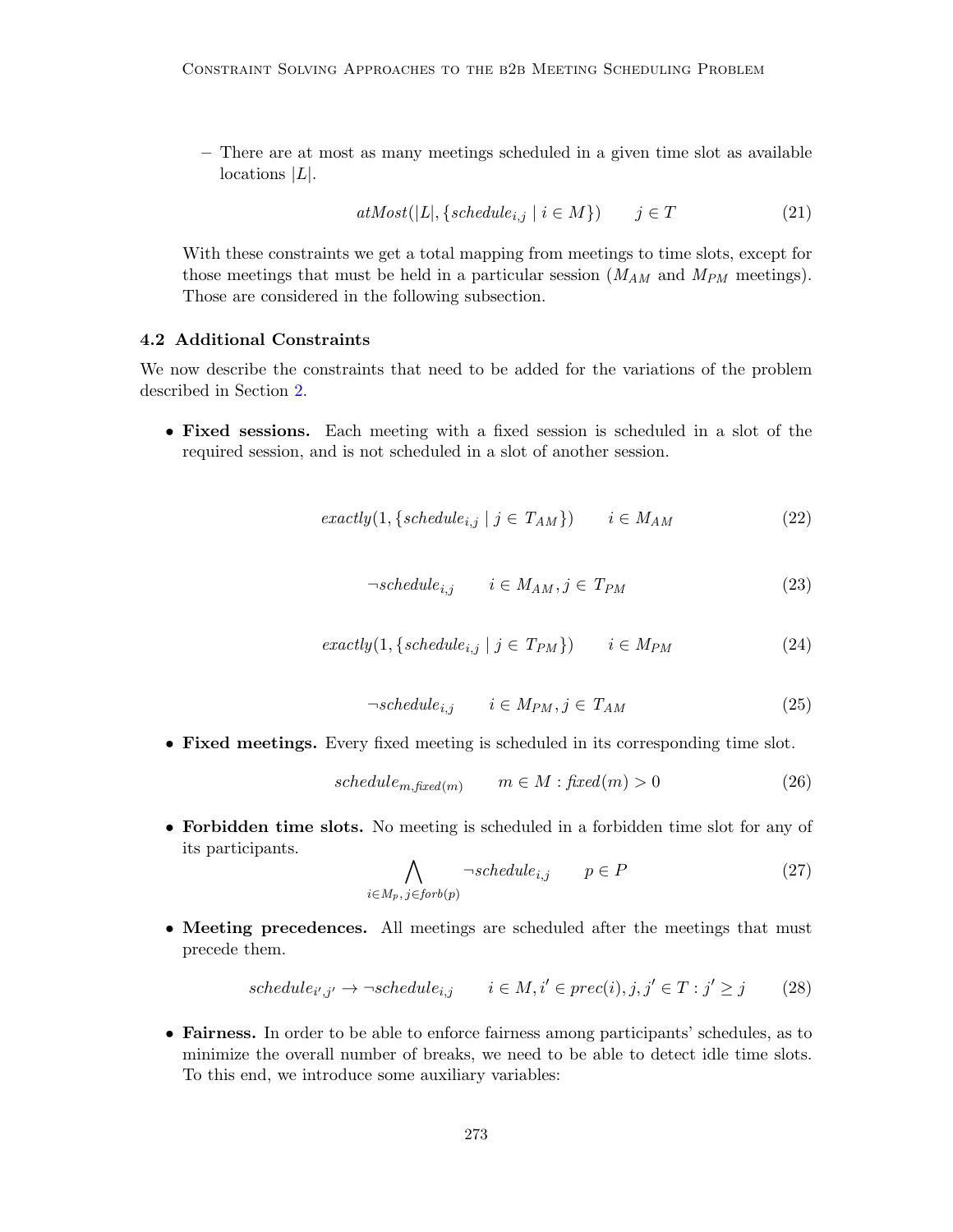usedSlot<sub>p,j</sub>: participant p has a meeting scheduled at time slot j.

meetingHeld<sub>p,j</sub>: participant p has a meeting scheduled at or before time slot j.

endHole<sub>p,j</sub>: participant p has an idle time period (break) finishing at time slot j.

We also need to add constraints to define the semantics of these variables:

– If a meeting is scheduled in a certain time slot, then that time slot is used by both participants of the meeting.

$$
schedule_{i,j} \rightarrow (usedSlot_{p_1,j} \land usedSlot_{p_2,j}) \qquad i = (p_1, p_2) \in M, j \in T \qquad (29)
$$

In the reverse direction, if a time slot is used by some participant, then one of the meetings of that participant must be scheduled at that time slot.

$$
usedSlot_{p,j} \to \bigvee_{i \in M_p} schedule_{i,j} \qquad p \in P, j \in T
$$
\n(30)

– For each participant p and time slot j, meeting Held<sub>n,j</sub> is true if and only if participant  $p$  has had a meeting at or before time slot  $j$ .

$$
\neg \text{usedSlot}_{p,1} \to \neg \text{ meetingHeld}_{p,1} \quad p \in P \tag{31}
$$
  

$$
(\neg \text{ meetingHeld}_{p,j-1} \land \neg \text{usedSlot}_{p,j}) \to \neg \text{ meetingHeld}_{p,j} \quad p \in P, j \in T \setminus \{1\}
$$
  

$$
(32)
$$

<span id="page-11-2"></span><span id="page-11-1"></span><span id="page-11-0"></span>
$$
usedSlot_{p,j} \to meetingHeld_{p,j} \qquad p \in P, j \in T \qquad (33)
$$

$$
meetingHeld_{p,j-1} \to meetingHeld_{p,j} \qquad p \in P, j \in T \setminus \{1\}
$$
\n(34)

Now we can characterize breaks in participants' schedules. If some participant does not have any meeting in a certain time slot, but she has had some meeting before, then she is having break. We reify such pattern with auxiliary variables  $endHole_{p,j}$ in order to count the number of breaks of each participant. This will allow us to find the maximum and minimum number of breaks among all participants, and to enforce fairness by bounding their difference.

– endHole<sub>p,j</sub> is true if and only if participant p has a break finishing at time slot j.

$$
endHole_{p,j} \leftrightarrow \neg usedSlot_{p,j} \land meetingHeld_{p,j} \land usedSlot_{p,j+1}
$$

$$
p \in P, j \in T \setminus \{|T|\} \quad (35)
$$

– The list of variables sortedHole<sub>p,1</sub>, ..., sortedHole<sub>p, $|T|=1$ </sub> corresponds to the unary representation of the number of breaks of each participant  $p$ . In other words, sortedHole<sub>p,j</sub> holds iff participant p has at least j breaks in her schedule. This list is obtained by sorting decreasingly the *endHole* variables.

<span id="page-11-3"></span>
$$
sort([endHole_{p,j} : j \in T], [sortedHole_{p,j} : j \in T \setminus \{|T|\}]) \qquad p \in P \tag{36}
$$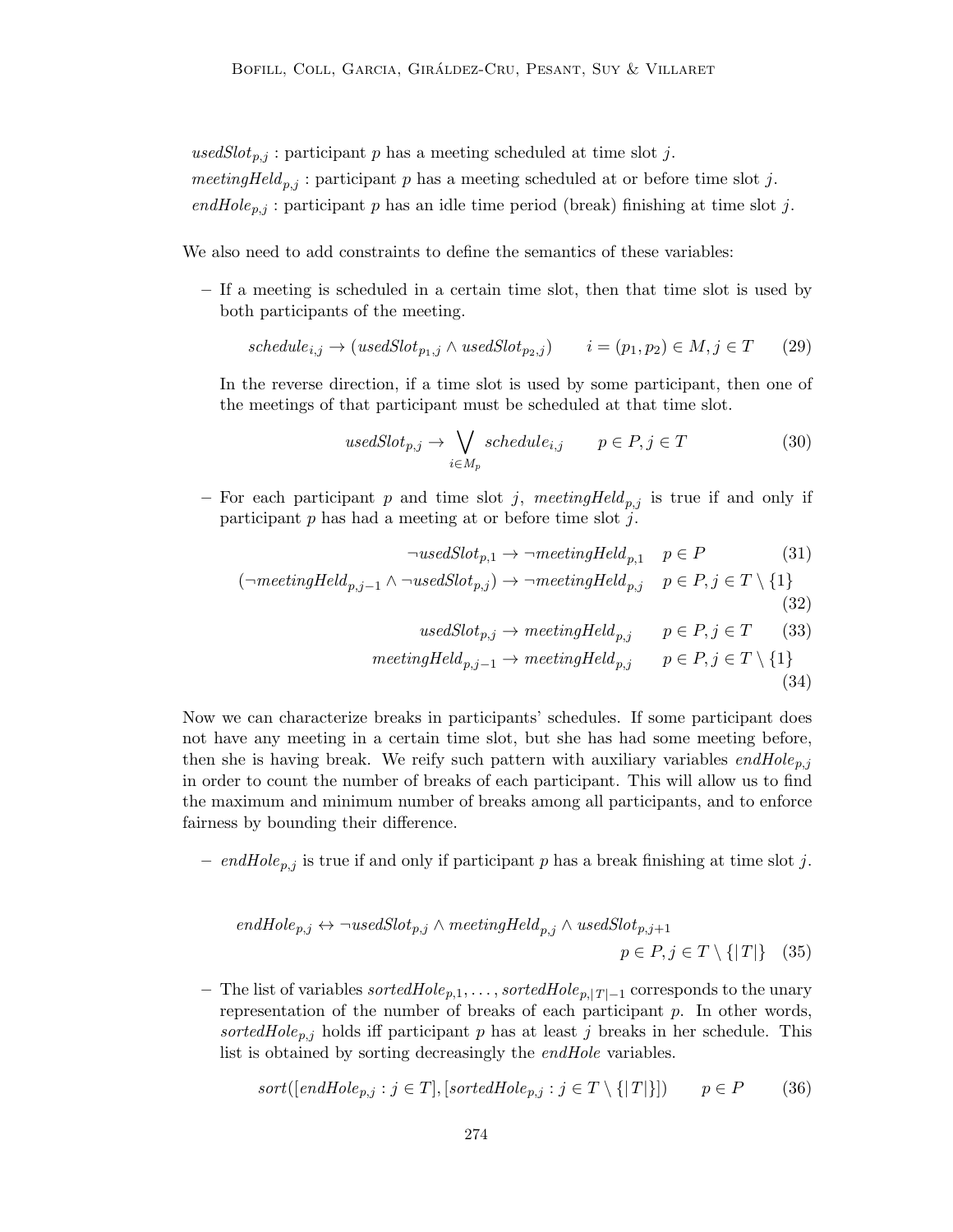$-max_1, \ldots, max_{|(T|-1)/2|}$  and  $min_1, \ldots, min_{|(T|-1)/2|}$  are unary representations of bounds on the maximum and minimum number of breaks among all participants, respectively.

<span id="page-12-1"></span><span id="page-12-0"></span>
$$
sortedHole_{p,j} \to max_j \qquad p \in P, j \in 1.. \lfloor (|T| - 1)/2 \rfloor \qquad (37)
$$

$$
\neg sorted Hole_{p,j} \to \neg min_j \qquad p \in P, j \in 1.. \lfloor (|T| - 1)/2 \rfloor \qquad (38)
$$

Note that there can be at most  $|(T - 1)/2|$  breaks per participant.

Constraints [\(37\)](#page-12-0) ensure that  $max_1, \ldots, max_{|(T|-1)/2|}$  (interpreted as a unary representation of a number) is greater or equal than the maximum number of holes among all participants, and Constraints [\(38\)](#page-12-1) ensure that  $min_1, \ldots, min_{|(T|-1)/2|}$ is smaller or equal than the minimum number of holes among all participants. Finally, Constraints [\(39\)](#page-12-2) and [\(40\)](#page-12-3) enforce the required fairness degree.

– The difference between the maximum and minimum number of breaks must be at most d.

$$
\neg \min_j \wedge \max_j \to \text{dif}_j \qquad j \in 1. \lfloor (|T| - 1)/2 \rfloor \tag{39}
$$

<span id="page-12-3"></span><span id="page-12-2"></span>
$$
atMost(d, \{ dif_j \mid j \in 1.. \lfloor (|T| - 1)/2 \rfloor \})
$$
\n(40)

### 4.3 Optimization

Minimization of the number of breaks is achieved by means of soft constraints. We simply post as soft constraint the negation sorted  $Hole_{p,j}$  variables. Knowing that each participant will have at most  $|(T - 1)/2|$  breaks, we have a limited number of soft constraints.

$$
\neg sortedHole_{p,j} \qquad p \in P, j \in 1.. \lfloor (|T| - 1)/2 \rfloor \tag{41}
$$

Note that, each *sortedHole*<sub>p,j</sub> variable set to true, increases the cost by 1.

In case there is no homogeneity (i.e.,  $d = \infty$ ) we could simply post as soft constraints the reified clauses characterizing holes from Constraints [\(35\)](#page-11-0).

$$
(\neg usedSlot_{p,j} \land meetingHeld_{p,j}) \rightarrow \neg usedSlot_{p,j+1} \quad p \in P, j \in T \setminus \{|T|\} \tag{42}
$$

**Remark 4.1.** If we were considering optimization but no fairness, Constraints [\(31\)](#page-11-1) and [\(32\)](#page-11-2) would not be necessary, since minimization of the number of breaks would force the value of meetingHeld<sub>p,j</sub> to be false for every participant p and time slot j previous to the first meeting of p. However, since we are also seeking fairness, these constraints are mandatory. Without them, the value of meetingHeld<sub>p,j</sub> could be set to true for time slots j previous to the first meeting of p, inducing a fake break in order to satisfy the (hard) fairness constraints defined in Section [4.2.](#page-10-2)

## <span id="page-12-5"></span>4.4 Implied Constraints

We have identified the following implied constraints.

• Implied Constraint 1. The number of meetings of a participant  $p$  as derived from usedSlot<sub>p,j</sub> variables must match the total number of meetings of p.

<span id="page-12-4"></span>
$$
exactly(|M_p|, \{usedSlot_{p,j} \mid j \in T\}) \qquad p \in P \tag{43}
$$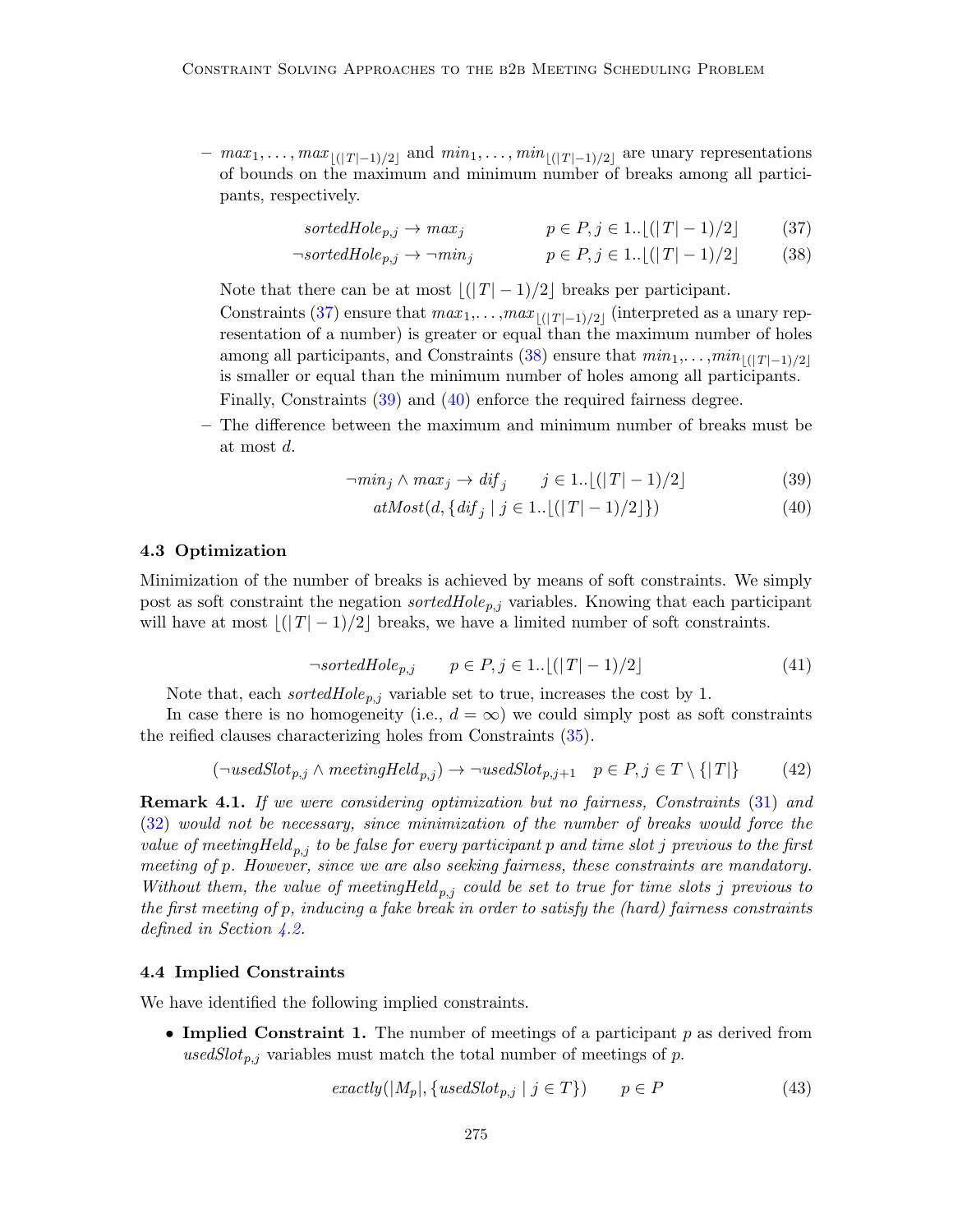• Implied Constraint 2. The number of participants having a meeting in a given time slot is bounded by twice the number of available locations.

<span id="page-13-0"></span>
$$
atMost(2 \times |L|, \{usedSlot_{p,j} \mid p \in P\}) \qquad j \in T \tag{44}
$$

As we will see in the experiments, both implied constraints are really helpful and, in combination, they allow to solve all original instances within the given time limit. A possible reason for such efficiency is that they are able to detect inconsistent partial assignments that are not detectable without these implied constraints. Consider for instance a participant  $p$ with still m meetings to schedule within m still available time slots. Suppose that one of such time slots, say  $j$ , became unavailable due to the scheduling of as many meetings as available locations, and that none of these meetings involves participant  $p$ . Then, Constraint  $(44)$ will set variable used $Slot_{p,j}$  to false but this will clash with Constraint [\(43\)](#page-12-4) that will enforce used $Slot_{p,j}$  to be true.

#### 4.5 Further Improvements

We have also improved the encoding taking into account further knowledge of the problem. Namely, we know that the number of participants having a meeting in a given time slot is even because meetings always involve two distinct participants. We also know that among all the meetings of a same participant, just one can take place in a particular timeslot.

#### 4.5.1 Even number of participants

Let  $o_{i,1}, \ldots o_{i,2\times |L|}$  be the output variables of the cardinality network corresponding to Con-straint [\(44\)](#page-13-0) for a given timeslot  $j \in T$ . To enforce that the number of participants is an even number in all time slots we add the following clauses:

$$
o_{j,i} \to o_{j,i+1} \qquad i \in \{1, 3, \dots 2 \times |L|-1\}, j \in T \tag{45}
$$

#### 4.5.2 At most one meeting of a same participant

When counting the number of scheduled meetings in a timeslot, in Constraints [\(21\)](#page-10-3), we have to bound them by the number of available locations  $|L|$ . However, we do not need to consider all possible meetings simultaneously because plenty of them are mutually exclusive, e.g., among all meetings of the same participant just one can be held.

Therefore, instead of considering all meetings in Constraints [\(21\)](#page-10-3) we will consider clusters of meetings, where all meetings of a cluster share the same participant, hence being mutually exclusive. We greedily compute a partition  $\Pi$  of meetings where each subset is one of such clusters. Then, for each cluster c and timeslot  $j \in T$  we introduce an auxiliary variable  $cl_{c,j}$ . We add the following clauses:

$$
schedule_{i,j} \to cl_{c,j} \qquad c \in \Pi, i \in c, j \in T \tag{46}
$$

and change Constraints [\(21\)](#page-10-3) by the following:

<span id="page-13-1"></span>
$$
atMost(|L|, \{cl_{c,j} \mid c \in \Pi\}) \qquad j \in T \tag{47}
$$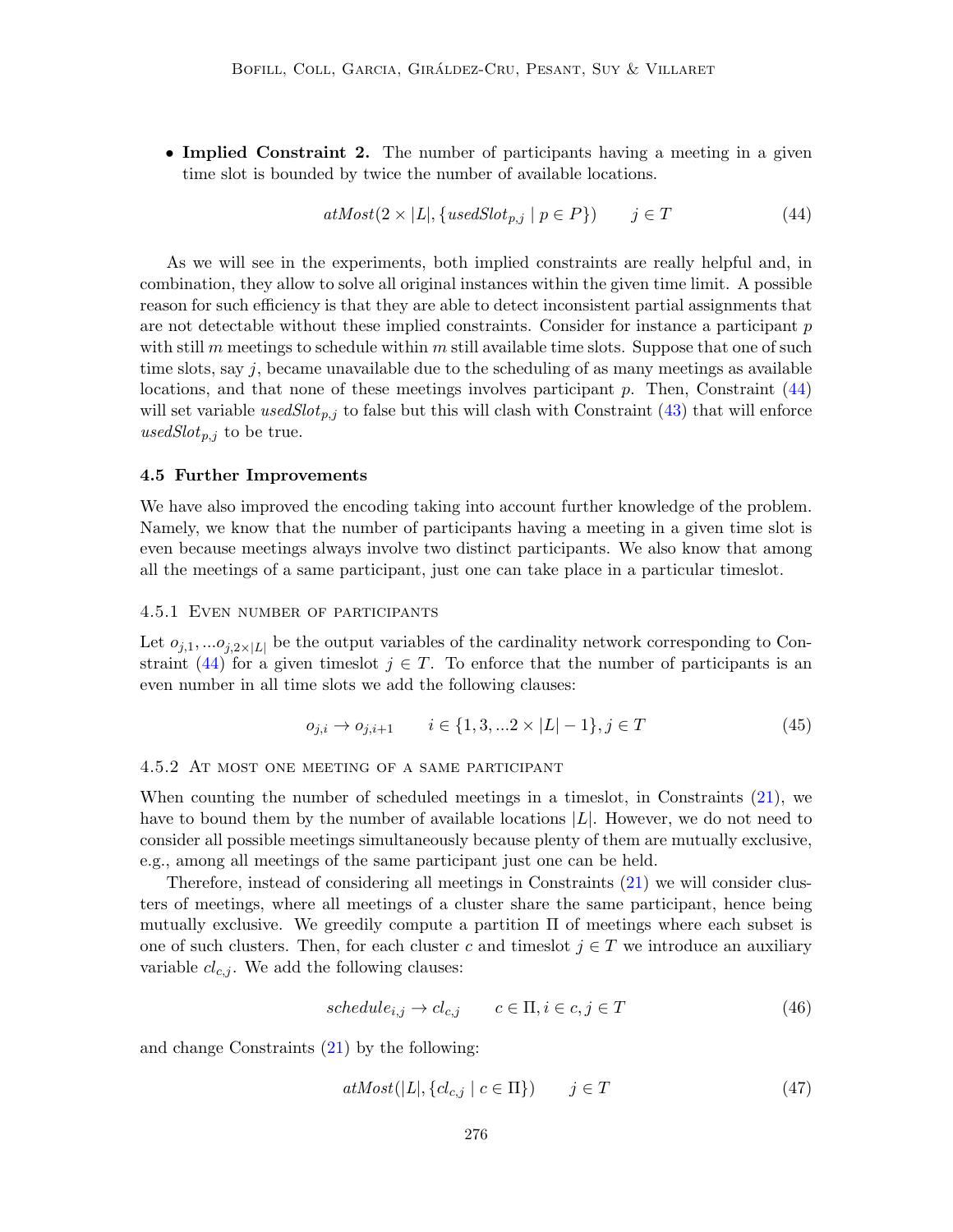The idea is that since at most one meeting of each cluster can be scheduled in each time slot, it suffices to limit the number of active clusters to  $|L|$  at any time. This results in a significant reduction on the number of variables and clauses of the generated formulas. This is so because the number of input variables of the  $atMost$  constraints of Constraints  $(21)$ are reduced between 2 and 4 times. For example, the input of those cardinality constraints for instance ticf-14crafa is reduced from 302 to just 79 variables. This results in a formula of just 119,577 variables and 389,280 clauses, instead of the 241,149 variables and 632,820 clauses of the corresponding formula without this improvement. Moreover, as we will see in Table [3,](#page-21-0) solving time of this instance is almost halved.

## <span id="page-14-1"></span>4.6 Encoding of Global Constraints

The cardinality constraints stating that at most  $(atMost)$  or exactly  $(exactly)$  k of a given set of variables must be true have been encoded as follows.

- $atMost(1, .):$  quadratic number of pairwise mutex clauses.
- exactly $(1, \_)$ : commander-variable encoding (Klieber & Kwon, 2007).
- exactly $(k, \_)$ : cardinality networks (Abío et al., 2013).
- $atMost(k, )$  of Constraints [\(21\)](#page-10-3), [\(40\)](#page-12-3) and [\(47\)](#page-13-1): sequential counter (Sinz, 2005).
- $atMost(k, \_)$  of Constraints [\(44\)](#page-13-0): cardinality network (Abío et al., 2013).
- $sort(., .)$  of Constraints [\(36\)](#page-11-3): cardinality network (Abío et al., 2013).

These are the encodings that we found to return the best results on this problem.

## <span id="page-14-0"></span>5. Mixed-Integer Programming Model

In this section we provide a native MIP formulation that exactly solves the B2BSOP. This formulation is based on the logical model presented by Pesant et al. (2015), extended with new constraints to encode additional participants' requirements. In this formulation, the feasibility of the problem is encoded with a set of binary variables representing that a meeting is held in a particular time slot, where a set of constraints on these variables enforces a feasible schedule without considering the minimization of breaks. Then, the objective function is encoded using binary variables determining the terminating time slots of the breaks of each participant, which are linked to the feasibility problem through a series of linearized logical constraints. Although there exist other MIP formulations to this problem (Pesant et al., 2015), they do not show remarkable improvements solving real-world B2B instances, so they are not considered in this work.

At the end of this section we also provide further improvements of the introduced MIP formulation.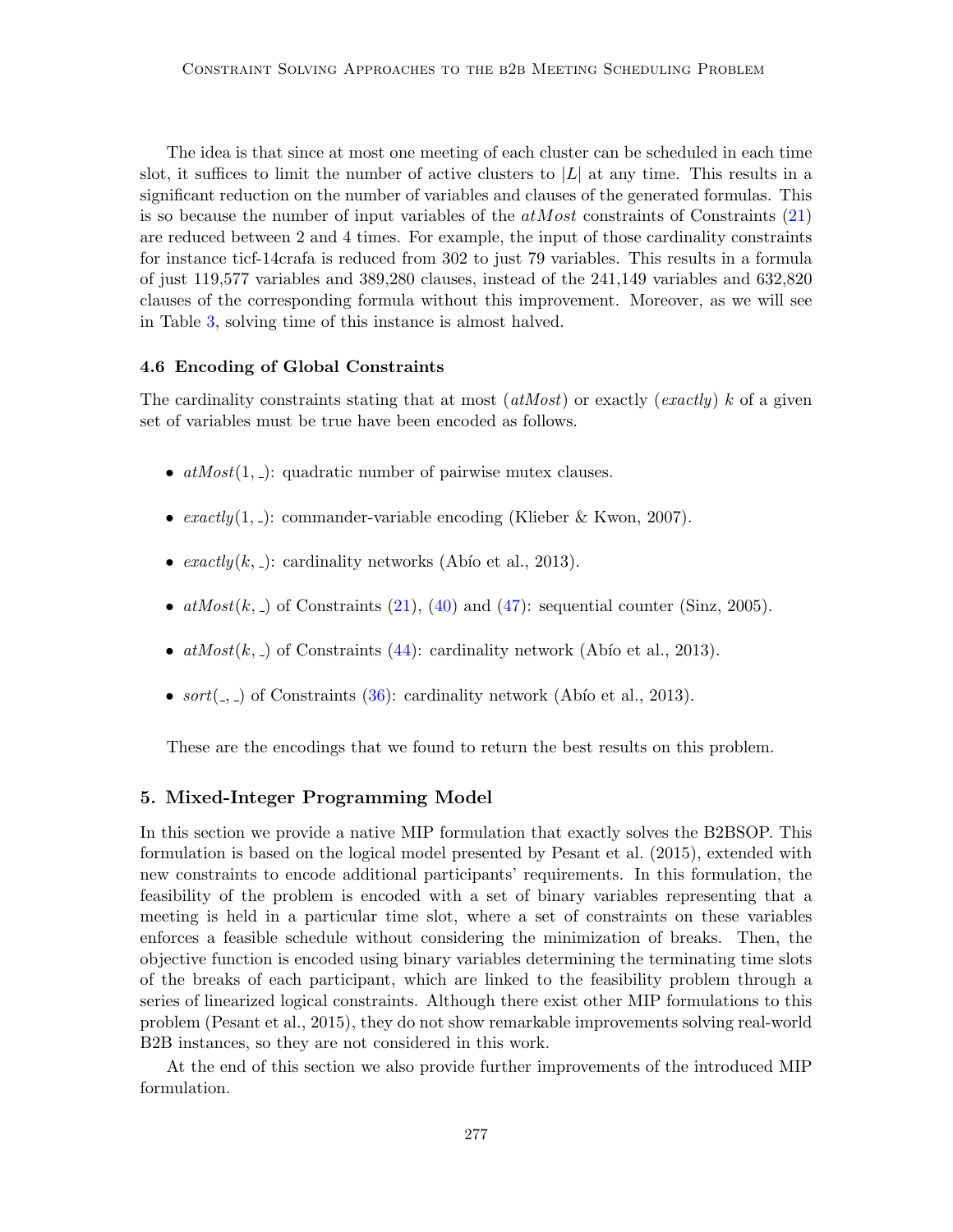## 5.1 Feasibility

We first give the formulation to enforce the feasibility of a solution. Let  $x_{mt}$  be a binary variable that equals 1 if a meeting  $m$  is held at time  $t$ . Using these variables, the following constraints enforce the feasibility of a schedule:

$$
\sum_{t \in T} x_{mt} = 1 \qquad m \in M \tag{48}
$$

$$
\sum_{m \in M_p} x_{mt} \le 1 \qquad p \in P, t \in T \tag{49}
$$

$$
\sum_{m \in M} x_{mt} \le |L| \qquad t \in T \tag{50}
$$

<span id="page-15-2"></span><span id="page-15-1"></span><span id="page-15-0"></span>
$$
x_{mt} = 0 \qquad m \in M_{AM}, t \in T_{PM} \tag{51}
$$

<span id="page-15-4"></span><span id="page-15-3"></span>
$$
x_{mt} = 0 \qquad m \in M_{PM}, t \in T_{AM} \tag{52}
$$

Constraints [\(48\)](#page-15-0) force each meeting to be held exactly once. Constraints [\(49\)](#page-15-1) force each participant to be in at most one meeting at a time. Constraints [\(50\)](#page-15-2) force the number of meetings at any time to be at most the number of available locations. Finally, Constraints  $(51)$  and  $(52)$  force the fixed sessions.

#### 5.2 Optimization

In order to define the optimization function of the B2BSOP, we define the following variables:

| $b' \in \mathbb{N}$ Variable upper bounding the maximum number of breaks assigned     |
|---------------------------------------------------------------------------------------|
| to any participant.                                                                   |
| $y_{pt} \in \{0,1\}$ Indicator if participant p has a meeting at time t.              |
| $z_{pt} \in \{0,1\}$ Equals 1 for time t starting from participant p's first meeting. |
| $h_{pt} \in \{0,1\}$ Indicator if time t terminates a break for participant p.        |

The variables  $h_{pt}$  contribute a value of 1 to the objective function. The necessary constraints linking these variables to the model are the following.

$$
\sum_{t \in T} y_{pt} = |M_p| \qquad p \in P \tag{53}
$$

$$
x_{mt} \le y_{pt} \qquad p \in P, m \in M_p, t \in T \tag{54}
$$

<span id="page-15-9"></span><span id="page-15-8"></span><span id="page-15-7"></span><span id="page-15-6"></span><span id="page-15-5"></span>
$$
y_{pt} \le z_{pt} \qquad p \in P, t \in T \tag{55}
$$

$$
z_{pt} \le z_{p,t+1} \qquad p \in P, t \in T, t \le |T| - 1 \tag{56}
$$

$$
y_{p,t+1} - h_{pt} \le y_{pt} + 1 - z_{pt} \qquad p \in P, t \in T, t \le |T| - 1 \tag{57}
$$

$$
\sum_{t \in T} h_{pt} \le b' \qquad p \in P \tag{58}
$$

$$
\sum_{t \in T} h_{pt} \ge b' - d \qquad p \in P \tag{59}
$$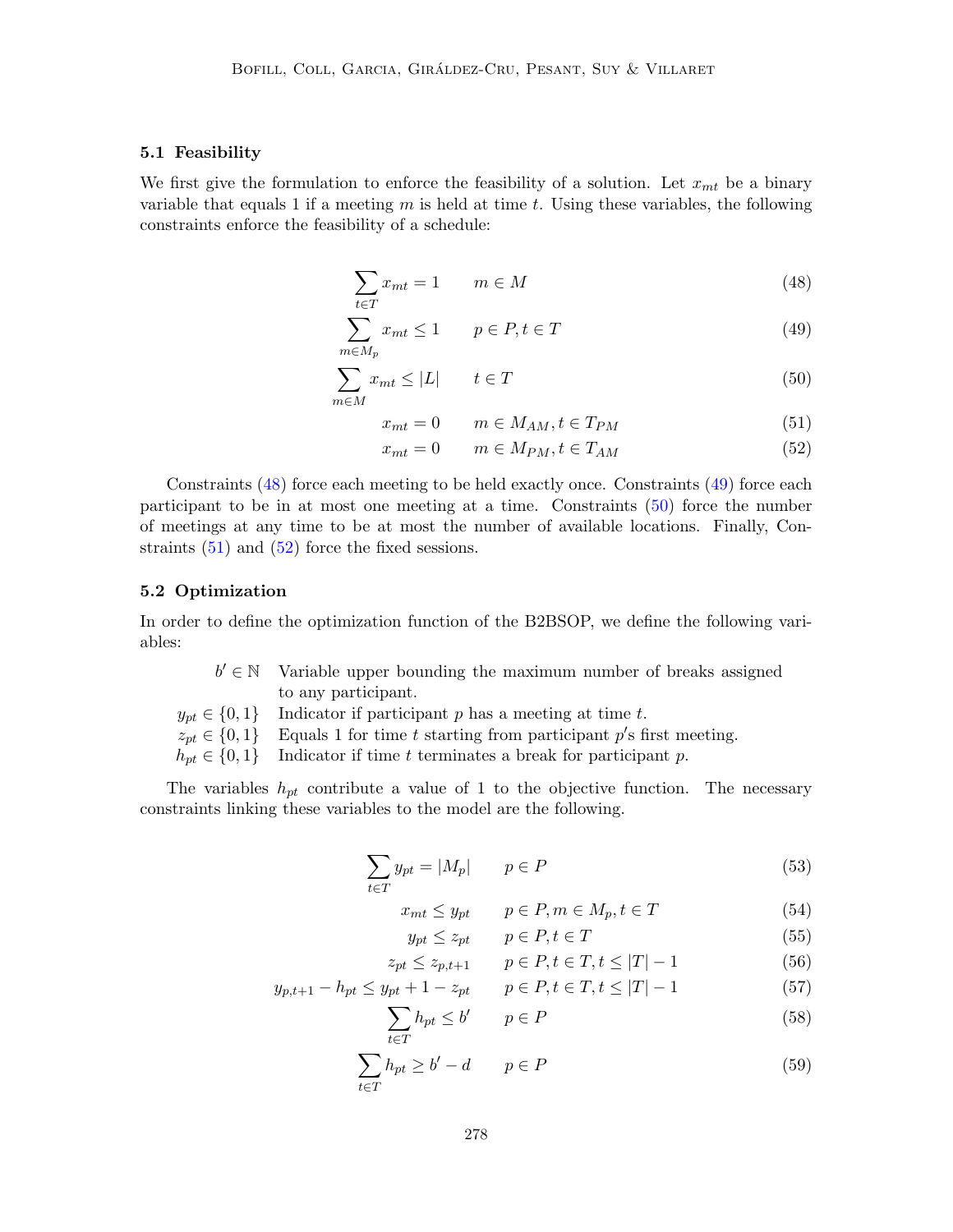Constraints [\(53\)](#page-15-5) through [\(56\)](#page-15-6) link the y and z variables to the formulation. Constraints  $(57)$  then link the h variables to the formulation, forcing a break to be counted after an idle period. Constraints [\(58\)](#page-15-8) and [\(59\)](#page-15-9) are fairness constraints that limit the difference in the number of breaks per participant. We then define the problem as the minimization of the objective function:

$$
\sum_{p \in P} \sum_{t \in T} h_{pt} \tag{60}
$$

subject to constraints  $(48)$  through  $(52)$  and  $(53)$  through  $(59)$ .

## 5.3 Additional Constraints

We add the following constraints for the extensions of the problem described in Section [2](#page-2-0) that are not supported by Pesant et al. (2015):

• Fixed meetings. Every fixed meeting is scheduled in its corresponding time slot.

$$
x_{m, fixed(m)} = 1 \qquad m \in M : fixed(m) > 0 \tag{61}
$$

• Forbidden time slots. No meeting is scheduled in a forbidden time slot for any participant.

<span id="page-16-0"></span>
$$
y_{pt} = 0 \qquad p \in P, t \in forb(p) \tag{62}
$$

• Meeting precedences. Every meeting is scheduled after the meeting that precedes it.

$$
x_{mt} \le \sum_{t' < t} x_{m't'} \qquad m \in M, m' \in prec(m), t \in T \tag{63}
$$

#### <span id="page-16-6"></span>5.4 Further Improvements

In order to improve the model, we also add the following implied constraints.

$$
\sum_{p \in P} y_{pt} \le 2 * |L| \qquad t \in T \tag{64}
$$

$$
z_{p(|T|)} = 0 \t p \in P : |M_p| = 0 \t (65)
$$

$$
z_{p(|T|)} = 1 \qquad p \in P : |M_p| > 0 \tag{66}
$$

$$
z_{pt} = 1 \qquad p \in P, t \in T : |M_p| = |T| \tag{67}
$$

$$
h_{pt} = 0 \qquad p \in P, t \in T : |M_p| \le 1 \vee |M_p| = |T| \tag{68}
$$

<span id="page-16-5"></span><span id="page-16-4"></span><span id="page-16-3"></span><span id="page-16-2"></span><span id="page-16-1"></span>
$$
d \ge b' - \max(0, \min_{p \in P}(\min(|M_p| - 1, |T| - |M_p|)))
$$
\n(69)

Constraint [\(64\)](#page-16-0) is analogous to Implied Constraint [\(44\)](#page-13-0) of the MaxSAT model. Notice however, that Implied Constraint [\(43\)](#page-12-4) of the MaxSAT model is analogous to Constraint [\(53\)](#page-15-5) of the MIP model. Constraints [\(65\)](#page-16-1), [\(66\)](#page-16-2) and [\(67\)](#page-16-3) enforce that variables  $z_{pt}$  have the right value in the last time slot, according to the number of meetings of each participant. Constraint [\(68\)](#page-16-4) enforces the right value of variables  $h_{pt}$  for those participants that will not have any break according to their number of meetings. Finally, Constraint  $(69)$  bounds  $b'$ taking into account the maximum possible number of breaks of the participant.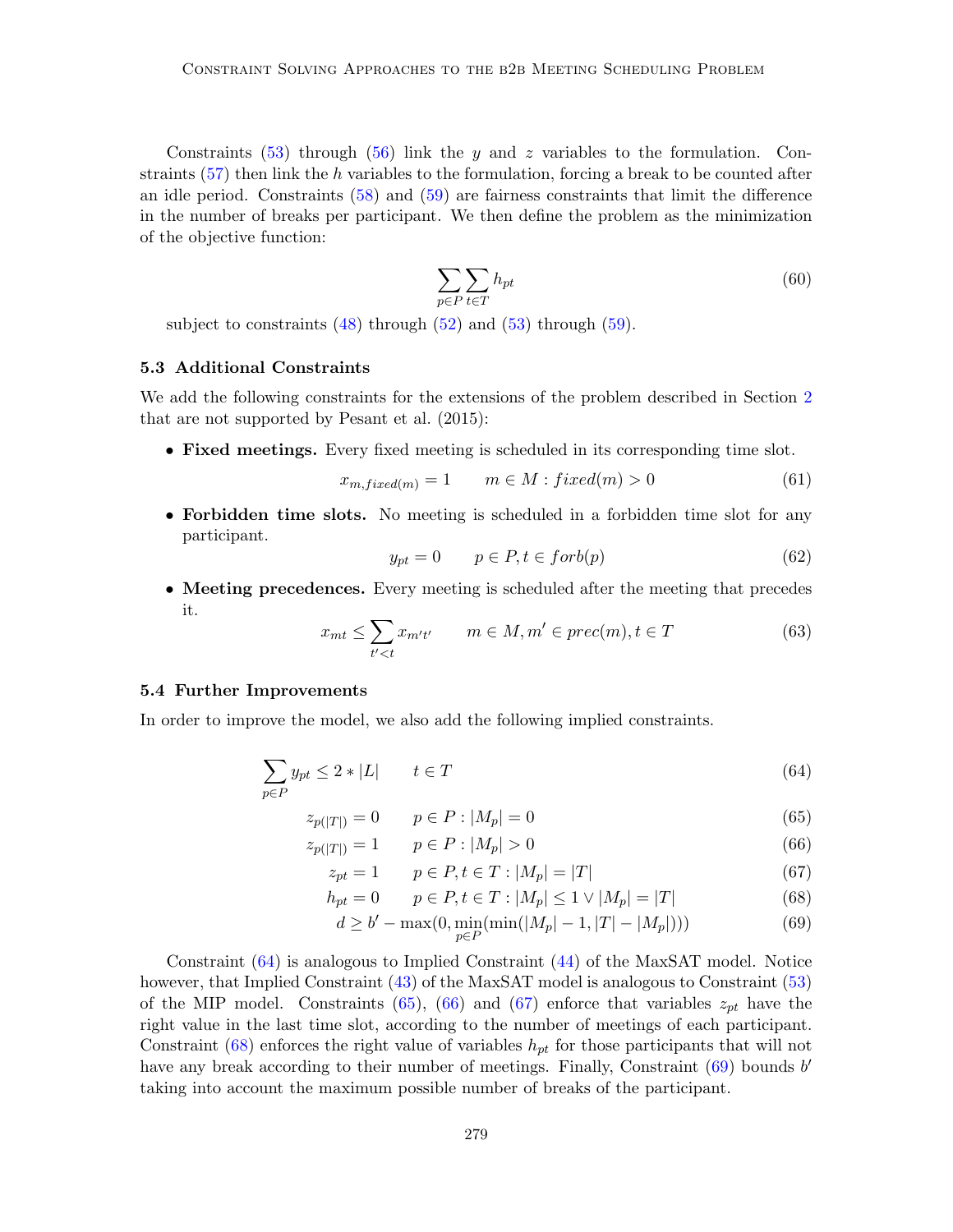## <span id="page-17-0"></span>6. Comparing Models

Even though the models described in the previous sections are meant to be used with different solving approaches and therefore are likely to each be expressed in the most appropriate yet distinct formalism for the approach used, it can be instructive to examine the main differences between them, beyond the usual observation that CP models typically use fewer variables (not being Boolean/binary) and fewer constraints (thanks to global constraints representing common combinatorial substructures).

The most immediate and fundamental difference is in the choice of variables. The CP models are *participant-centered*, using variables whose value represents the meeting attended by a participant at a given time. This makes it easy to retrieve what a given participant is doing at a particular time but not so much when a given meeting is set to happen. The MaxSAT models, following what was proposed by Bofill et al. (2014), are *meeting-centered*, featuring Boolean variables stating whether a meeting is happening at a given time. This makes it easy to retrieve when a given meeting occurs but not so much a given participant's schedule. The MIP model is *meeting-centered* as well and almost identical to the MaxSAT models as far as the feasibility part is concerned: Boolean variables become binary variables and cardinality constraints become (pseudo-Boolean) linear constraints.

The meeting-centered viewpoint could have been an alternative for CP however such a representation would not have allowed expressing constraints directly on the sequence of meetings for a participant, which is important to evaluate the cost of an individual schedule and ultimately the objective we seek to minimize. All constraints in the CP models are easily expressed using the participant-centered variables except if we add meeting precedences, for which auxiliary variables providing a meetings viewpoint are defined and linked to the main variables. Feasibility constraints in the MaxSAT and MIP models are easily expressed using meeting-centered variables but optimization and fairness constraints — both related to a participant's schedule — require auxiliary variables.

Another distinctive feature is how optimization is handled. For our CP and MIP approaches, all constraints are considered hard. In the CP model, optimization constraint cost regular assigns a unit cost to each break in a schedule and provides a cost variable thus summing breaks and that can be used by the objective function. The logical MIP model described in this paper defines the objective function through auxiliary variables but other MIP models described in Pesant et al. (2015), closer to the CP model, linearize the cost regular formulation. In contrast, for our MaxSAT approach some constraints – those enforcing that there should be no break — are specified as soft so that maximizing the number of satisfied soft constraints achieves the desired objective.

For all three approaches, sometimes adding redundant/implied constraints (cuts) helps solve problems faster. Such is the case here for the implied constraints mentioned for MaxSAT and MIP — these do not need to be added in our CP models because they are already expressed through the global cardinality constraints.

## <span id="page-17-1"></span>7. Evaluation

In this section we describe the results of the experimental investigation performed. In particular, we present: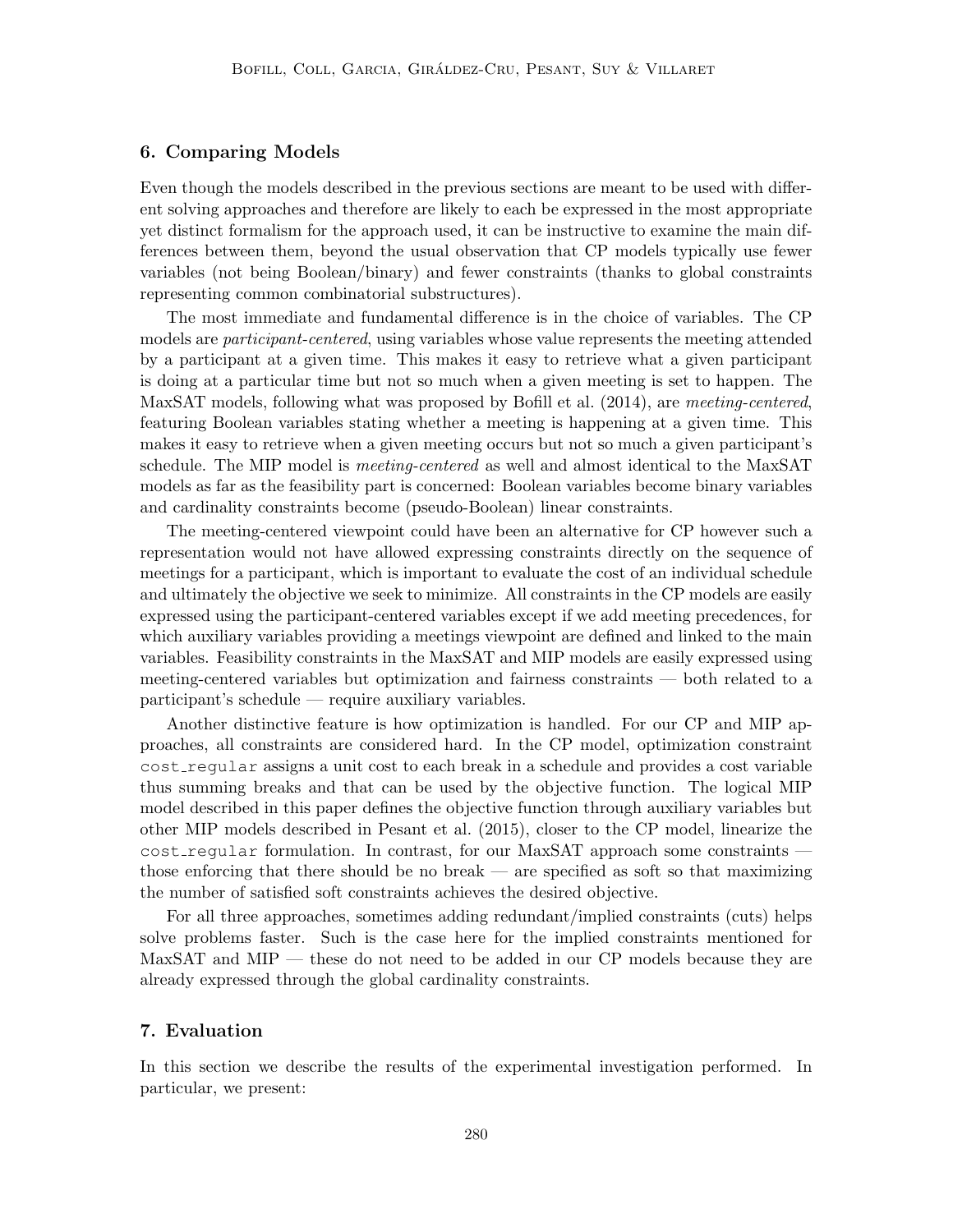| feature            | ∞<br>forum- | ಕ್ಷಿ<br>਼<br>forum. | 13crafc<br>forum- | $\overline{\phantom{0}}$<br>forum-.            | forumt- | 4crafc<br>forumt-1 | 4crafd<br>forunt- | 4crafe<br>forumt | $tic-12$ | 12crafc<br>$\frac{1}{2}$                        | $\frac{3}{2}$<br>$\frac{1}{10}$ | 13 <sub>craf</sub><br>$\frac{1}{10}$ | 13crafc<br>tic- | 14crafa<br>tic- | tic-14crafc | tic-14crafd | 13crafa<br>ticf- | ticf-13crafb | ticf-13crafc | ticf-14crafa |
|--------------------|-------------|---------------------|-------------------|------------------------------------------------|---------|--------------------|-------------------|------------------|----------|-------------------------------------------------|---------------------------------|--------------------------------------|-----------------|-----------------|-------------|-------------|------------------|--------------|--------------|--------------|
| $\#$ participants  | 70          | 76                  | 70                | 78                                             | 60      | 60                 | 60                | 60               | 42       | 42                                              | 47                              | 46                                   | 47              | 60              | 60          | 60          | 70               | 76           | 70           | 78           |
| $\#$ meetings      |             |                     |                   | 154 195 154 302 237 237 236 236                |         |                    |                   |                  |          | 125 125 180 184 180 237 237 236 154 195 154 302 |                                 |                                      |                 |                 |             |             |                  |              |              |              |
| $\#$ time slots    | 21          | 22                  | 21                | 22                                             | 10      | 10                 | 10                | 10               | 8        | 8                                               | 10                              | 10                                   | 10              | 10              | 10          | 10          | 21               | 22           | -21          | 22           |
| $\#$ locations     | 14          | 14                  | 12                | 22                                             | 27      | 25                 | 25                | 24               | 21       | 16                                              | 21                              | 21                                   | 19              | 27              | 25          | 25          | 14               | 14           | - 12         | 22           |
| <b>%forbidden</b>  |             |                     |                   | 6.3 4.6 6.3 10.8 12.3 12.3 12.3 12.3 12.5 12.5 |         |                    |                   |                  |          |                                                 | 10                              | 10                                   | 10              | 10              | 10          | 10          | 4.8              |              | 4.6 4.8      | 4.6          |
| AM/PM?             |             |                     |                   |                                                |         | N                  | N                 | N                | N        |                                                 | N                               | N                                    | N               | N               | N           | N           |                  |              |              |              |
| $ \%$ morningslots | 13          |                     |                   | 12                                             |         |                    |                   |                  |          |                                                 |                                 |                                      |                 |                 |             |             | 13               | 12           | 13           | 12           |

<span id="page-18-1"></span>Table 1: Description of original B2B instances.

- An evaluation of the different CP models, using  $A_0$  and  $A_1$  automata, considering the complete schedule of each participant or a reified version of it. This is done in Subsection [7.1.](#page-18-0)
- An evaluation of the different MaxSAT encodings with the distinct improvements proposed on the original instances. This is done in Subsection [7.2.](#page-20-0)
- An evaluation of the proposed MIP models, again on the original instances. This is done in Subsection [7.3.](#page-20-1)
- A comparison of the best CP, MaxSAT and MIP configurations. The comparison is done on the original instances as well as on crafted versions of those original instances where additional constraints have been considered (fixed sessions, fixed meetings, forbidden time slots, precedences and distinct fairness values). This is done in Subsection [7.4.](#page-20-2)

In Table [1](#page-18-1) we describe the characteristics of the original B2B instances used in the experiments. In particular, we report the number of participants, meetings, time slots and locations for each instance, as well as the percentages of forbidden time slots and morning time slots. We recall that these instances have been already used in previous works (Bofill et al., 2014; Pesant et al., 2015; Bofill et al., 2015). There are no instances with fixed meetings or meeting precedences. As in previous works, the value of fairness d has been set to 2.

The experiments have been run on a cluster of CPU nodes Intel Xeon E3-1220v2 at 3.10 GHz with 8GB of RAM. The timeout is 7200 seconds in all experiments.

### <span id="page-18-0"></span>7.1 CP Evaluation

We have considered the models described in Section [3](#page-5-0) with automata  $\mathcal{A}_0$  and  $\mathcal{A}_1$  (automaton  $\mathcal{A}_2$  was too big). Moreover, we have used these automata either on the s variables (the ones describing the **complete** schedule of each participant) or on a reification of them (**reified**) meaning having meeting/not having meeting.

These models have been implemented using MiniZinc. Thanks to this we have been able to easily compare three solving methodologies: pure CP with Gecode<sup>[2](#page-18-2)</sup> (Schulte, Tack, &

<span id="page-18-2"></span><sup>2.</sup> <https://github.com/Gecode/gecode>.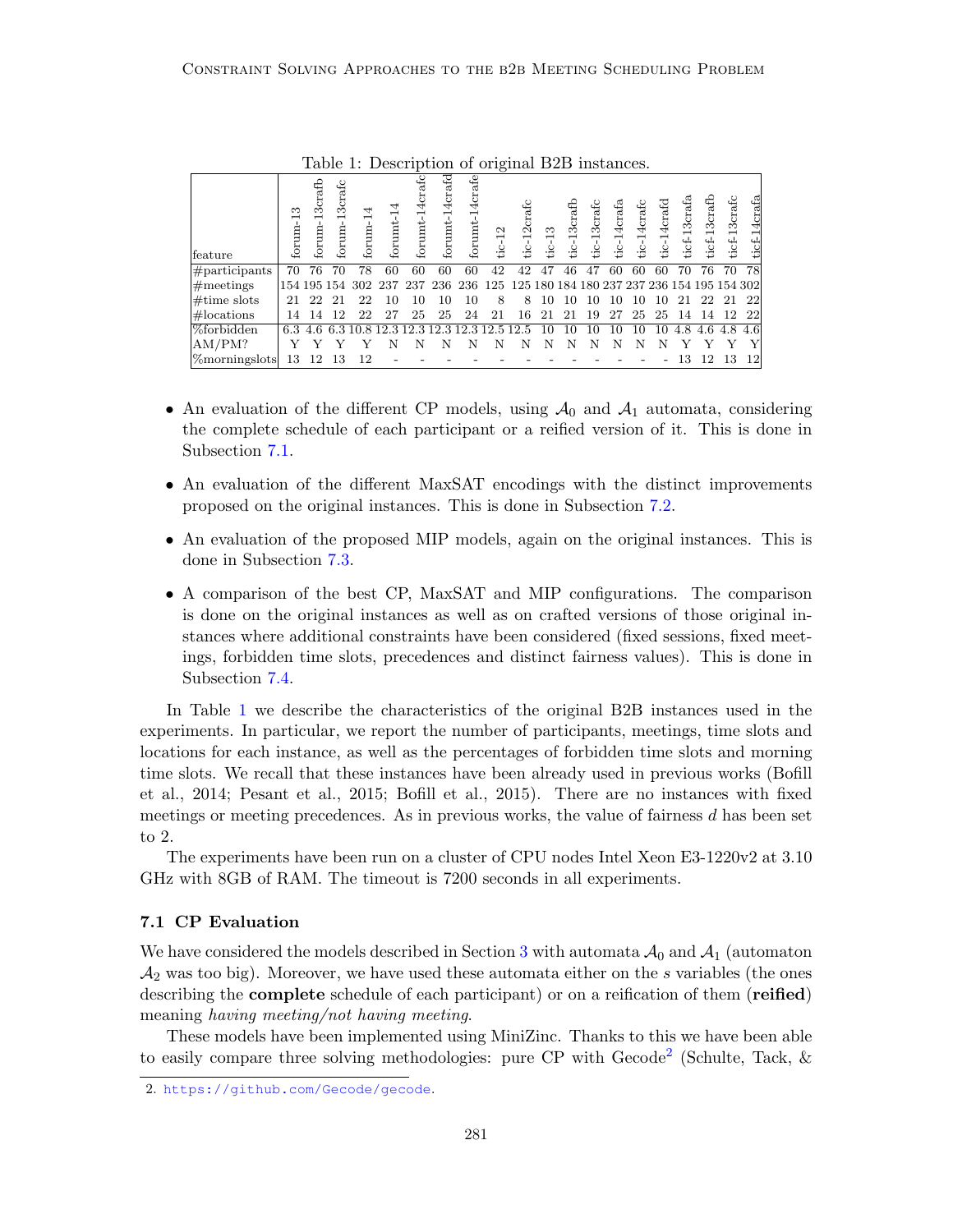Lagerkvist, 2019) version 6.2.0, Lazy Clause Generation with Chuffed<sup>[3](#page-19-0)</sup> (Chu, 2011) commit 23b9fce, and integer programming with IBM ILOG Cplex<sup>[4](#page-19-1)</sup> (Cplex, 2009) version 12.9.0. In Appendix A we provide a complete MiniZinc model and details on how to build the different variants.

Regarding search strategies,  $5$  we considered input order and first fail strategies for s variables, resulting in no significant performance difference but being slightly better input order. This is the search strategy used for Gecode. However, for Chuffed we obtained much better results with a search strategy that first tries to make the objective value as small as possible, and then continues with input order over variables s. Moreover, for Chuffed we also enable the free search option, which alternates between the given search strategy and activity-based search strategy.

|                |           | $\mathcal{A}_1$ |         | $\mathcal{A}_0$ |           |                |         |                |  |  |
|----------------|-----------|-----------------|---------|-----------------|-----------|----------------|---------|----------------|--|--|
| instance       | complete  |                 | reified |                 | complete  |                | reified |                |  |  |
| formula        | <b>TO</b> | $\mathbf{1}$    | 1427.4  | $\overline{0}$  | 4182.5    | $\Omega$       | 2891.2  | $\overline{0}$ |  |  |
| forum-13crafb  | TO        | 26              | 1808.3  | 6               | 3551.0    | 6              | 1725.6  | 6              |  |  |
| forum-13crafe  | <b>TO</b> | 20              | TO      | 10              | TО        | 21             | TO      | 14             |  |  |
| formula 14     | <b>TO</b> | 104             | 3465.8  | $\overline{2}$  | 3802.1    | $\overline{2}$ | 873.9   | $\overline{2}$ |  |  |
| forumt-14      | 10.9      | 5               | 4.2     | 5               | 12.6      | 5              | 5.6     | 5              |  |  |
| forumt-14crafc | 72.5      | 5               | 29.0    | 5               | 35.8      | 5              | 20.2    | $\overline{5}$ |  |  |
| forumt-14crafd | 63.7      | 4               | 30.9    | 4               | 32.0      | 4              | 20.9    | $\overline{4}$ |  |  |
| forumt-14crafe | 56.3      | 5               | 37.5    | 5               | 34.9      | 5              | 26.3    | 5              |  |  |
| $tic-12$       | 2.3       | $\theta$        | 0.8     | $\Omega$        | 2.5       | $\Omega$       | 0.8     | $\overline{0}$ |  |  |
| tic-12crafe    | 2.1       | $\Omega$        | 0.9     | $\Omega$        | 4.1       | $\Omega$       | 1.2     | $\overline{0}$ |  |  |
| $tic-13$       | 23.6      | $\theta$        | 17.3    | $\theta$        | 45.6      | $\theta$       | 16.9    | $\overline{0}$ |  |  |
| tic-13crafb    | 8.2       | 0               | 3.2     | $\Omega$        | 4.1       | $\Omega$       | 2.0     | $\overline{0}$ |  |  |
| tic-13crafe    | 1746.0    | 4               | 847.6   | $\overline{4}$  | 1643.9    | $\overline{4}$ | 518.2   | $\overline{4}$ |  |  |
| tic-14crafa    | 54.0      | $\Omega$        | 25.0    | $\Omega$        | 46.4      | $\Omega$       | 22.4    | $\overline{0}$ |  |  |
| tic-14crafc    | 44.8      | $\theta$        | 34.4    | $\Omega$        | 55.3      | $\theta$       | 24.1    | $\overline{0}$ |  |  |
| tic-14crafd    | 11.5      | 0               | 3.4     | $\Omega$        | 21.4      | $\theta$       | 6.2     | $\overline{0}$ |  |  |
| ticf-13crafa   | TO        | $\overline{2}$  | 5657.7  | $\Omega$        | TO        | $\overline{2}$ | 2973.4  | $\overline{0}$ |  |  |
| ticf-13crafb   | <b>TO</b> | 22              | 3026.2  | 3               | 3932.0    | 3              | 2291.9  | 3              |  |  |
| ticf-13crafc   | <b>TO</b> | 20              | TO      | 11              | <b>TO</b> | 21             | TO      | 13             |  |  |
| ticf-14crafa   | TO        | 116             | 5249.8  | $\theta$        | TO        | 71             | 1714.8  | $\overline{0}$ |  |  |
| #solved        | 12        |                 | 18      |                 | 16        |                | 18      |                |  |  |

<span id="page-19-3"></span>Table 2: Comparison of  $A_1$  and  $A_0$  with Chuffed solver. Fairness is set to  $d = 2$ . TO stands for time-out (7200 seconds).

In Table [2](#page-19-3) we report on the evaluation of the four possible configurations with Chuffed on the original instances. As we can observe, reified always solves more instances than

<span id="page-19-0"></span><sup>3.</sup> <https://github.com/chuffed/chuffed>.

<span id="page-19-1"></span><sup>4.</sup> <https://www.ibm.com/products/ilog-cplex-optimization-studio>.

<span id="page-19-2"></span><sup>5.</sup> The search strategy originally used by Pesant et al. (2015) is not available in MiniZinc.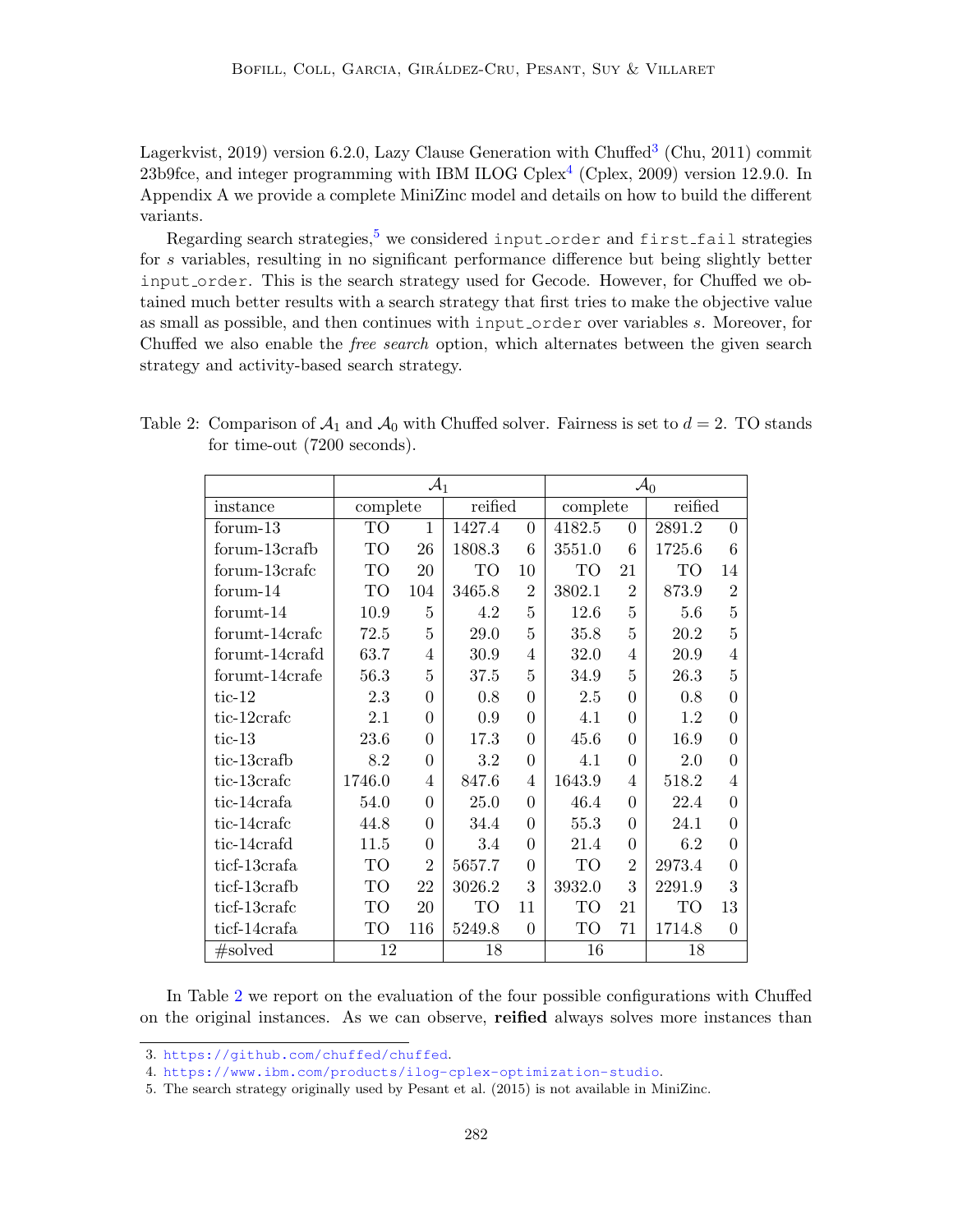complete. Also,  $A_0$  is better than  $A_1$ , since it solves more instances in complete, and the same instances but generally faster in reified. This may well be due to the fact that  $\mathcal{A}_0$  with reification results in the smallest configuration. Therefore,  $\mathcal{A}_0$  and reified is the chosen configuration for the remaining experiments when using Chuffed. We have also tested Gecode and Cplex solvers with the four configurations of automata, which are not competitive as shown in Subsection [7.4.1.](#page-21-1) In particular, the results with Gecode are not competitive at all, but we include in Table [5](#page-23-0) the results with  $\mathcal{A}_0$  and reified which is the best option. Regarding Cplex,  $A_0$  and **reified** is also the best option, but as we will observe in Table [5,](#page-23-0) using the native MIP model gives much better results than using a MIP translation of the CP models.

#### <span id="page-20-0"></span>7.2 MaxSAT Evaluation

In this section we analyze the efficiency of the MaxSAT encodings provided in Section [4,](#page-9-0) namely: basic (corresponding to the MaxSAT base encoding), imp1, imp2, imp12 and  $\text{impl2}^+$ , which correspond to the encodings that incorporate the first, the second, and both implied constraints, as well as the further improvements, respectively. The MaxSAT solver used is UWrMaxSAT<sup>[6](#page-20-3)</sup> (Piotrów, 2019) version 1.0, which was one of the best MaxSAT solvers of the unweighted track of the 2019 MaxSAT Evaluation.

In Table [3,](#page-21-0) we report on the solving times obtained with each approach on the set of original instances. As we can see, adding implied constraints results in better performances. In particular, with imp12 we are able to solve all the 20 instances (in Section [4.4](#page-12-5) we provide possible hints on the interaction between the implied constraint to early prune wrong partial assignments). Another interesting observation is that imp1 seems to be a bit faster than imp2, but each of these two encodings is able to solve two instances that cannot be solved by the other. This suggests that imp1 and imp2 may be somehow complementary in harder instances. Finally,  $impl2^+$  is able to improve the solving times in 19 of the 20 instances considered with respect to imp12, hence this is the chosen encoding for the remaining experiments and we refer to it as MaxSAT.

## <span id="page-20-1"></span>7.3 MIP Evaluation

In this section we compare the native MIP model provided in Section [5,](#page-14-0) with and without the improvements of Subsection [5.4.](#page-16-6) We refer to these as imp and basic respectivelly. For solving the MIP models we use IBM ILOG Cplex (Cplex, 2009) version 12.9.0.

As we can see in Table [4,](#page-22-0) the implied constraints added in Section [5.4](#page-16-6) slightly improve the efficiency of the approach allowing one more instance to be solved and improving the solving times of many other instances. Therefore, from now on we will use this improved model and refer to it simply as MIP.

#### <span id="page-20-2"></span>7.4 Comparison

In this section we compare the best CP configuration, the best MaxSAT encoding and the best MIP formulation on the original instances as well as on crafted modifications from these. The crafted modifications add some properties that we think are worthy to take

<span id="page-20-3"></span><sup>6.</sup> <https://github.com/marekpiotrow/UWrMaxSat>.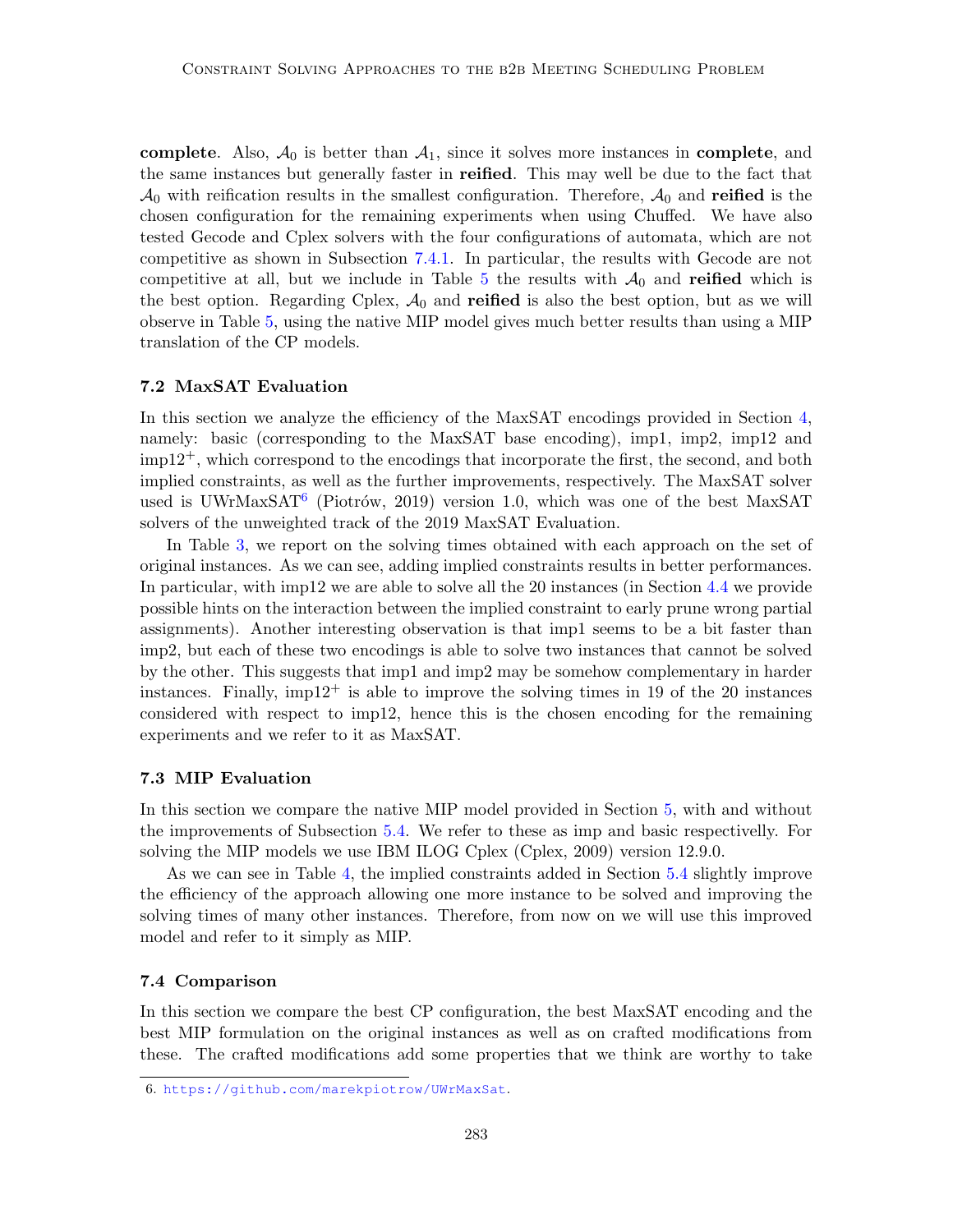| instance       | basic |                | imp1 |                | imp2  |          | imp12   |                | $imp12^+$ |                |
|----------------|-------|----------------|------|----------------|-------|----------|---------|----------------|-----------|----------------|
| formula        | 2.5   | $\overline{0}$ | 2.4  | $\Omega$       | 6.5   | $\theta$ | 2.9     | $\theta$       | 2.5       | $\overline{0}$ |
| forum-13crafb  | TO    |                | 80.6 | 6              | 248.1 | 6        | 37.5    | 6              | 23.3      | 6              |
| forum-13crafc  | 17.8  | $\mathbf{1}$   | 2.7  | 1              | 43.9  | 1        | 22.4    | 1              | 2.3       | $\mathbf{1}$   |
| formula 14     | TO    |                | 14.6 | $\overline{2}$ | TO    |          | 11.9    | $\overline{2}$ | 5.1       | $\overline{2}$ |
| forumt-14      | 2.8   | 5              | 1.6  | 5              | 3.0   | 5        | 1.6     | 5              | 0.5       | $\overline{5}$ |
| forumt-14crafc | 9.4   | 5              | 1.8  | 5              | 4.1   | 5        | $1.6\,$ | 5              | 0.9       | 5              |
| forumt-14crafd | 2.6   | $\overline{4}$ | 1.9  | $\overline{4}$ | 7.8   | 4        | 1.5     | 4              | 0.4       | $\overline{4}$ |
| forumt-14crafe | TO    |                | TO   |                | 92.4  | 5        | 1.5     | 5              | 0.6       | 5              |
| tic- $12$      | 0.6   | $\theta$       | 0.4  | $\Omega$       | 0.6   | $\Omega$ | 0.3     | $\theta$       | 0.1       | $\theta$       |
| tic-12crafe    | 0.8   | $\theta$       | 0.5  | $\Omega$       | 1.4   | 0        | 0.2     | $\theta$       | 0.3       | 0              |
| $tic-13$       | 1.1   | $\theta$       | 1.6  | $\Omega$       | 2.5   | $\Omega$ | 1.5     | $\theta$       | 0.4       | $\theta$       |
| tic-13crafb    | 1.3   | $\theta$       | 1.4  | $\Omega$       | 1.2   | $\theta$ | 1.4     | $\theta$       | $0.4\,$   | $\theta$       |
| tic-13crafc    | TO    |                | TO   |                | 200.7 | 4        | 7.6     | 4              | 5.8       | $\overline{4}$ |
| tic-14crafa    | 2.5   | $\Omega$       | 1.7  | $\Omega$       | 2.9   | $\Omega$ | 1.8     | $\Omega$       | 1.0       | $\Omega$       |
| tic-14crafc    | 51.3  | $\theta$       | 3.5  | $\Omega$       | 5.9   | $\theta$ | 1.5     | $\theta$       | 0.8       | $\theta$       |
| tic-14crafd    | 4.0   | $\theta$       | 1.8  | 0              | 2.7   | 0        | 1.5     | $\theta$       | 0.8       | $\overline{0}$ |
| ticf-13crafa   | 3.3   | $\theta$       | 2.5  | $\Omega$       | 9.9   | $\theta$ | 5.1     | $\theta$       | 2.2       | $\theta$       |
| ticf-13crafb   | 822.2 | 3              | 90.2 | 3              | 213.8 | 3        | 31.3    | 3              | 22.3      | 3              |
| ticf-13crafc   | 40.1  | $\mathbf{1}$   | 4.7  | 1              | 438.6 | 1        | 15.5    | 1              | 3.7       | $\mathbf{1}$   |
| ticf-14crafa   | TO    |                | 32.7 | $\theta$       | TO    |          | 12.4    | $\overline{0}$ | 7.6       | $\overline{0}$ |
| #solved        | 15    |                | 18   |                | 18    |          | 20      |                | 20        |                |

<span id="page-21-0"></span>Table 3: Solving times and best solutions found on original B2B instances with MaxSAT. Fairness is set to  $d = 2$ . TO stands for time-out (7200 seconds).

into account in the comparisons like, for instance, more constrained instances, unsatisfiable instances, higher optimums, etc.

## <span id="page-21-1"></span>7.4.1 Comparison on the Original Instances

In Table [5](#page-23-0) we compare all best configurations and encodings of the considered approaches. As we can see, MaxSAT clearly dominates all other approaches since it is able to solve all the instances, sometimes orders of magnitude faster than the others. Notice that its worst reported solving time is of just 24 seconds (within a time-out of 7200 seconds). The next best approach is Chuffed with 18 solved instances, and then the native MIP model with 16. It is worth noticing that the CP model with Gecode and Cplex is not able to provide any upper bound for several instances while Chuffed and the native MIP model always report some solution. Therefore, Gecode and Cplex for CP are not used in the remaining experiments.

Next we extend the set of benchmarks by introducing some random modifications to each original B2B instance (forbidden time slots, fixed meetings, and meeting precedences). We also analyze how the value of the fairness parameter d affects the solvers' performance.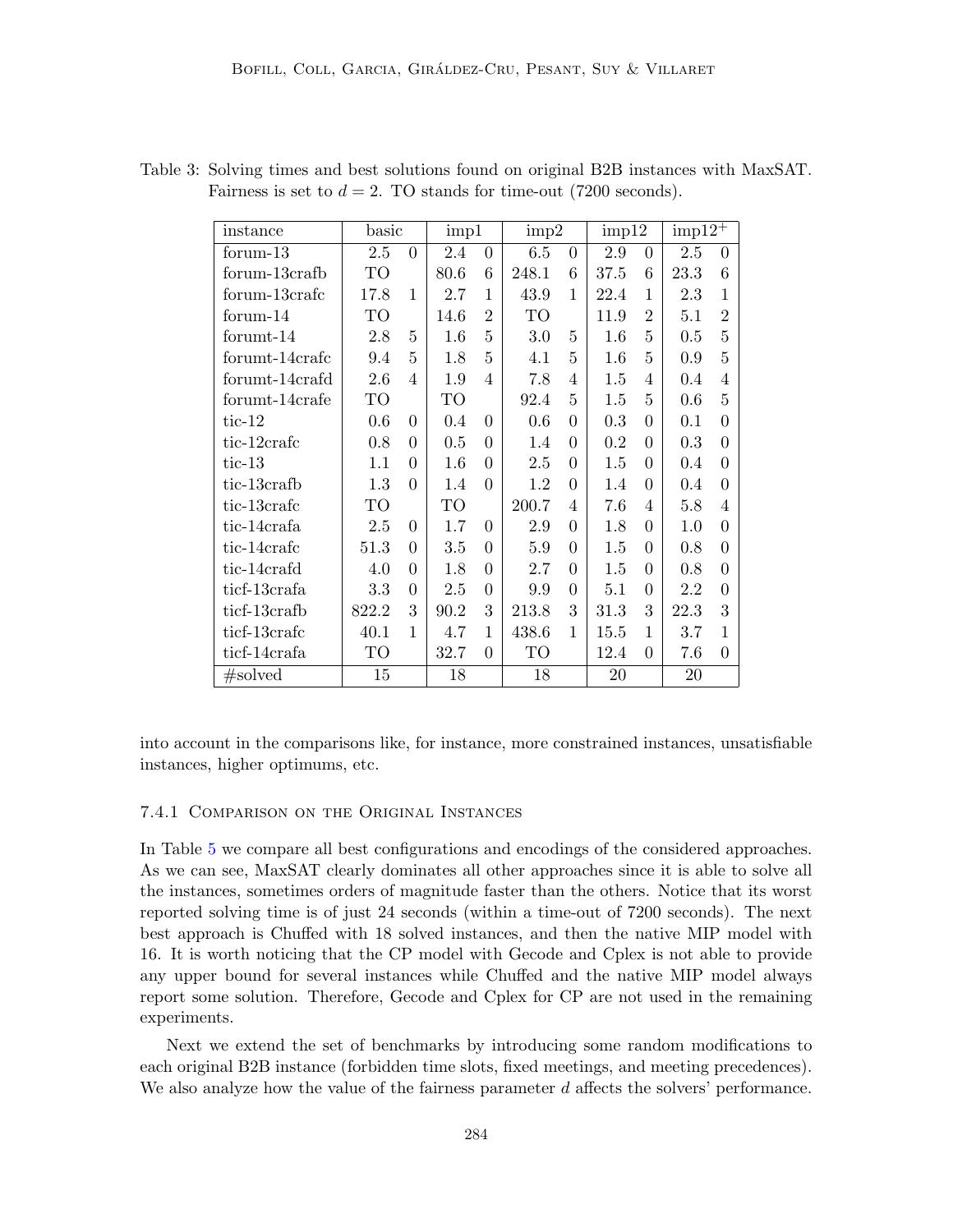| instance       | basic  |          | imp    |                |
|----------------|--------|----------|--------|----------------|
| formula 13     | 3765.7 | $\theta$ | 648.4  | $\Omega$       |
| forum-13crafb  | TО     | 22       | TO     | 12             |
| forum-13crafc  | TO     | 6        | TO     | 8              |
| formula 14     | TО     | 28       | TO     | 21             |
| forumt-14      | 173.1  | 5        | 44.9   | 5              |
| forumt-14crafc | 143.3  | 5        | 894.2  | $\overline{5}$ |
| forumt-14crafd | 1724.4 | 4        | 217.6  | 4              |
| forumt-14crafe | TO     | 5        | 1311.8 | $\overline{5}$ |
| $tic-12$       | 4.4    | $\theta$ | 13.8   | $\theta$       |
| tic-12crafe    | 20.4   | $\theta$ | 8.9    | $\theta$       |
| $tic-13$       | 3499.1 | 0        | 162.5  | $\Omega$       |
| tic-13crafb    | 62.7   | $\Omega$ | 44.1   | $\Omega$       |
| tic-13crafc    | 206.9  | 4        | 128.6  | $\overline{4}$ |
| tic-14crafa    | 1443.6 | 0        | 326.3  | $\theta$       |
| tic-14crafc    | 302.8  | $\Omega$ | 628.1  | $\Omega$       |
| tic-14crafd    | 872.3  | $\theta$ | 194.7  | $\theta$       |
| ticf-13crafa   | 2012.5 | 0        | 1583.6 | 0              |
| ticf-13crafb   | TО     | 29       | TО     | 17             |
| ticf-13crafc   | TO     | 14       | TO     | 3              |
| ticf-14crafa   | TO     | 26       | TO     | 22             |
| #solved        | 13     |          | 14     |                |

<span id="page-22-0"></span>Table 4: Solving times and best solutions found on original B2B instances with MIP models, non-using improvements of Subsection [5.4](#page-16-6) (basic) and using them (imp). Fairness is set to  $d = 2$ . TO stands for time-out (7200 seconds).

These modifications produce a set of 180 new B2B instances, that we add to the 20 original ones.

## 7.4.2 Forbidden Slots

The first modification introduced is on forbidden time slots. In particular, we modify the original B2B instances by varying the density  $\alpha$  of forbidden time slots, with  $0 \leq \alpha \leq 100$ , where  $\alpha = 0$  means that no participant has any forbidden time slot, and  $\alpha = 100$  means that all participants have all time slots forbidden (thus the instance is trivially infeasible). We evaluate this modification with  $\alpha = 0.3\%$  and  $\alpha = 0.7\%$ . Forbidden time slots are generated randomly. In order to generate these instances, we previously remove any existing forbidden time slot. We use such low values of  $\alpha$  because we noticed that instances become unsatisfiable at very low densities. This is due to the existence of participants requesting as many meetings as available time slots. For them, there would be no feasible schedule if they had some forbidden time slot (this case never happens in the original instances). Experiments on these sets of instances are reported in Table [6.](#page-24-0)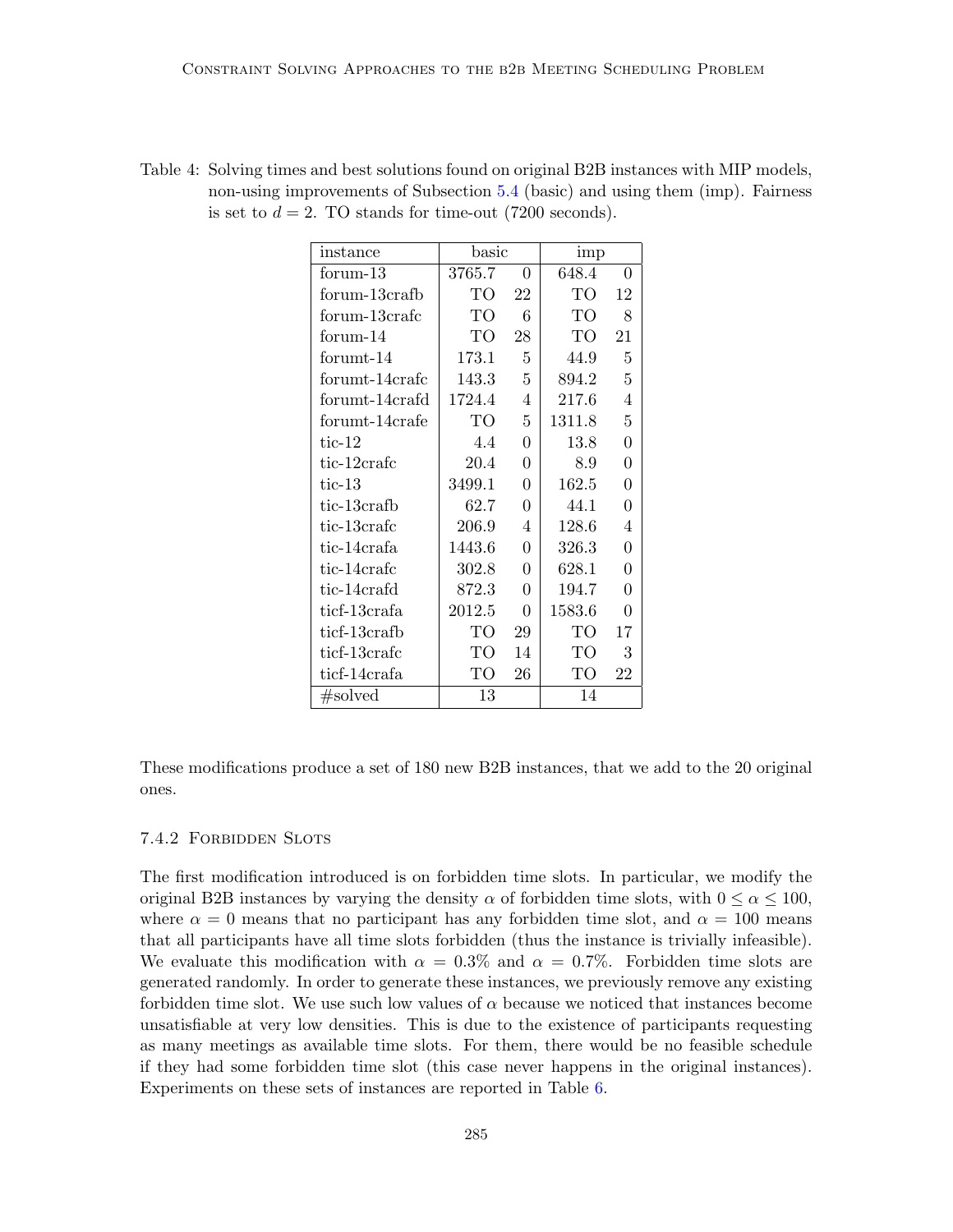| instance       |      | $\rm CP$<br>MaxSAT |         |                |           |    |        | <b>MIP</b>     |           |                |
|----------------|------|--------------------|---------|----------------|-----------|----|--------|----------------|-----------|----------------|
|                |      |                    | Chuffed |                | Gecode    |    | Cplex  |                |           |                |
| forum-13       | 2.5  | $\Omega$           | 2891.2  | $\Omega$       | <b>TO</b> | 55 | 4174.0 | $\Omega$       | 648.4     | $\Omega$       |
| forum-13crafb  | 23.3 | 6                  | 1725.6  | 6              | TO        |    | TO     |                | TO        | 12             |
| forum-13crafc  | 2.3  | 1                  | TO      | 14             | <b>TO</b> | 56 | TO     | 10             | <b>TO</b> | 8              |
| formula 14     | 5.1  | $\overline{2}$     | 873.9   | $\overline{2}$ | TО        |    | TO     |                | TО        | 21             |
| forumt-14      | 0.5  | 5                  | 5.6     | 5              | <b>TO</b> | 27 | 3201.5 | 5              | 44.9      | 5              |
| forumt-14crafc | 0.9  | 5                  | 20.2    | 5              | <b>TO</b> | 24 | 3866.3 | 5              | 894.2     | 5              |
| forumt-14crafd | 0.4  | 4                  | 20.9    | 4              | TО        |    | 3726.6 | $\overline{4}$ | 217.6     | $\overline{4}$ |
| forumt-14crafe | 0.6  | 5                  | 26.3    | 5              | TО        |    | TО     | 6              | 1311.8    | 5              |
| $tic-12$       | 0.1  | $\Omega$           | 0.8     | $\Omega$       | TО        | 10 | 258.0  | $\Omega$       | 13.8      | 0              |
| tic-12crafe    | 0.3  | $\theta$           | 1.2     | $\Omega$       | TO        | 10 | 278.1  | $\theta$       | 8.9       | 0              |
| $tic-13$       | 0.4  | $\Omega$           | 16.9    | $\Omega$       | <b>TO</b> | 15 | 3595.7 | $\theta$       | 162.5     | 0              |
| tic-13crafb    | 0.4  | $\theta$           | 2.0     | $\theta$       | TО        | 14 | 1842.4 | $\theta$       | 44.1      | 0              |
| tic-13crafe    | 5.8  | 4                  | 518.2   | 4              | <b>TO</b> |    | TO     | $\overline{4}$ | 128.6     | 4              |
| tic-14crafa    | 1.0  | $\Omega$           | 22.4    | $\Omega$       | <b>TO</b> |    | 6955.3 | $\Omega$       | 326.3     | $\Omega$       |
| tic-14crafe    | 0.8  | $\theta$           | 24.1    | $\Omega$       | <b>TO</b> |    | 4986.6 | $\Omega$       | 628.1     | $\Omega$       |
| tic-14crafd    | 0.8  | $\theta$           | 6.2     | $\theta$       | <b>TO</b> |    | 6375.9 | $\theta$       | 194.7     | 0              |
| ticf-13crafa   | 2.2  | $\Omega$           | 2473.4  | $\Omega$       | TО        | 53 | TO     | 5              | 1583.6    | $\Omega$       |
| ticf-13crafb   | 22.3 | 3                  | 2291.9  | 3              | TО        |    | TO     |                | TO        | 17             |
| ticf-13crafc   | 3.7  | 1                  | TО      | 13             | TO        | 56 | TO     | 19             | TO        | 3              |
| ticf-14crafa   | 7.6  | 0                  | 1714.8  | $\Omega$       | TO        |    | TO     |                | TO        | 22             |
| #solved        | 20   |                    | 18      |                | $\theta$  |    | 11     |                | 14        |                |

<span id="page-23-0"></span>Table 5: Solving times, and best solutions found, on original B2B problems with CP solvers. Fairness is set to  $d = 2$ . TO stands for time-out (7200 seconds).

It can be observed that MaxSAT is the best solving approach, solving again all the instances. On some instances it is three orders of magnitude faster than the other approaches. However MIP is slightly faster for proving infeasibility, although it is the approach that solves the smallest number of benchmarks.

## 7.4.3 Fixed Meetings

In the second modification, we introduce randomly chosen fixed meetings. In particular, we vary the density  $\beta$  of fixed meetings, with  $0 \le \beta \le 100$ , where  $\beta = 0$  means that no meeting is fixed and  $\beta = 100$  corresponds to the instance in which all meetings have to be scheduled in a fixed time slot. In order to generate these instances, we select  $\beta\%$  randomly chosen meetings, which are assigned to a randomly chosen time slot each. Additionally, we only allow fixed meetings in a time slot if none of the participants to the meeting has this time slot as forbidden or another fixed meeting in it. We evaluate this modification with  $\beta = \{20, 40\}$ %. Again, bigger  $\beta$  results in a majority of unsatisfiable instances. Experiments on these sets of instances are reported in Table [7.](#page-25-0)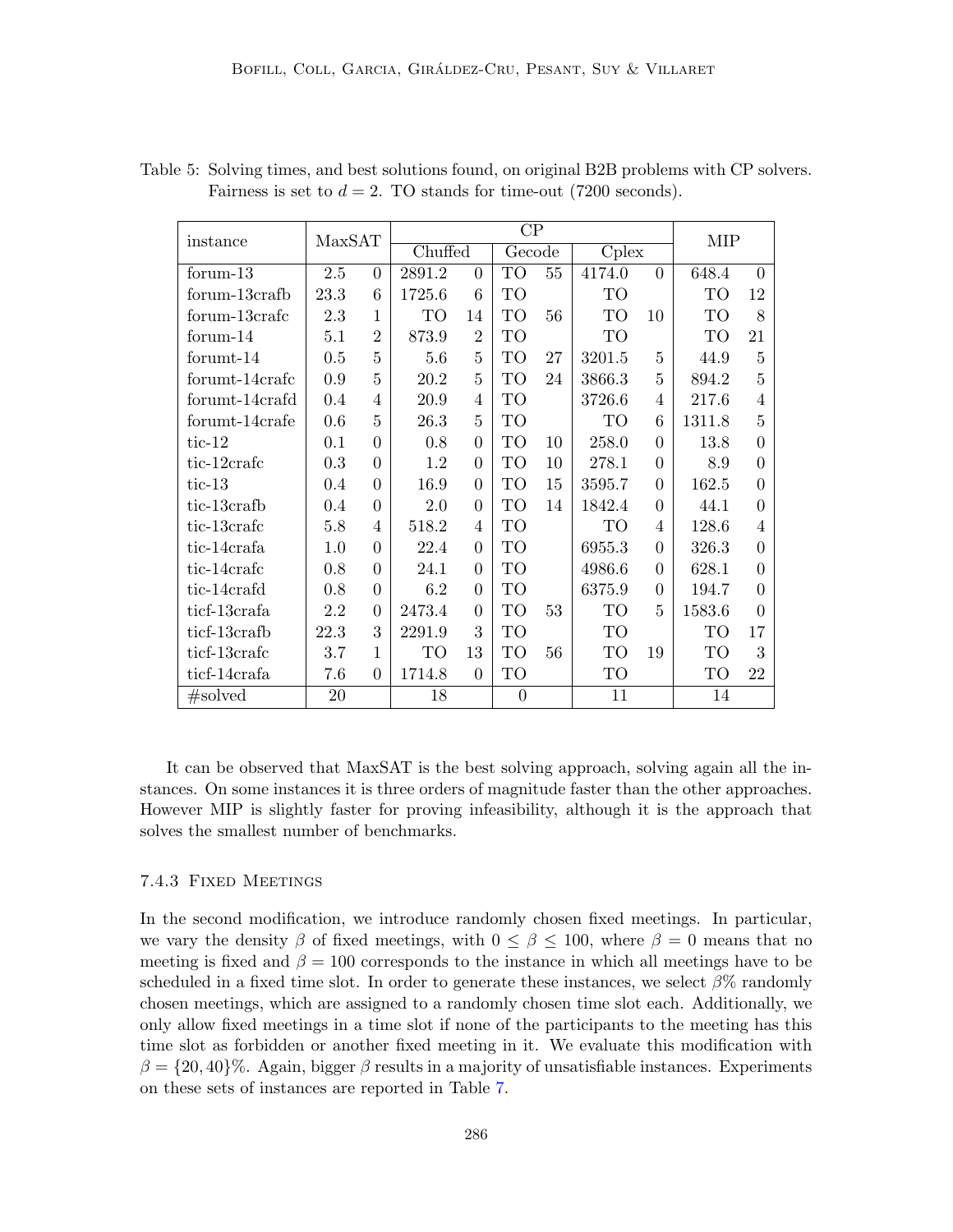| instance       |         |                | $\alpha=0.3\%$ |          |            | $\alpha = 0.7\%$         |        |          |         |          |        |                |  |
|----------------|---------|----------------|----------------|----------|------------|--------------------------|--------|----------|---------|----------|--------|----------------|--|
|                | MaxSAT  |                | Chuffed        |          | <b>MIP</b> |                          | MaxSAT |          | Chuffed |          | MIP    |                |  |
| formula        | 2.1     | 0              | 5841.6         | $\theta$ | 1563.4     | $\Omega$                 | 2.0    | $\Omega$ | 6161.0  | $\theta$ | 2834.3 | $\Omega$       |  |
| forum-13crafb  | 38.0    | 5              | 2819.4         | 5        | TO         | 22                       | 28.4   | 5.       | 2714.2  | 5        | TO     | 26             |  |
| forum-13crafc  | 5.6     | $\mathbf{1}$   | TO             | 14       | TO         | 8                        | 7.6    | 1        | TO      | 13       | TO     | $\overline{4}$ |  |
| formula 14     | 6.8     | $\Omega$       | 2227.4         | 0        | TO 34      |                          | 0.7    |          | 8.0     |          | 0.1    |                |  |
| formula 14     | $1.0\,$ | $\Omega$       | 24.0           | 0        | 244.2      | $\theta$                 | 0.3    |          | 2.5     |          | 0.1    |                |  |
| forumt-14crafc | 0.8     | $\Omega$       | 26.5           | $\Omega$ | 296.4      | $\Omega$                 | 0.3    |          | 2.4     |          | 0.1    | $\overline{a}$ |  |
| forumt-14crafd | 0.3     | -              | $2.8\,$        |          | 0.1        | $\overline{a}$           | 0.3    |          | 2.5     |          | 0.1    |                |  |
| forumt-14crafe | 0.3     | $\overline{a}$ | 2.7            |          | 0.1        | $\overline{a}$           | 0.5    |          | 2.6     |          | 0.1    |                |  |
| $tic-12$       | 0.2     |                | 0.7            |          | 0.1        | $\overline{a}$           | 0.1    |          | 1.1     |          | 0.1    | $\overline{a}$ |  |
| tic-12crafe    | 0.3     |                | 0.7            |          | 0.1        | $\overline{a}$           | 0.7    |          | 0.7     |          | 0.1    |                |  |
| tic- $13$      | 0.3     |                | 1.3            |          | 0.1        | $\overline{a}$           | 0.3    |          | 1.3     |          | 0.1    |                |  |
| tic-13crafb    | 0.3     | $\theta$       | 1.9            | 0        | 11.6       | $\Omega$                 | 0.5    |          | 2.3     |          | 0.1    |                |  |
| tic-13crafc    | 0.3     |                | 1.4            |          | 0.1        |                          | 0.3    |          | 1.4     |          | 0.1    |                |  |
| tic-14crafa    | 1.0     | $\theta$       | 24.8           | 0        | 181.7      | $\Omega$                 | 0.3    |          | 2.6     |          | 0.2    |                |  |
| tic-14crafc    | 0.8     | $\Omega$       | 28.5           | $\Omega$ | 235.9      | $\Omega$                 | 0.4    |          | 2.5     |          | 0.1    |                |  |
| tic-14crafd    | 0.4     |                | 2.7            |          | 0.1        | $\overline{\phantom{0}}$ | 0.3    |          | 2.8     |          | 0.1    |                |  |
| ticf-13crafa   | 2.3     | $\Omega$       | 5933.1         | $\Omega$ | 1042.1     | $\Omega$                 | 2.0    | 01       | 5245.9  | $\Omega$ | 2548.6 | $\Omega$       |  |
| ticf-13crafb   | 37.4    | 5              | 2799.8         | 5        | TO         | 22                       | 28.3   | 5        | 5385.6  | 5        | TO     | 22             |  |
| ticf-13crafc   | 5.2     | 1              | TO             | 13       | TO         | 7                        | 7.4    | 1        | TО      | 11       | TO     | $\overline{4}$ |  |
| ticf-14crafa   | 6.6     | 0              | 2776.4         | $\Omega$ | TO 34      |                          | 0.4    |          | 13.5    |          | 0.1    |                |  |
| #solved        | 20      |                | 18             |          | 14         |                          | 20     |          | 18      |          | 16     |                |  |

<span id="page-24-0"></span>Table 6: Solving times, and best solutions found  $(2)$  meaning unsatisfiability reported), on instances with a density of forbidden time slots  $\alpha = 0.3\%$  and  $\alpha = 0.7\%$ . Fairness is set to  $d = 2$ . TO stands for time-out (7200 seconds).

The introduction of fixed meetings results in a significant increase of optimums, some of them reaching to 50 breaks. We have observed that some of the infeasibilities are due to the homogeneity constraint (notice that with a higher number of holes, fairness may become more difficult). This increase of optimums does not hurt at all the MaxSAT approach, which dominates again the other approaches and notably reduces the solving times compared to the original instances. This improvement in solving times also applies to Chuffed, which now is able to solve all the instances with both densities. Regarding MIP, it worsens its performance with  $\beta = 20\%$  but it is able to solve all instances with  $\beta = 40\%$ . Notice that with  $\beta = 40\%$  we already have more than half of instances unsatisfiable and all approaches are able to solve them easily.

#### 7.4.4 Precedences

The third modification introduces random precedences among meetings. In this case, we modify the density  $\gamma$  of precedences among the meetings of all participants, with  $0 \leq$  $\gamma \leq 100$ , where  $\gamma = 0$  means that no meeting must precede another, whereas  $\gamma = 100$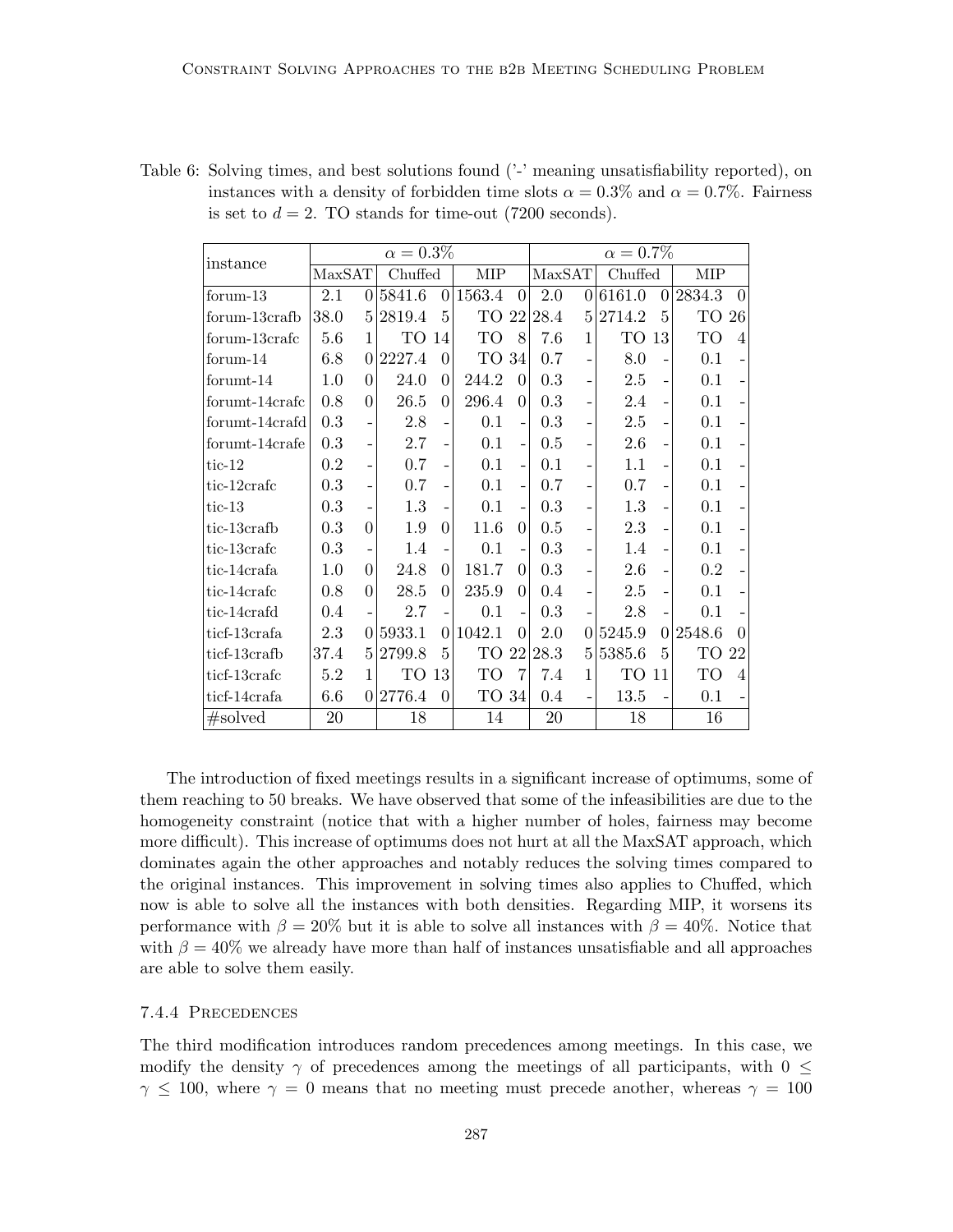<span id="page-25-0"></span>

| Table 7: Solving times, and best solutions found, on instances with a density of fixed meet- |  |  |  |  |  |
|----------------------------------------------------------------------------------------------|--|--|--|--|--|
| ings $\beta = 20\%$ and $\beta = 40\%$ . Fairness is set to $d = 2$ . TO stands for time-out |  |  |  |  |  |
| $(7200$ seconds).                                                                            |  |  |  |  |  |

| instance                  |     |                 | $\beta=20\%$ |                |            |                | $\beta = 40\%$ |    |           |                |          |                |  |
|---------------------------|-----|-----------------|--------------|----------------|------------|----------------|----------------|----|-----------|----------------|----------|----------------|--|
|                           |     | MaxSAT          | Chuffed      |                | MIP        |                | MaxSAT         |    | Chuffed   |                | MIP      |                |  |
| formula                   | 1.8 | 20              | 90.9 20      |                | 1632.58 20 |                | 1.4            | 49 | 30.8 49   |                | 27.4 49  |                |  |
| forum-13crafb             | 2.2 | 30 <sup>°</sup> | 149.6 30     |                | TO 33      |                | 0.4            |    | 0.1       |                | 0.1      |                |  |
| forum-13crafe             | 1.8 | 20              | 327.3 20     |                | TO         | 21             | 1.4            | 50 | 98.0 50   |                | 116.8 50 |                |  |
| formula                   | 4.7 | 20              | 725.9 20     |                | TO         | 38             | 0.7            |    | 8.6       | -              | 0.8      |                |  |
| forumt-14                 | 0.5 | 7               | 36.7         | 7              | 92.8       | 7              | 0.3            |    | 1.8       | -              | 0.2      |                |  |
| forumt-14crafe            | 0.5 | 7               | 30.3         | 7              | 307.2      | 7              | 0.4            |    | 1.8       | $\overline{a}$ | 0.1      |                |  |
| forumt-14 $crafd$ 0.4     |     | 9               | 15.1         | 9              | 18.1       | 9              | 0.4            |    | 1.9       | $\overline{a}$ | 0.1      | $\overline{a}$ |  |
| $formula 14 \text{crafe}$ | 0.5 | 9               | 19.1         | 9              | 40.1       | 9              | 0.3            |    | 2.1       | $\overline{a}$ | 0.1      |                |  |
| $tic-12$                  | 0.1 | 1               | 0.9          | 1              | 1.1        | 1              | 0.1            |    | 0.6       | -              | 0.1      |                |  |
| tic-12crafe               | 0.3 | 1               | $1.1\,$      | $\mathbf{1}$   | 1.0        | 1              | 0.2            |    | 0.6       | $\overline{a}$ | 0.1      |                |  |
| $tic-13$                  | 0.4 | $\overline{2}$  | 1.9          | $\overline{2}$ | 47.2       | $\overline{2}$ | 0.5            | 13 | 13.3 13   |                | 6.0 13   |                |  |
| tic-13crafb               | 0.2 | 1               | $3.2\,$      | 1              | 23.5       | $\mathbf{1}$   | 2.0            | 16 | 2.2 16    |                | 1.4 16   |                |  |
| tic-13crafc               | 1.0 | 6               | 19.7         | 6              | 13.2       | 6              | 15.7           | 16 | 1892.1 16 |                | $6.6\,$  | 16             |  |
| tic-14crafa               | 0.5 | $\overline{2}$  | 12.1         | $\overline{2}$ | 116.8      | $\overline{2}$ | 0.3            |    | 1.9       | $\overline{a}$ | 0.1      |                |  |
| tic-14crafc               | 0.6 | 3               | 30.6         | 3              | 140.4      | 3              | 0.4            |    | 2.0       | -              | 0.1      |                |  |
| tic-14crafd               | 0.4 | $\overline{2}$  | 17.2         | $\overline{2}$ | 97.9       | $\overline{2}$ | 0.4            |    | 2.0       | $\overline{a}$ | 0.2      |                |  |
| ticf-13crafa              | 2.1 | 20              | 93.0         | 20             | 3600.3 20  |                | 1.2            | 49 | 40.9      | 49             | 53.1 49  |                |  |
| ticf-13crafb              | 2.5 | 27              | 208.9 27     |                | TO         | 30             | 0.7            |    | 0.1       |                | 0.1      |                |  |
| ticf-13crafc              | 2.0 | 20              | 532.2 20     |                | TО         | 22             | 1.2            | 49 | 66.549    |                | 145.049  |                |  |
| ticf-14crafa              | 4.9 | 21              | 791.5 21     |                | TO 36      |                | 0.5            |    | 13.5      | $\overline{a}$ | 0.7      |                |  |
| #solved                   | 20  |                 | 20           |                | 14         |                | 20             |    | 20        |                | 20       |                |  |

corresponds to the case where, for each participant, all her meetings must be preceded by another (which is trivially infeasible). We evaluate this modification with  $\gamma = \{15, 25\}\%$ . Experiments on these sets of instances are reported in Table [8.](#page-26-1)

Once more MaxSAT is the best approach solving all the instances, but this modification makes some of them a bit harder than the original ones. Chuffed is the second best solving technique, but again MIP is the fastest at solving unsatisfiable instances.

## 7.4.5 Fairness

Finally, we analyze how the value of the fairness parameter d affects the results. To this purpose, we set the value of fairness to  $d = \{0, 1, 3\}$ . We recall that the value d represents the maximum difference in the number of breaks between any two participants. For instance, when  $d = 0$ , all participants are forced to have the *same* number of breaks. We recall that the experiments presented before correspond to the case where  $d = 2$ . Experiments on these sets of instances are reported in Tables [9,](#page-27-0) [10](#page-28-0) and [11,](#page-29-0) respectively.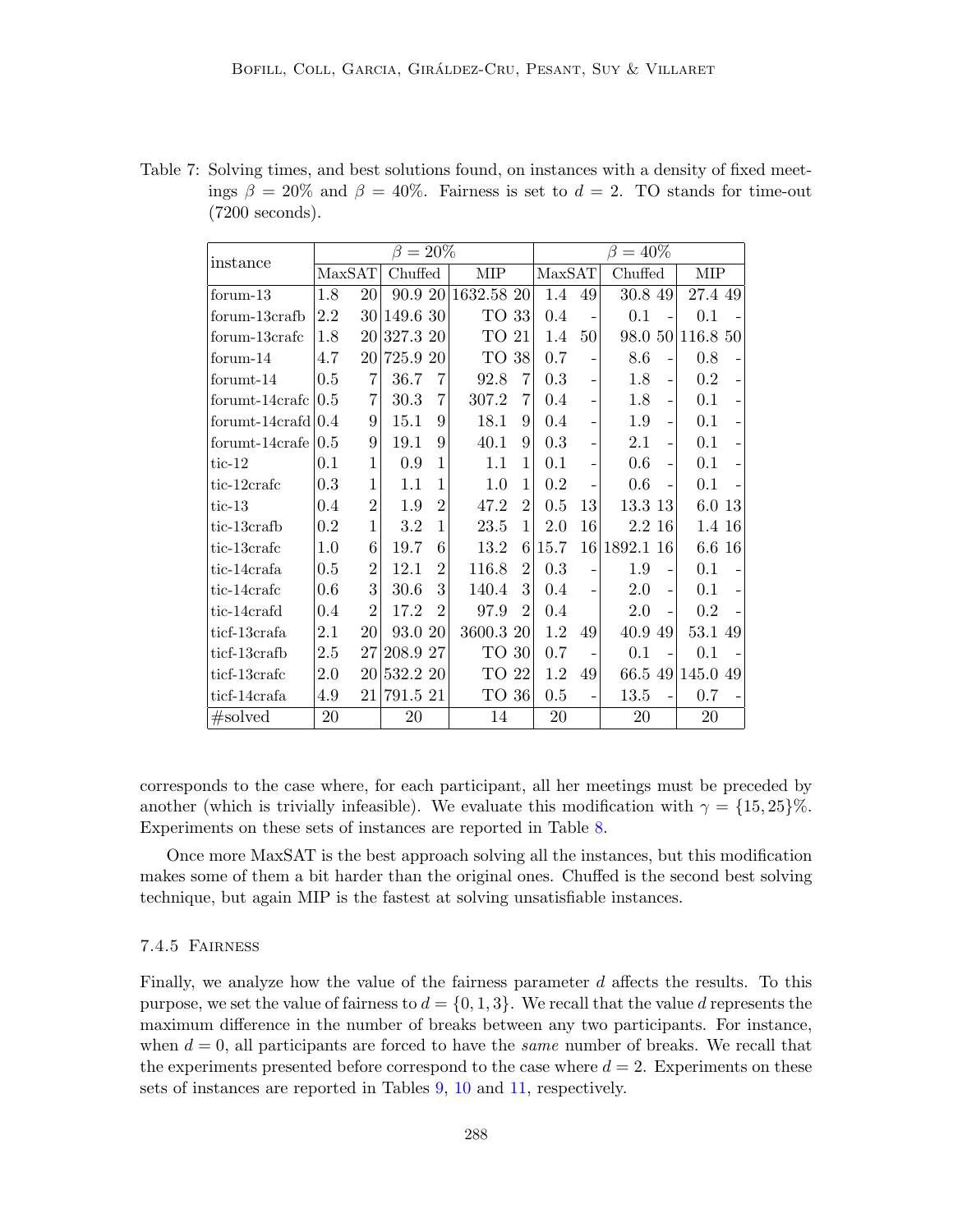<span id="page-26-1"></span>

| Table 8: Solving times, and best solutions found ('-' meaning unsatisfiability reported), on |
|----------------------------------------------------------------------------------------------|
| instances with a density of precedences among meetings $\gamma = 15\%$ and $\gamma = 25\%$ . |
| Fairness is set to $d=2$ .                                                                   |
|                                                                                              |

| instance       |         |                | $\gamma=15\%$ |                |            | $\gamma=25\%$  |       |                |                |                 |  |  |  |
|----------------|---------|----------------|---------------|----------------|------------|----------------|-------|----------------|----------------|-----------------|--|--|--|
|                | MaxSAT  |                | Chuffed       |                | <b>MIP</b> |                |       |                | MaxSAT Chuffed | MIP             |  |  |  |
| forum-13       | 2.3     | $\Omega$       | 2053.0        | $\Omega$       | 4567.6     |                | 0 1.3 | $\overline{a}$ | $3.1 -$        | $0.1 -$         |  |  |  |
| forum-13crafb  | 1.9     |                | 10.7          |                | 0.1        |                | 1.9   |                | $8.3 -$        | 0.1             |  |  |  |
| forum-13crafc  | 2.4     | 1              | TО            | 12             | TO         | 7              | 1.3   |                | $3.8 -$        | 0.1             |  |  |  |
| formula 14     | 21.9    | $\overline{2}$ | 2085.3        | $\overline{2}$ | TO 34 2.5  |                |       |                | $7.8 -$        | $0.1 -$         |  |  |  |
| forumt-14      | 0.4     | 5              | 37.8          | 5              | 504.2      | 5 <sup>1</sup> | 1.0   | 5              | 176.15 2791.15 |                 |  |  |  |
| forumt-14crafc | 0.9     | 5              | 42.7          | 5              | 569.1      |                | 5 1.5 | 5              | 127.85         | 1195.2 5        |  |  |  |
| forumt-14crafd | 0.4     | 4              | 46.4          | 4              | TO         |                | 61.4  | 4              | 63.44          | 1068.74         |  |  |  |
| forumt-14crafe | 1.0     | 5              | 49.7          | 5              | TO         | $\frac{5}{2}$  | 0.9   | 5              | 111.05         | 5440.1 5        |  |  |  |
| tic- $12$      | 0.2     | $\Omega$       | 1.6           | $\theta$       | 12.6       | $\vert$        | 0.2   | 0              | 8.6 0          | 218.3 0         |  |  |  |
| tic-12crafc    | 0.3     | $\Omega$       | 1.5           | 0              | 9.0        |                | 0 0.6 | 0              | 18.9 0         | 267.70          |  |  |  |
| tic- $13$      | 0.4     | $\theta$       | 27.9          | 0              | 243.0      | 0              | 0.8   | 0              | 65.3 0         | 4698.0 0        |  |  |  |
| tic-13crafb    | 0.7     | $\theta$       | 27.5          | $\theta$       | 846.0      | $\Omega$       | 0.6   | 0              | 57.6 0         | 565.80          |  |  |  |
| tic-13crafc    | 6.8     | 4              | 485.6         | 4              | 195.8      | 4 <sup>1</sup> | 6.7   | 4              | 873.54         | 3001.24         |  |  |  |
| tic-14crafa    | $1.1\,$ | $\theta$       | 62.0          | 0              | 661.8      |                | 0 1.4 | 0              | 153.8 0        | TO 2            |  |  |  |
| tic-14crafc    | 0.8     | 0              | 44.0          | $\theta$       | 1265.0     | 0              | 1.3   | 0              | 133.4 0        | TO <sub>2</sub> |  |  |  |
| tic-14crafd    | 0.8     | $\theta$       | 52.7          | $\theta$       | 787.7      | $\Omega$       | 1.5   | 0              | 107.4 0        | TO 5            |  |  |  |
| ticf-13crafa   | 2.8     | $\Omega$       | 4185.2        | $\theta$       | 4795.9     | $\Omega$       | 1.8   |                | $3.3 -$        | $0.1 -$         |  |  |  |
| ticf-13crafb   | 2.1     |                | 6.6           |                | 0.1        |                | 2.1   |                | $5.0 -$        | $0.1 -$         |  |  |  |
| ticf-13crafc   | 3.9     | 1              | TО            | 12             | TO         | 7              | 1.7   |                | $3.3 -$        | $0.1 -$         |  |  |  |
| ticf-14crafa   | 170.5   | $\Omega$       | 7013.5        | $\overline{0}$ | TO         | 45             | 2.7   |                | $11.8 -$       | $0.1 -$         |  |  |  |
| #solved        | 20      |                | 18            |                | 14         |                | 20    |                | 20             | 17              |  |  |  |

First of all we can observe that with  $d = 0$  there are a lot of unsatisfiable instances. Notice that there are instances with participants that cannot have any break in their schedules (because they have just one meeting or they have as many meeting as time periods). Therefore, all the problems with an optimum bigger than 0 in their corresponding original instance will become unsatisfiable by setting the fairness to  $d = 0$ . Solving times are smaller for all the approaches. In fact, in this setting MIP is the second best, being able to close all the instances. For  $d = 1$  and  $d = 3$ , no unsatisfiable instance appears and solving times are quite similar than with  $d = 2$ . MaxSAT is again the best solving approach.

## <span id="page-26-0"></span>8. Conclusions

We have precisely formulated the Business-to-Business Meeting Scheduling Optimization problem (B2BSOP) and presented a comparative study of different model-and-solve exact approaches to this problem. In particular, we have evaluated CP, MaxSAT and MIP formulations, and considered distinct CP solving technologies. The considered approaches are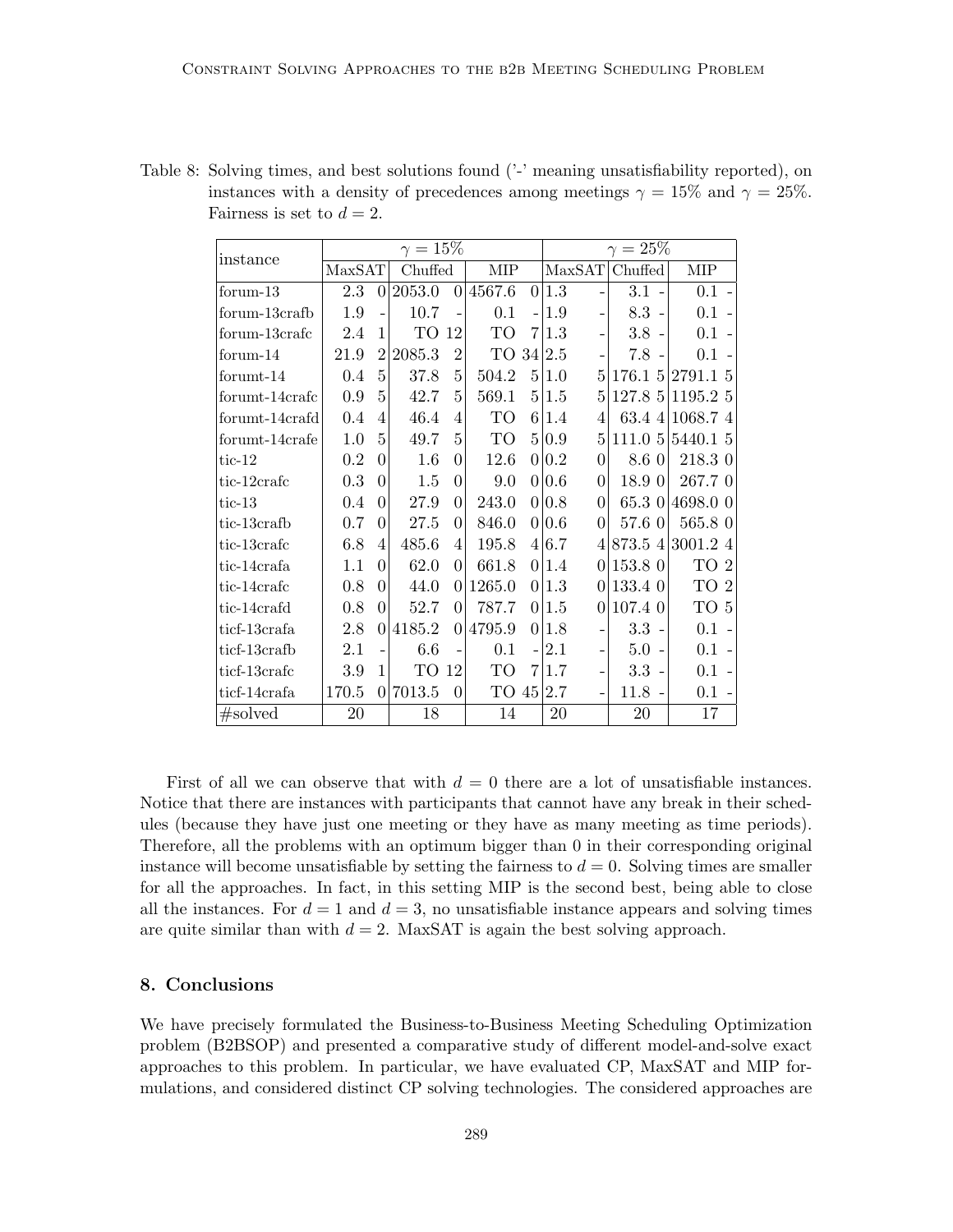| instance       | MaxSAT  |                          | Chuffed |                          | <b>MIP</b> |          |
|----------------|---------|--------------------------|---------|--------------------------|------------|----------|
| forum-13       | $2.1\,$ | $\Omega$                 | 1190.4  | 0                        | 38.9       | 0        |
| forum-13crafb  | 1.4     |                          | 7.2     |                          | 0.4        |          |
| forum-13crafc  | 1.6     | -                        | TO      |                          | 106.1      |          |
| $formula-14$   | $1.6\,$ |                          | 10.8    |                          | 0.4        |          |
| forumt-14      | 0.2     |                          | 5.5     |                          | 0.1        |          |
| forumt-14crafc | 0.2     | $\overline{\phantom{0}}$ | 4.6     |                          | 0.1        |          |
| forumt-14crafd | 0.2     | -                        | 5.0     |                          | 0.1        |          |
| forumt-14crafe | 0.2     |                          | 4.5     |                          | $0.2\,$    |          |
| tic- $12$      | 0.2     | 0                        | 2.3     | 0                        | 0.2        | 0        |
| tic-12crafe    | 0.2     | 0                        | 2.3     | 0                        | 0.1        | 0        |
| tic-13         | 0.3     | 0                        | 6.1     | 0                        | 2.8        | 0        |
| tic-13crafb    | 0.3     | 0                        | 5.8     | $\Omega$                 | 0.2        | $\Omega$ |
| tic-13crafc    | 0.2     | -                        | 4.2     | $\overline{\phantom{0}}$ | 1.1        |          |
| tic-14crafa    | 0.6     | 0                        | 5.6     | 0                        | 0.6        | 0        |
| tic-14crafe    | 0.6     | 0                        | 4.5     | $\Omega$                 | 2.6        | $\theta$ |
| tic-14crafd    | 0.3     | 0                        | 5.5     | 0                        | 0.8        | 0        |
| ticf-13crafa   | 2.3     | 0                        | 3595.5  | $\Omega$                 | 38.4       | 0        |
| ticf-13crafb   | 1.5     |                          | 8.4     |                          | 0.6        |          |
| ticf-13crafc   | 2.2     |                          | TО      |                          | 914.8      |          |
| ticf-14crafa   | 6.3     | 0                        | 67.2    | 0                        | 3736.4     | 0        |
| #solved        | 20      |                          | 18      |                          | 20         |          |

<span id="page-27-0"></span>Table 9: Solving times, and best solutions found ( $\cdot$ ) meaning unsatisfiability reported), on instances with fairness  $d = 0$ .

refinements and improvements of the best approaches as reported by Pesant et al. (2015) and Bofill et al. (2015). In particular:

- We consider some extensions of the problem with additional constraints.
- We provide a complete MiniZinc model, and details on how to build the three variants tested in the experiments.
- We provide a much more compact automaton to identify participants' schedules breaks for optimization.
- We compare the performance of the four MiniZinc models with three distinct solving technologies: CP (Gecode), Lazy Clause Generation (Chuffed) and Linear Integer Programming (Cplex).
- We provide further details of the MaxSAT model and extend it to deal with the new constraints.
- We provide two more refinements of the encoding that improve even more the MaxSAT approach performance.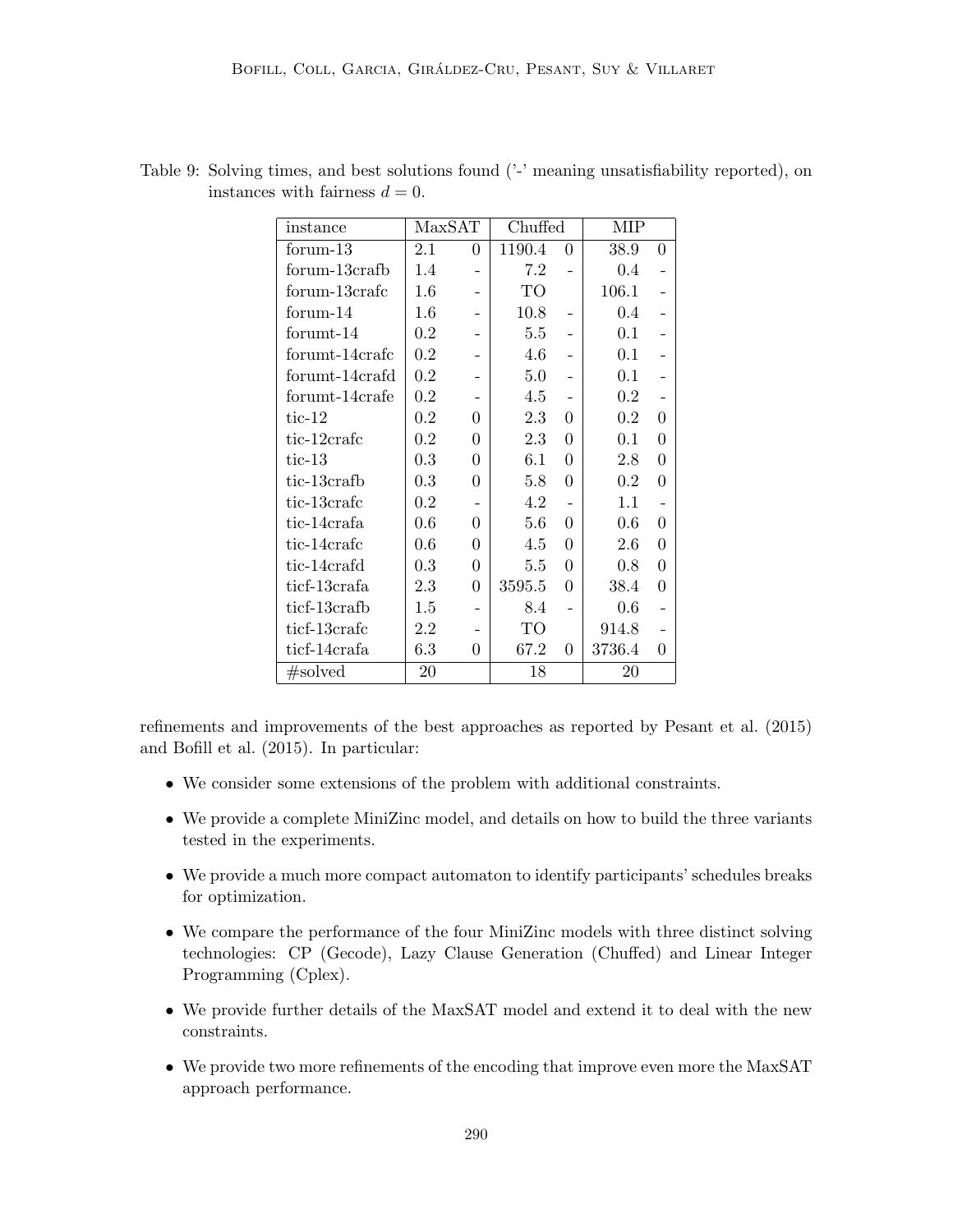<span id="page-28-0"></span>

| instance       | MaxSAT  |                  | Chuffed   |                | MIP             |                  |  |
|----------------|---------|------------------|-----------|----------------|-----------------|------------------|--|
| forum-13       | 1.8     | $\overline{0}$   | 3604.0    | $\overline{0}$ | 616.0           | $\theta$         |  |
| forum-13crafb  | 43.4    | 6                | 3071.2    | 6              | TO <sup>-</sup> | 21               |  |
| forum-13crafe  | 2.4     | $\mathbf{1}$     | <b>TO</b> | 13             | TO              | 6                |  |
| forum-14       | $6.2\,$ | $\boldsymbol{2}$ | 1600.0    | $\overline{2}$ | TO              | 45               |  |
| forumt-14      | 0.4     | $\overline{5}$   | 5.8       | $\overline{5}$ | 153.8           | $\overline{5}$   |  |
| forumt-14crafc | 0.5     | $\overline{5}$   | 20.8      | 5              | 216.3           | $\overline{5}$   |  |
| forumt-14crafd | 0.5     | $\overline{4}$   | 17.3      | 4              | TO              | $\overline{5}$   |  |
| forumt-14crafe | 0.6     | $\overline{5}$   | 21.3      | 5              | 2016.3          | 5                |  |
| $tic-12$       | 0.1     | $\boldsymbol{0}$ | 0.9       | $\overline{0}$ | 10.8            | $\theta$         |  |
| tic-12crafe    | 0.1     | $\overline{0}$   | 1.1       | 0              | 10.4            | $\theta$         |  |
| $tic-13$       | 0.3     | $\overline{0}$   | 12.9      | $\overline{0}$ | 13.5            | $\theta$         |  |
| tic-13crafb    | $0.2\,$ | $\boldsymbol{0}$ | 2.4       | 0              | $31.6\,$        | $\theta$         |  |
| tic-13crafc    | 6.1     | 4                | 516.2     | 4              | 98.1            | 4                |  |
| tic-14crafa    | 0.7     | $\overline{0}$   | 21.5      | $\overline{0}$ | 37.9            | $\Omega$         |  |
| tic-14crafc    | 0.7     | $\overline{0}$   | 16.0      | $\overline{0}$ | 301.2           | $\theta$         |  |
| tic-14crafd    | 0.6     | $\boldsymbol{0}$ | 5.1       | $\overline{0}$ | 177.5           | $\boldsymbol{0}$ |  |
| ticf-13crafa   | 2.3     | $\boldsymbol{0}$ | 1629.6    | $\overline{0}$ | 1381.6          | 0                |  |
| ticf-13crafb   | 28.9    | 3                | 2475.1    | 23             | TO              | 26               |  |
| ticf-13crafc   | 4.4     | $\mathbf{1}$     | TО        | 11             | TO              | 3                |  |
| ticf-14crafa   | 6.6     | $\overline{0}$   | 1432.12   | $\theta$       | TO              | 50               |  |
| #solved        | 20      |                  | 18        |                | 13              |                  |  |

Table 10: Solving times, and best solutions found, on instances with fairness  $d = 1$ .

• We improve the MIP model by Pesant et al. (2015), and adapt it to deal with the new constraints.

The considered dataset consists of industrial B2B instances, with some variants including constraints like precedences between meetings and forbidden time slots. We contribute 180 new instances. Some of these variants increase the number of breaks of participants but do not make optimization harder. Experimental results show that the MaxSAT approach is state-of-the-art for this problem among the considered technologies. Interestingly, we have observed that the use of some implied constraints in the MaxSAT encodings improves their performance, allowing to solve all the instances of the extended benchmark set. Among CP solving technologies, Lazy Clause Generation dominates all other approaches, and using the smallest automaton on the reified schedules turns to be the best configuration for all solvers. Gecode is not competitive in the considered datasets, not being able to solve any instance within the given time limit. Using Cplex to solve the CP formulation provides a worse performance than using the native MIP model.

As further work we consider to investigate other variants of the B2BSOP, such as considering meetings with more than two participants, or allowing a participant to have more than one meeting at a time (assuming, for instance, that a company is sending two representatives to the brokerage event). Another interesting property of the schedules is to minimize the number of location changes that participants have to do. This was prelimi-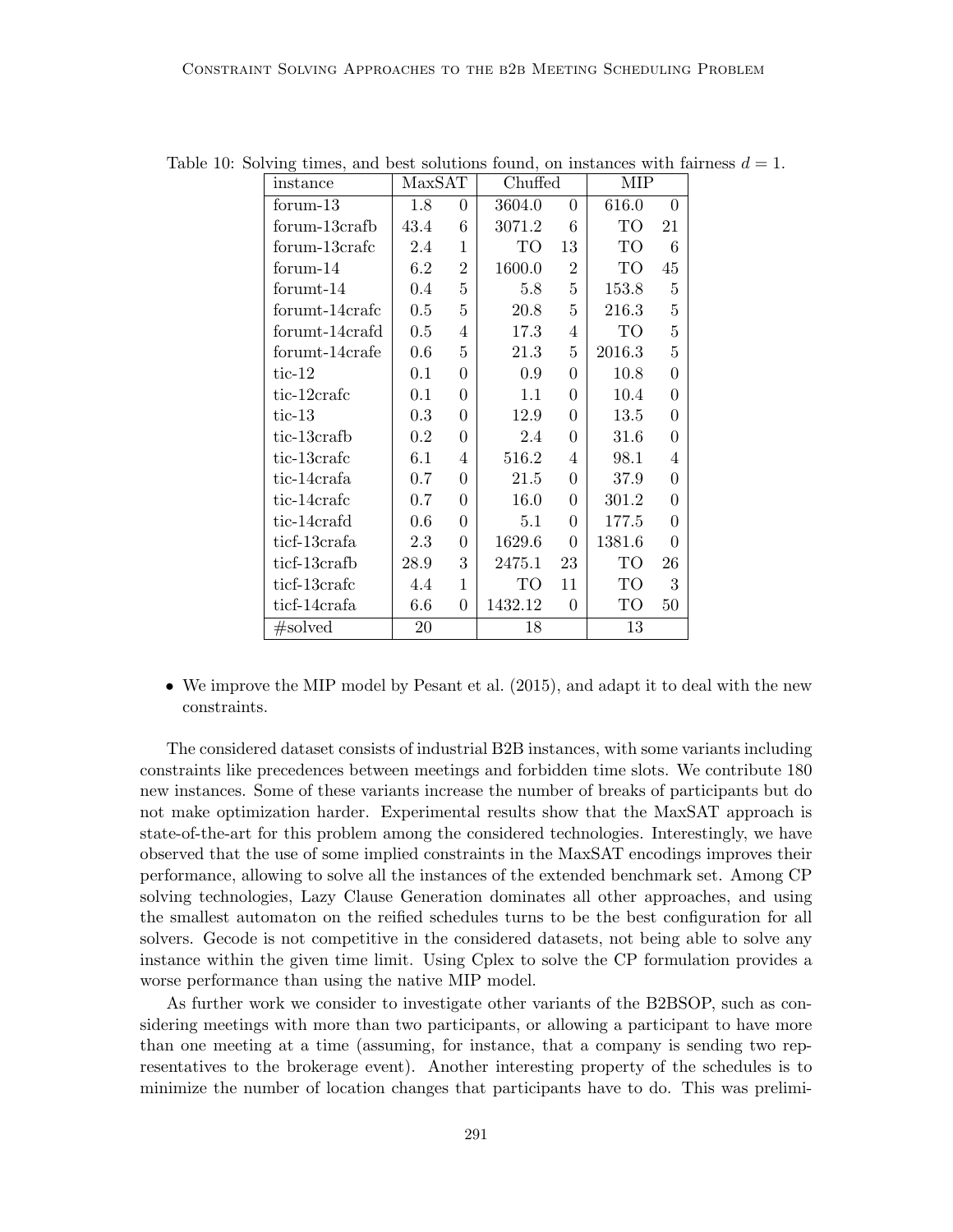<span id="page-29-0"></span>

| instance       | MaxSAT  |                | Chuffed |                 | MIP    |                  |
|----------------|---------|----------------|---------|-----------------|--------|------------------|
| formula        | 2.3     | 0              | 1419.6  | $\overline{0}$  | 1026.9 | $\Omega$         |
| forum-13crafb  | 11.9    | 6              | 1401.6  | 6               | TO     | 17               |
| forum-13crafc  | 2.7     | 1              | TO      | 12              | TO     | 3                |
| formula 14     | 7.2     | $\overline{2}$ | 1064.0  | $\overline{2}$  | TO     | 53               |
| forumt-14      | $0.4\,$ | $\overline{5}$ | 4.8     | $\overline{5}$  | 213.0  | 5                |
| forumt-14crafc | 0.8     | 5              | 24.3    | $5\overline{)}$ | 246.1  | 5                |
| forumt-14crafd | 0.5     | 4              | 21.2    | $\overline{4}$  | 87.5   | 4                |
| forumt-14crafe | 0.5     | 5              | 38.7    | $5\overline{)}$ | 814.6  | 5                |
| $tic-12$       | 0.2     | $\Omega$       | 0.8     | $\overline{0}$  | 18.4   | $\theta$         |
| tic-12crafe    | $0.2\,$ | $\theta$       | 1.7     | 0               | 6.2    | $\theta$         |
| $tic-13$       | 0.6     | $\overline{0}$ | 21.9    | $\overline{0}$  | 189.3  | $\Omega$         |
| tic-13crafb    | 0.3     | $\overline{0}$ | 2.1     | $\overline{0}$  | 80.0   | $\boldsymbol{0}$ |
| tic-13crafe    | 3.9     | 4              | 499.7   | 4               | 87.2   | 4                |
| tic-14crafa    | 0.7     | $\Omega$       | 31.5    | $\Omega$        | 227.4  | $\Omega$         |
| tic-14crafc    | 1.0     | $\overline{0}$ | 37.9    | $\overline{0}$  | 143.1  | $\boldsymbol{0}$ |
| tic-14crafd    | $0.6\,$ | $\overline{0}$ | 5.9     | $\overline{0}$  | 195.5  | $\overline{0}$   |
| ticf-13crafa   | 2.6     | $\overline{0}$ | 5917.4  | $\Omega$        | 2964.9 | $\Omega$         |
| ticf-13crafb   | 27.0    | 3              | 3328.2  | 3               | TO     | 11               |
| ticf-13crafc   | 4.4     | $\mathbf{1}$   | TO      | 10              | TO     | 14               |
| ticf-14crafa   | 7.5     | $\theta$       | 4211.5  | $\overline{0}$  | TO     | 30               |
| #solved        | 20      |                | 18      |                 | 14     |                  |

Table 11: Solving times, and best solutions found, on instances with fairness  $d = 3$ .

narily studied by Bofill et al. (2014), but we believe that a more integrated approach should be considered.

## Acknowledgments

Work partially supported by grants PGC2018-101216-B-I00 and RTI2018-095609-B-I00 (MICINN/FEDER, UE), fellowships FJCI-2017-32420, IJC2019-040489-I (MICINN/Juan de la Cierva), Ayudas para Contratos Predoctorales 2016 (grant number BES-2016-076867, funded by MINECO and co-funded by FSE), AMU Institut Archiméde and NSERC Discovery Grant 218028/2017.

We thank the anonymous referees for their useful comments that helped us to improve the paper. We were able to obtain a better performance of the Minizinc with Chuffed solver approach thanks to several suggestions from them.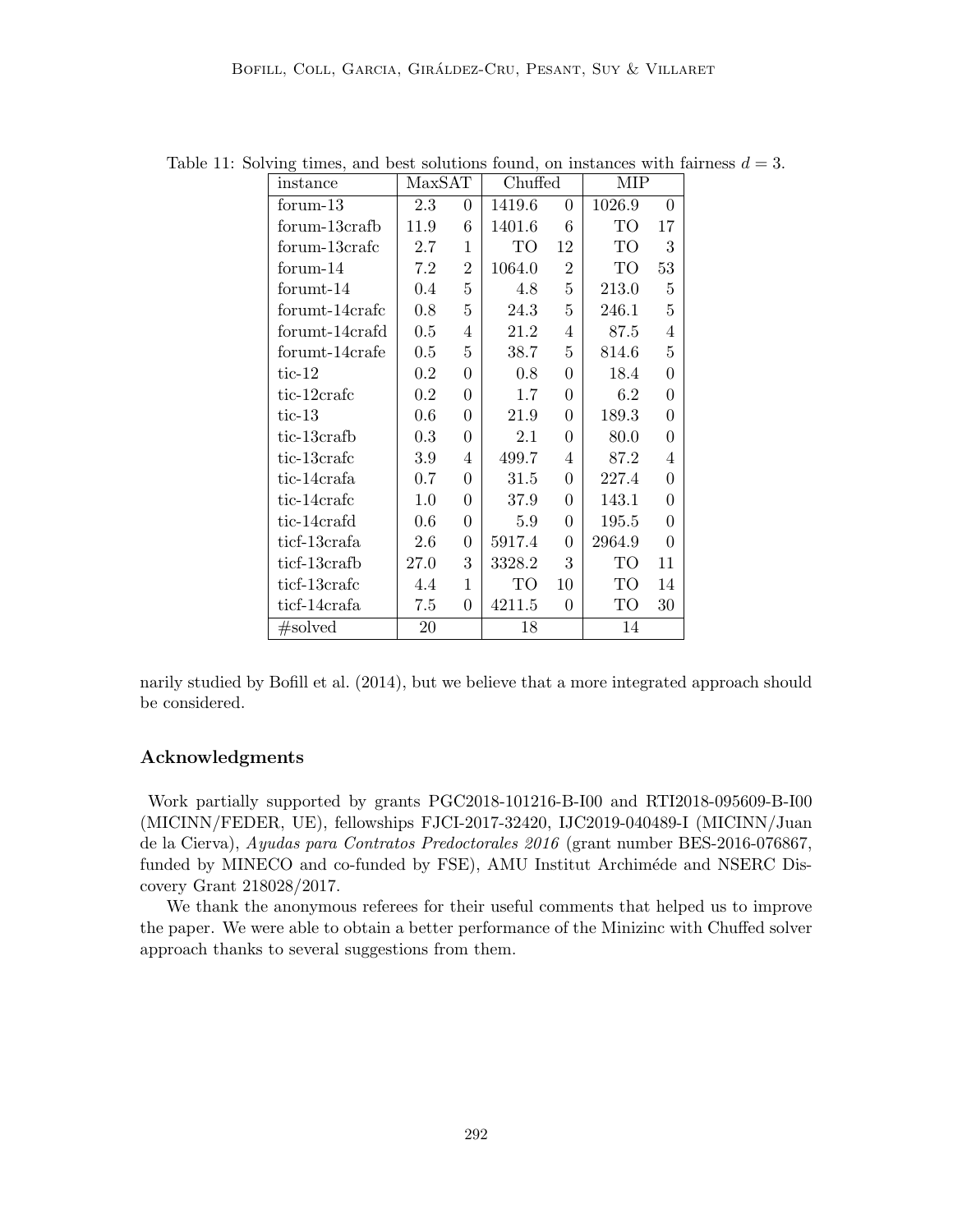## Appendix. MiniZinc Models

In this appendix we provide MiniZinc models for the CP approach. Namely, we fully provide and comment the MiniZinc model using automaton  $\mathcal{A}_1$  without meeting/no-meeting reification. Finally we also provide the changes needed in order to use this reification and automaton  $\mathcal{A}_0$ .

#### MiniZinc Model without Reification and with Automaton  $A_1$

MiniZinc models start with global constraints inclusions and follow with the parameters. Parameters get values from each particular instance defined in corresponding dzn files.

We remark that, although the meetings in the parameters requested, fixed and precedences are indexed from 1 to nMeetings, and precedences range over set of 1..nMeetings, parameter meetingsxBusiness and variable s (in Listing [2\)](#page-30-0) shift by one the meeting references and range from 1 to nMeetings+1. We do this because the MiniZinc global constraint cost\_regular does not allow 0s in the sequence to recognize. Recall that automata defined in Section [3.2](#page-6-1) use 0 as no-meeting. Then, thanks to this shifting, we can use now 1 as "no-meeting" instead of 0.

Listing 1: Parameters

```
include "globals.mzn";
```

```
% PARAMETERS
```

```
int: nBusiness; % number of participants
int: nMeetings; % number of meetings
int: nTables; % max number of simultaneous meetings
int: nTotalSlots; % number of timeslots
int: nMorningSlots; % number of morning slots
int: diference; % diference for fairness
array[1..nMeetings,1..3] of int: requested; % two participants
 and preferred session (1 morning, 2 afternoon, 3 no
 preference) of each meeting
array[1..nBusiness] of 0..nTotalSlots: nMeetingsBusiness; %
 number of meetings of each participant
array[1..nBusiness] of set of 1..nMeetings+1: meetingsxBusiness;
  % set of (shifted + 1) meetings of each business, (where 1 =no meeting)
array[1..nMeetings] of 0..nTotalSlots: fixed; % fixed timeslot
 for each meeting (0 = no fixed)array[1..nBusiness] of set of 0..nTotalSlots: forbidden; % set
 of forbidden timeslots per participant
array[1..nMeetings] of set of 1..nMeetings: precedences; % set
 of meetings preceding each meeting
```
<span id="page-30-0"></span>Then, variables follow. For each variable we define its domain, which typically depends on parameters.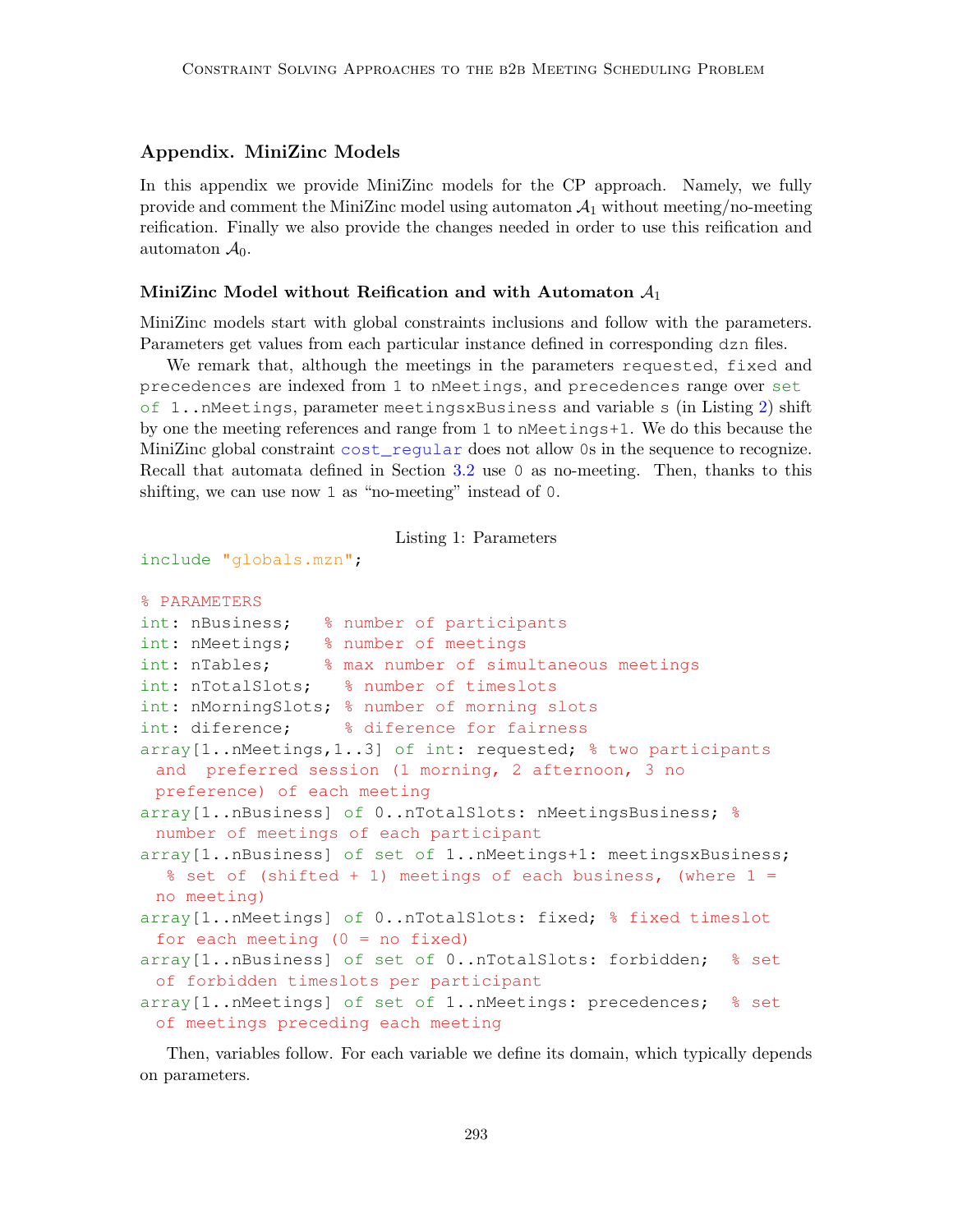Listing 2: Variables

```
% VARIABLES
array[1..nBusiness,1..nTotalSlots] of var 1..nMeetings+1: s; %
 main variable stating for each business and timeslot which
 (shifted +1) meeting is scheduled (1 = no meeting)
array[1..nTotalSlots,1..nMeetings+1] of var 0..nBusiness:
 countMeetings; % auxiliar varible to count the number of
 occurrences of (shifted +1) meetings in the schedules (1 = no
 meeting), its domain is bounded in forthcoming constraint with
 [nBusiness-2*nTables..nBusiness,{0,2}....{0,2}]
array[1..nBusiness] of var 0..nTotalSlots-1: b; % auxiliary cost
 variable for each business
array[1..nMeetings] of var 1..nTotalSlots: timeOfMeeting; %
 timeslot in which each meeting is held
var 0..nMeetings: mini; % auxiliary variable with the minimum
 number of breaks among all participants used to enforce fairness
var 0..nMeetings: cost; % total cost variable to minimize
```
Then constraints follow. We first introduce feasibility related constraints and then optimization ones.

As explained in Section [3,](#page-5-0) feasibility is basically dealt with by using the global constraint global\_cardinality. Recall that global\_cardinality(seq, values, occur), is enforcing that each values[i] occurs exactly occur[i] times in seq . Most of these parameters are created with list comprehensions.

Listing 3: Feasibility Constraints

```
% CONSTRAINTS
% Feasibility Constraints
% Refine the domain of variable s according to meetings of each
 business
constraint
  forall (b in 1..nBusiness)(
    forall (t in 1..nTotalSlots)( s[b,t] in meetingsxBusiness[b]
     )
  );
```
% Bound the possible occurrences of meetings in the schedule using auxiliary variable countMeetings to be used in the forthcoming global\_cardinality constraint. No-meeting (1 value) will occur at least nBusiness-2\*nTables times, and all other meetings can occur 0 or 2 times. constraint forall (t in 1..nTotalSlots)( forall (m in 1..nMeetings+1)( if m==1 then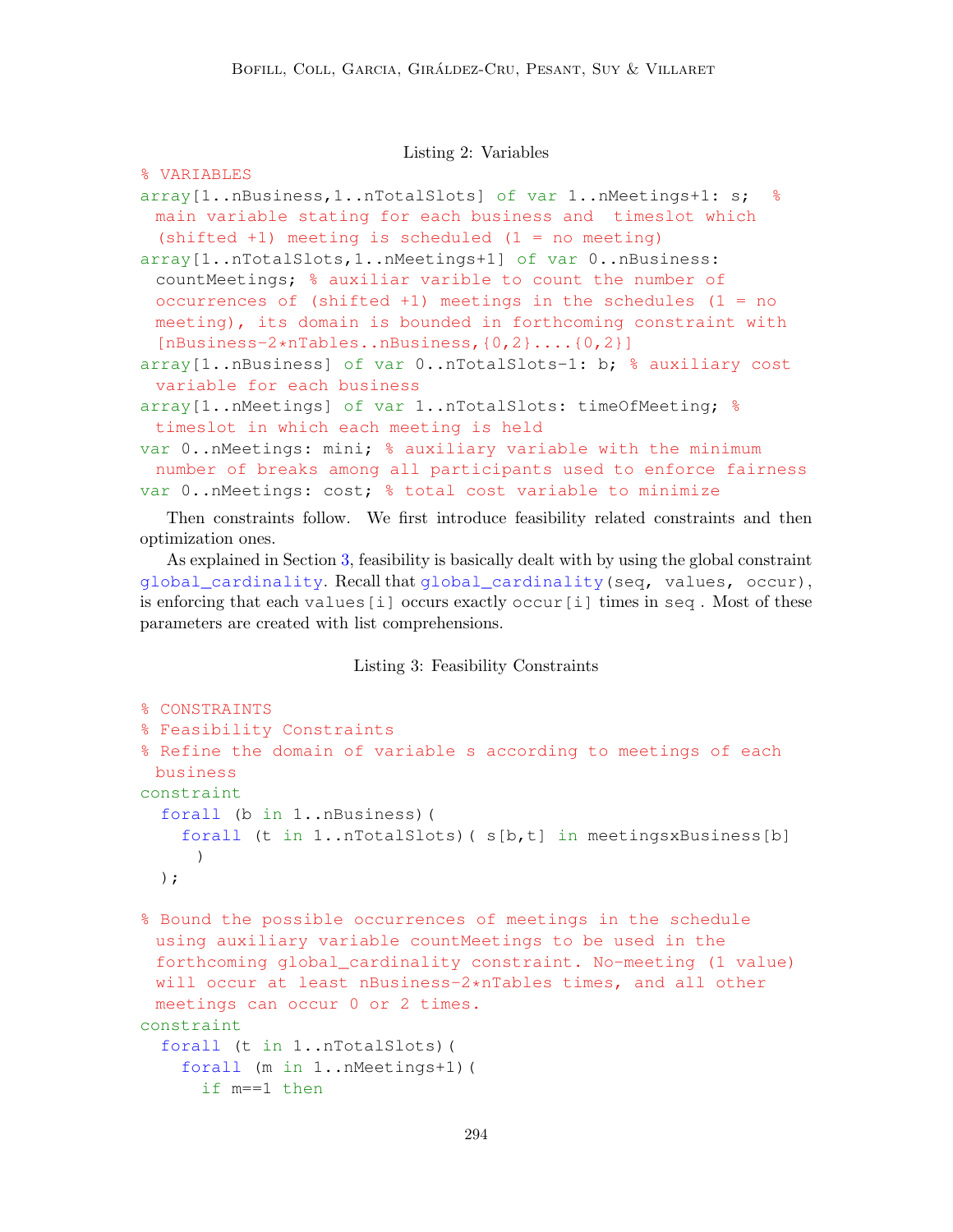```
countMeetings[t,m] in (nBusiness-2*nTables)..nBusiness
      else
        countMeetings[t,m] in {0,2}
      endif
    )
  );
constraint
  forall (t in 1..nTotalSlots)(
    nBusiness-sum(p in 2..nMeetings+1) (countMeetings[t, p]) ==
     countMeetings[t,1]
 );
% Constraint ensuring that each participant has all her meetings
 scheduled and no more (counting the number of occurrences of
 1s).
constraint
  forall (p in 1..nBusiness)(
    global_cardinality(
      [s[p,t] | t in 1..nTotalSlots],
      [i | i in 1..nMeetings+1],
      [nTotalSlots-nMeetingsBusiness[p]]++
        [if requested[m-1,1]==p \/ requested[m-1,2]==p then 1
         else 0 endif | m in 2..nMeetings+1])
 );
% Constraint ensuring that participants of a meeting in a same
 timeslot are 0 or two (meeting 1 is a special case that depends
 on the number of participants, meetings and total timeslots)
constraint
  forall (t in 1..nTotalSlots)(
    global_cardinality(
      [s[p,t]|p in 1..nBusiness],
      [i|i in 1..nMeetings+1],
      [countMeetings[t,m]|m in 1..nMeetings+1])
  );
```
Again, as explained in Section [3,](#page-5-0) optimization is basically dealt with by using the cost\_regular global constraint. This constraint is only applied to businesses p that may have schedules with holes, i.e., businesses with more than one meeting and less than nTotalSlots meetings, otherwise  $b[p] == 0$ . We recall that the MiniZinc global constraint cost\_regular(seq,nest,alpha,trans,ini,final,trans\_cost,cost) ensures the sequence seq to be a word made of numbers from 1 to alpha belonging to the regular language defined by the automaton with nest states, initial state ini, set of final states final and transitions trans. These transitions are described as a 2D array stating, for each state and possible symbol of the alphabet (in the considered code,  $1 \dots M$ eetings+1), which is the destination state (state 0 is the *error state*). In addition, cost is summing up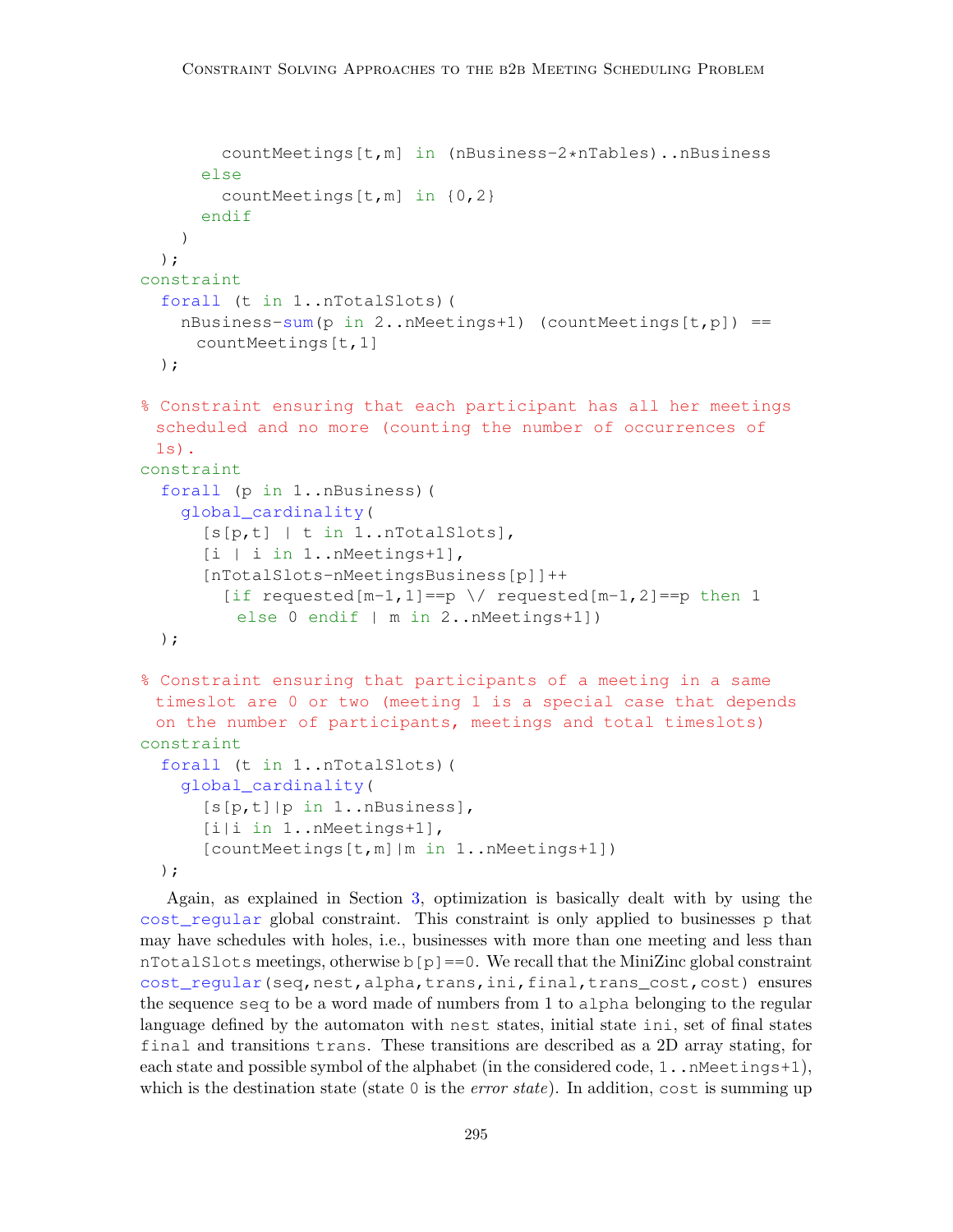the cost of each transition used to accept the sequence. The cost of the transitions is defined in parameter trans\_cost as an array of costs per state and symbol. In the provided code we are defining automaton  $\mathcal{A}_1$  and we look for breaks over the sequences [s[p,t]|t in 1..nTotalSlots] of meetings scheduled in all time slots of each participant p. Once more, most of these parameters are created with list comprehensions. Notice however the use of array2d to transform lists to 2D arrays.

<span id="page-33-0"></span>Listing 4: Optimization % Optimization Constraints % cost\_regular with A\_1 Automaton and considering variable s to identify breaks % cost will sum the costs of all participants constraint forall (p in 1..nBusiness)( if nMeetingsBusiness[p]  $\leq 1 \ \ \}$  nMeetingsBusiness[p] == nTotalSlots then  $b[p] == 0$ else cost\_regular( [s[p,t]|t in 1..nTotalSlots], 2\*nMeetingsBusiness[p], nMeetings+1, array2d(1..2\*nMeetingsBusiness[p],1..nMeetings+1, [1]++[if i in meetingsxBusiness[p] then 2 else 0 endif|i in 2..nMeetings+1]++ [if e mod 2==0 then if a==1 then  $e+1$ else if a in meetingsxBusiness[p] then  $e+2$ else  $\Omega$ endif endif else if a==1 then e else if a in meetingsxBusiness[p] then  $e+1$ else  $\cap$ endif endif endif|e in 2..nMeetingsBusiness[p]\*2-1,a in 1..nMeetings+1]++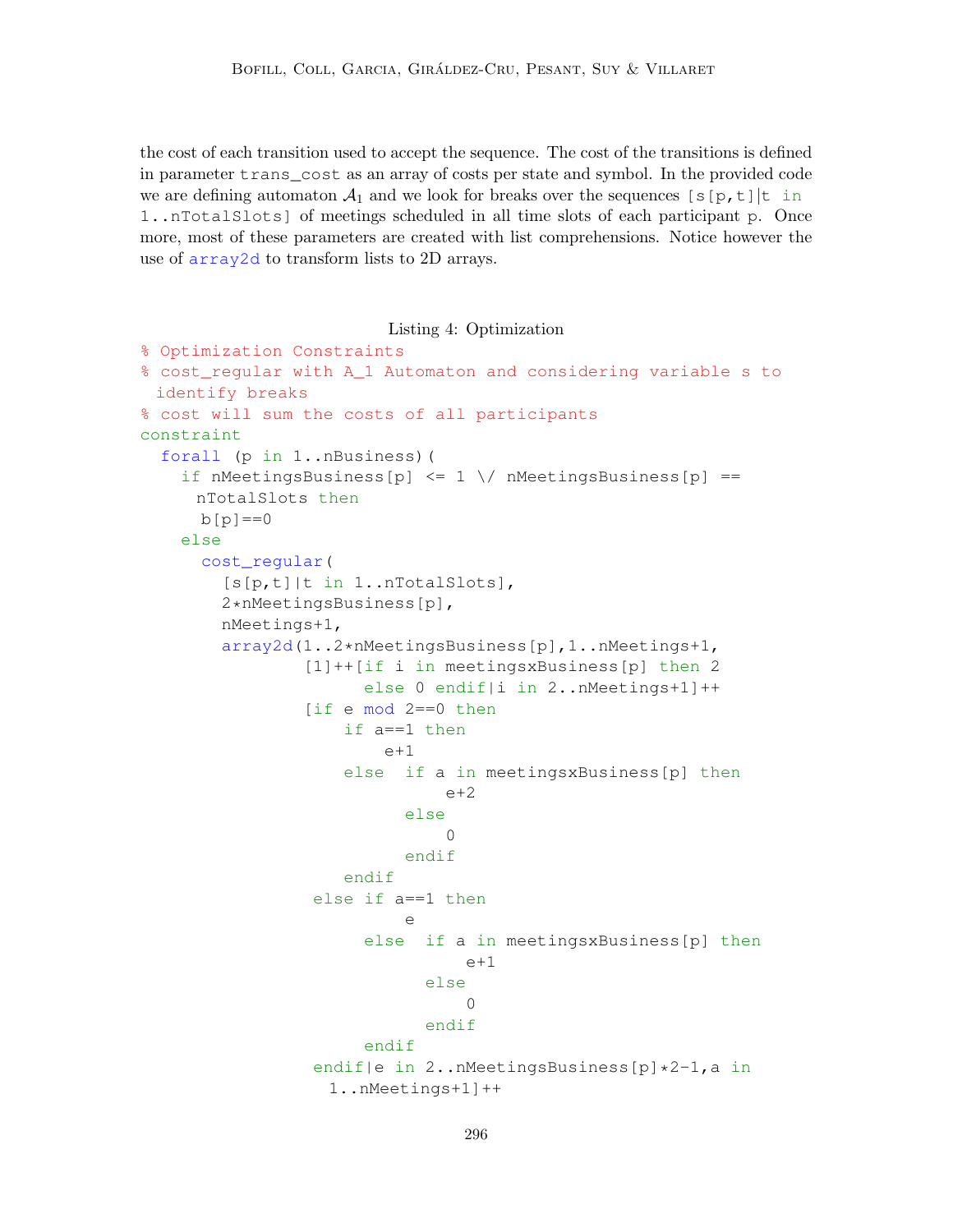```
[2*nMeetingsBusiness[p]]++[0|i in
                2..nMeetings+1] ),
      1,
      {2*nMeetingsBusiness[p]},
      array2d(1..2*nMeetingsBusiness[p],1..nMeetings+1,
              [0|i in 1..nMeetings+1]++
              [if e mod 2==0 \land a==1 then 1 else 0 endif|e in
                2..nMeetingsBusiness[p]*2-1,a in
                1..nMeetings+1]++
              [0|i in 1..nMeetings+1]),
      b[p]endif
);
```

```
constraint
```
cost ==  $sum(p in 1..nBussiness)$  (b[p]);

Finally, the remaining constraints dealing with fixed sessions, fixed meetings, forbidden time slots, precedences and fairness.

Listing 5: Additional constraints.

```
% Additional Constraints
% fixed session
constraint
  forall (m in 1..nMeetings)(
    if requested[m,3]==1 then
      forall (j in nMorningSlots+1..nTotalSlots)
          (s[requested[m,1],j] != m+1)else
      if requested[m,3]==2 then
        forall (j in 1..nMorningSlots)
            (s[requested[m,1],j] != m+1)else
        true
      endif
    endif
  );
% fixed meeting
constraint
  forall (m in 1..nMeetings)(
    if fixed[m]!=0 then
      (s[requested[m,1],fixed[m]] == m+1) /
      (s[requested[m,2],fixed[m]] == m+1)else
      true
```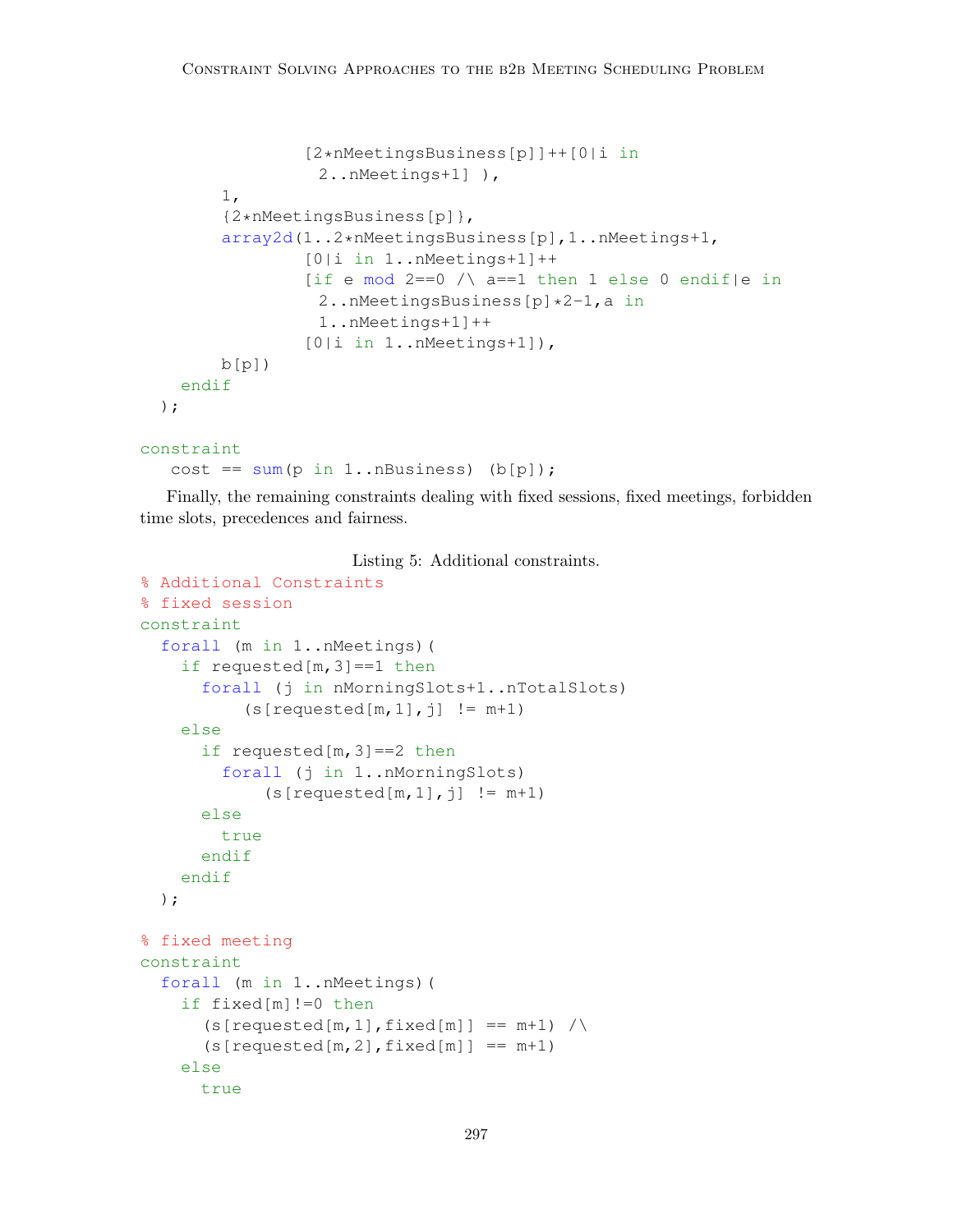```
endif
  );
% forbidden timeslots
constraint
  forall (p in 1..nBusiness)(
    forall (j in forbidden[p])(
      if j!=0 then s[p, j] == 1 else true endif
    )
 );
% precedences
constraint forall(p in 1..nBusiness, m in meetingsxBusiness[p]
 where m!=1)
        (s[p, timeOf Meeting[m-1]] = m);constraint forall(m in 1..nMeetings, j in precedences[m])
        (timeOfMeeting[j] < timeOfMeeting[m]);
% Fairness
constraint
  if diference>=0 then
     minimum(min, b) /\
     forall (p in 1..nBusiness)(b[p]- mini \leq diference)
   else
   true
  endif;
```
We also show the search strategy used with Chuffed and the objective function.

Listing 6: Search strategy for Chuffed.

```
solve :: seq_search([int_search([cost], input_order,
 indomain_min),int_search(s, input_order, indomain_min)])
 minimize cost; % search strategy and objective for Chuffed
```
#### Using Reification and Automaton  $A_0$

Taking the previous Minizinc model, we just need to replace the automaton  $\mathcal{A}_1$  of Listing [4](#page-33-0) by the following one for  $\mathcal{A}_0$ :

```
Listing 7: Automaton \mathcal{A}_0 with Meeting/No-meeting Reification.
constraint
    forall (p in 1..nBusiness)(
      if nMeetingsBusiness[p] \leq 1 \setminus \mathcal{M} nMeetingsBusiness[p] ==nTotalSlots then
        b[p] == 0
```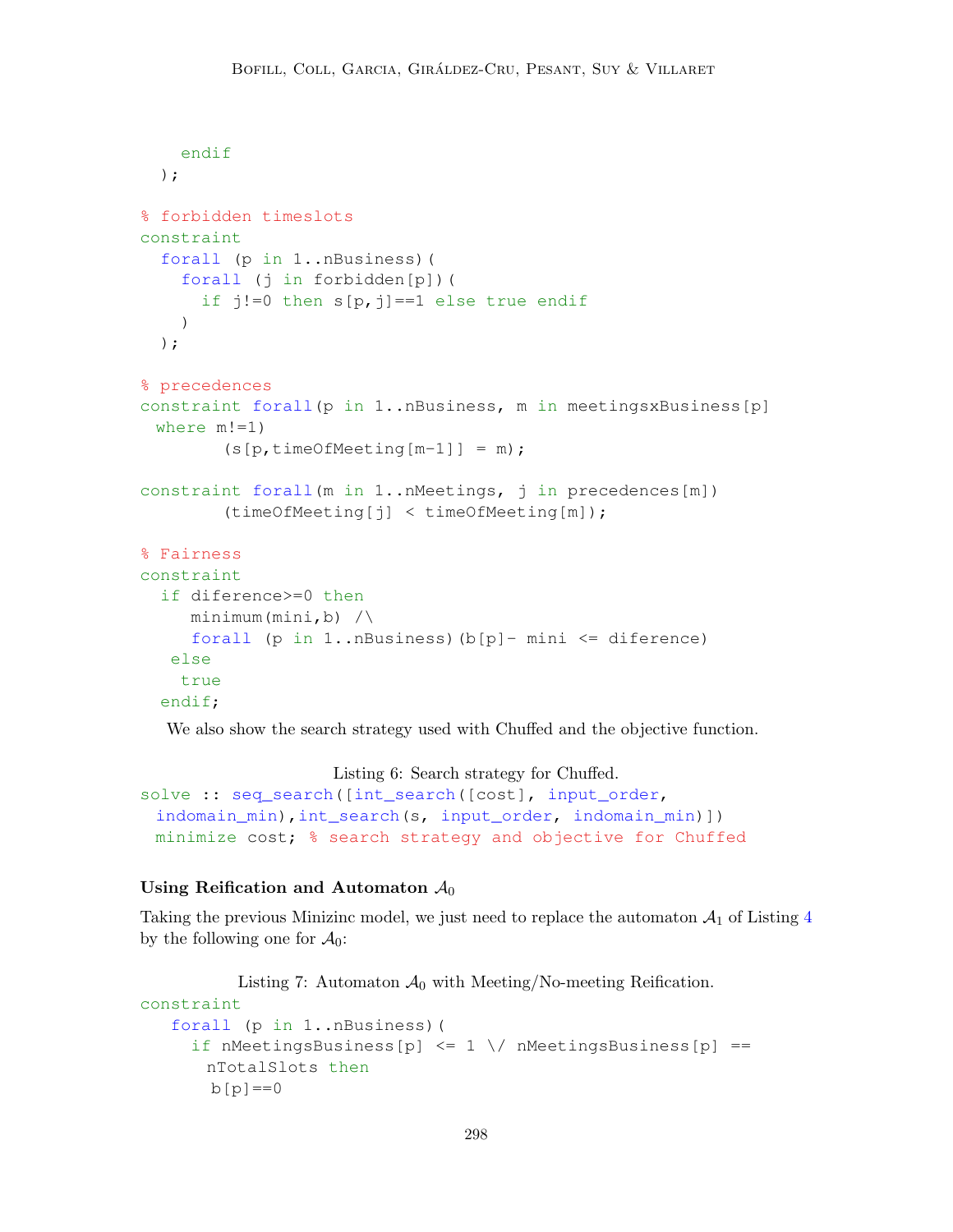```
else
      cost_regular([ bool2int(s[p,t] > 1) + 1 | t in
        1..nTotalSlots ], 3, 2,
        [|1,2|3,2|3,2|],
       1, 1..3,
       [ | 0, 0 | 0, 0 | 0, 1 | ]b[p]endif
);
```
Notice that here, instead of directly working with the sequence of multivalued variables  $[s(p, t)]$ t in 1..nTotalSlots], we deal with an ad-hoc sequence of Boolean values  $\left[\text{bool2int}(s[p,t]>1)+1\right]$ t in 1..nTotalSlots] which indicate whether meeting p has a meeting or not at a certain time slot.

## Global Constraints with Specialized Propagators for Chuffed

Chuffed solver has specialized propagators for the global\_cardinality\_low\_up constraint. In order to take advantage of them, we implement constraint [\(4\)](#page-5-1) as follows, in replacement of the first global\_cardinality in Listing [3:](#page-31-0)

```
Listing 8: Minizinc code for Constraint (4)
```

```
constraint
   forall (p in 1..nBusiness)(
     global_cardinality_low_up([s[p,t]|t in 1..nTotalSlots],
        [i|i in 1..nMeetings+1],
        [nTotalSlots-nMeetingsBusiness[p]]++
           [if requested[m-1,1]==p \/ requested[m-1,2]==p then 1
            else 0 endif|m in 2..nMeetings+1],
        [nTotalSlots-nMeetingsBusiness[p]]++
           [if requested[m-1,1]==p \/ requested[m-1,2]==p then 1
            else 0 endif|m in 2..nMeetings+1])
  );
```
The global\_cardinality\_low\_up constraint alone does not allow to model Constraints [\(5\)](#page-5-1) but, in order to improve propagation, we can add the following as a redundant constraint in addition to the second global\_cardinality in Listing [3:](#page-31-0)

```
Listing 9: Redundant Minizinc code for Constraint (5)
constraint
    forall (t in 1..nTotalSlots)(
      global_cardinality_low_up([s[p,t]|p in 1..nBusiness],
       [i|i in 1..nMeetings+1],
       [nBusiness-2*nTables]++[0|m in 1..nMeetings],
       [nBusiness]++[2|m in 1..nMeetings])
    );
```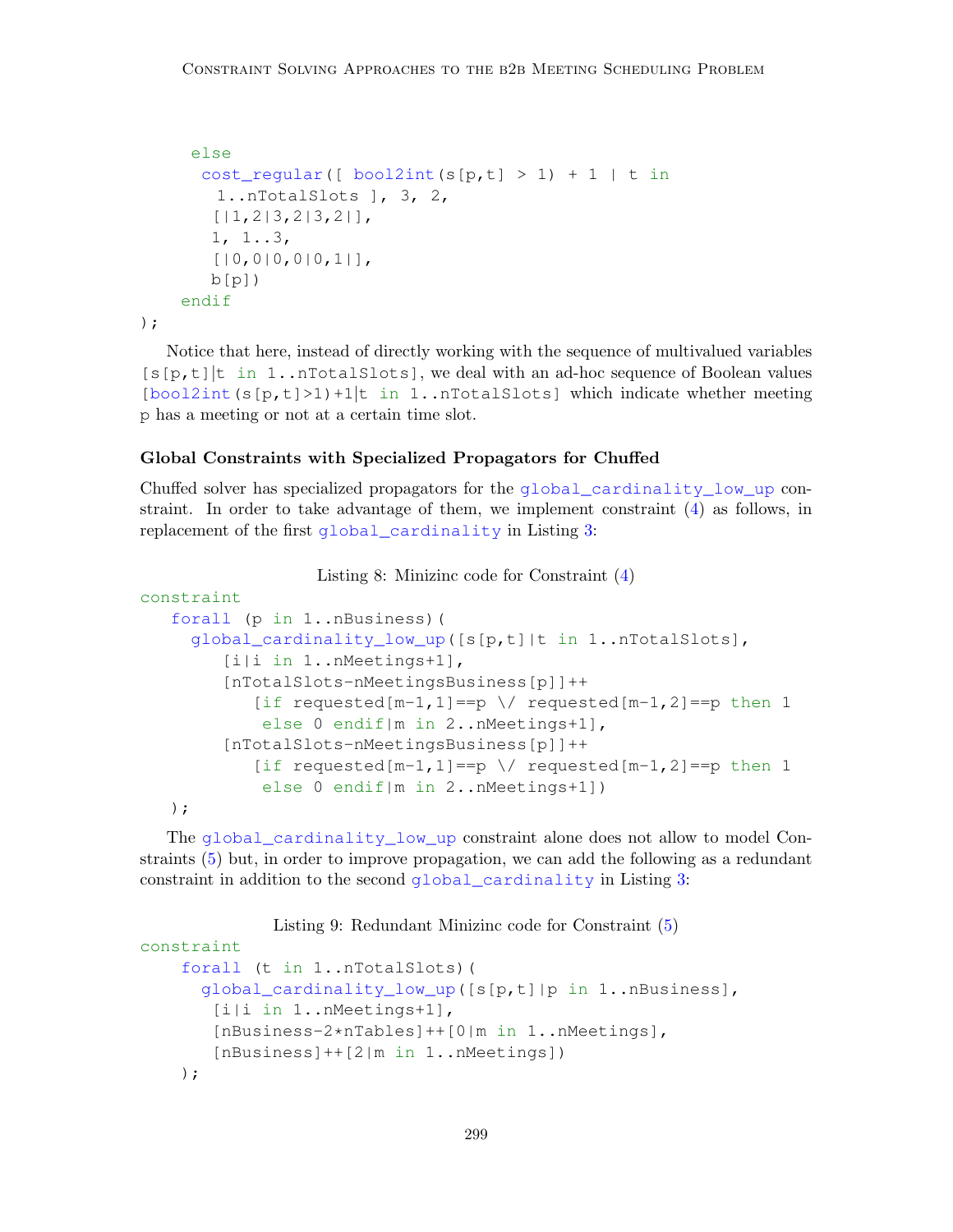## References

- Abío, I., Nieuwenhuis, R., Oliveras, A., & Rodríguez-Carbonell, E. (2013). A Parametric Approach for Smaller and Better Encodings of Cardinality Constraints. In 19th International Conference on Principles and Practice of Constraint Programming, CP 2013, Vol. 8124 of LNCS, pp. 80–96. Springer.
- Bofill, M., Espasa, J., Garcia, M., Palah´ı, M., Suy, J., & Villaret, M. (2014). Scheduling B2B Meetings. In 20th International Conference on Principles and Practice of Constraint Programming, CP 2014, Vol. 8656 of LNCS, pp. 781–796. Springer.
- Bofill, M., Garcia, M., Suy, J., & Villaret, M. (2015). MaxSAT-based scheduling of B2B meetings. In *Proc. of CPAIOR 2015*, pp. 65–73.
- Chu, G. (2011). Improving combinatorial optimization. Ph.D. thesis, The University of Melbourne. <http://hdl.handle.net/11343/36679>.
- Cplex, I. I. (2009). V12.1: Users Manual for CPLEX.
- Demassey, S., Pesant, G., & Rousseau, L. (2006). A Cost-Regular Based Hybrid Column Generation Approach. Constraints, 11 (4), 315–333.
- Even, S., Itai, A., & Shamir, A. (1975). On the complexity of time table and multicommodity flow problems. In Foundations of Computer Science, 16th Annual Symposium, pp. 184–193. IEEE.
- Gebser, M., Glase, T., Sabuncu, O., & Schaub, T. (2013). Matchmaking with Answer Set Programming. In 12th International Conference on Logic Programming and Nonmonotonic Reasoning, LPNMR 2013, Vol. 8148 of LNCS, pp. 342–347. Springer.
- Klieber, W., & Kwon, G. (2007). Efficient CNF encoding for selecting 1 from N objects. In Fourth Workshop on Constraints in Formal Verification, CFV.
- Li, C. M., & Manyà, F. (2009). *Handbook of Satisfiability*, chap. MaxSAT, Hard and Soft Constraints, pp. 613–631. IOS Press.
- Nethercote, N., Stuckey, P. J., Becket, R., Brand, S., Duck, G. J., & Tack, G. (2007). MiniZinc: Towards a Standard CP Modelling Language. In Proceedings of the 13th International Conference on Principles and Practice of Constraint Programming (CP 2007), Vol. 4741 of LNCS, pp. 529–543. Springer.
- Pesant, G., Rix, G., & Rousseau, L. (2015). A comparative study of MIP and CP formulations for the B2B scheduling optimization problem. In Proc. of CPAIOR 2015, pp. 306–321.
- Piotrów, M. (2019). UWrMaxSat-a new MiniSat+-based Solver in MaxSAT Evaluation 2019. MaxSAT Evaluation 2019.
- Régin, J.-C. (1996). Generalized Arc Consistency for Global Cardinality Constraint. In Proceedings of the Thirteenth National/Eighth Conference on Artificial Intelligence/Innovative Applications of Artificial Intelligence, AAAI-98/IAAI-98, Vol. 1, pp. 209–215.
- Schulte, C., Tack, G., & Lagerkvist, M. Z. (2019). Modeling and Programming with Gecode. <www.gecode.org>.